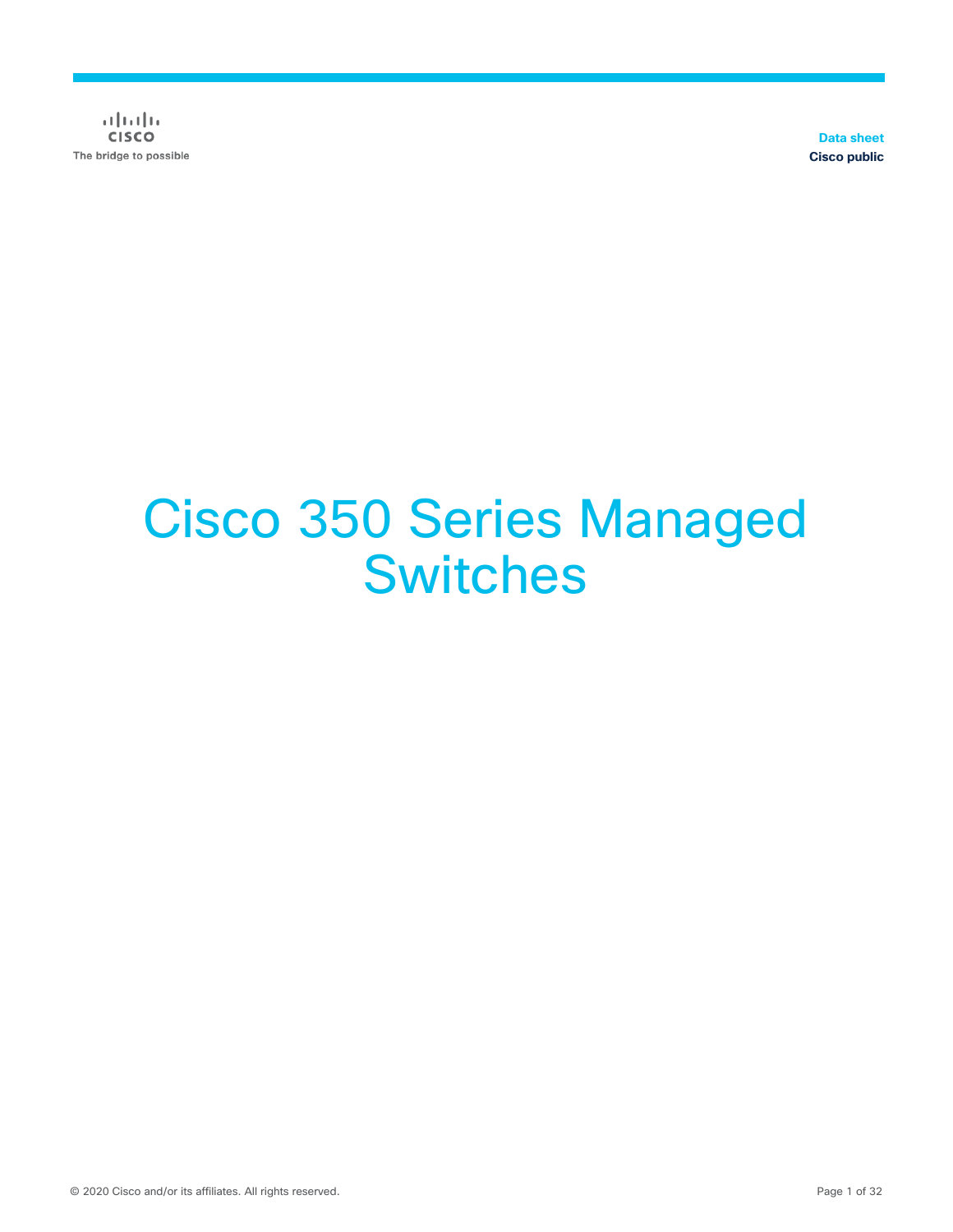## **Contents**

| <b>Cisco 350 Series Switches</b>                                  | 3              |
|-------------------------------------------------------------------|----------------|
| <b>Business applications</b>                                      | $\overline{4}$ |
| <b>Features and benefits</b>                                      | $\overline{4}$ |
| <b>Product specifications</b>                                     | 9              |
| Ordering information                                              | 29             |
| A powerful, affordable foundation for your small business network | 32             |
| <b>Cisco Capital</b>                                              | 32             |
| For more information                                              | 32             |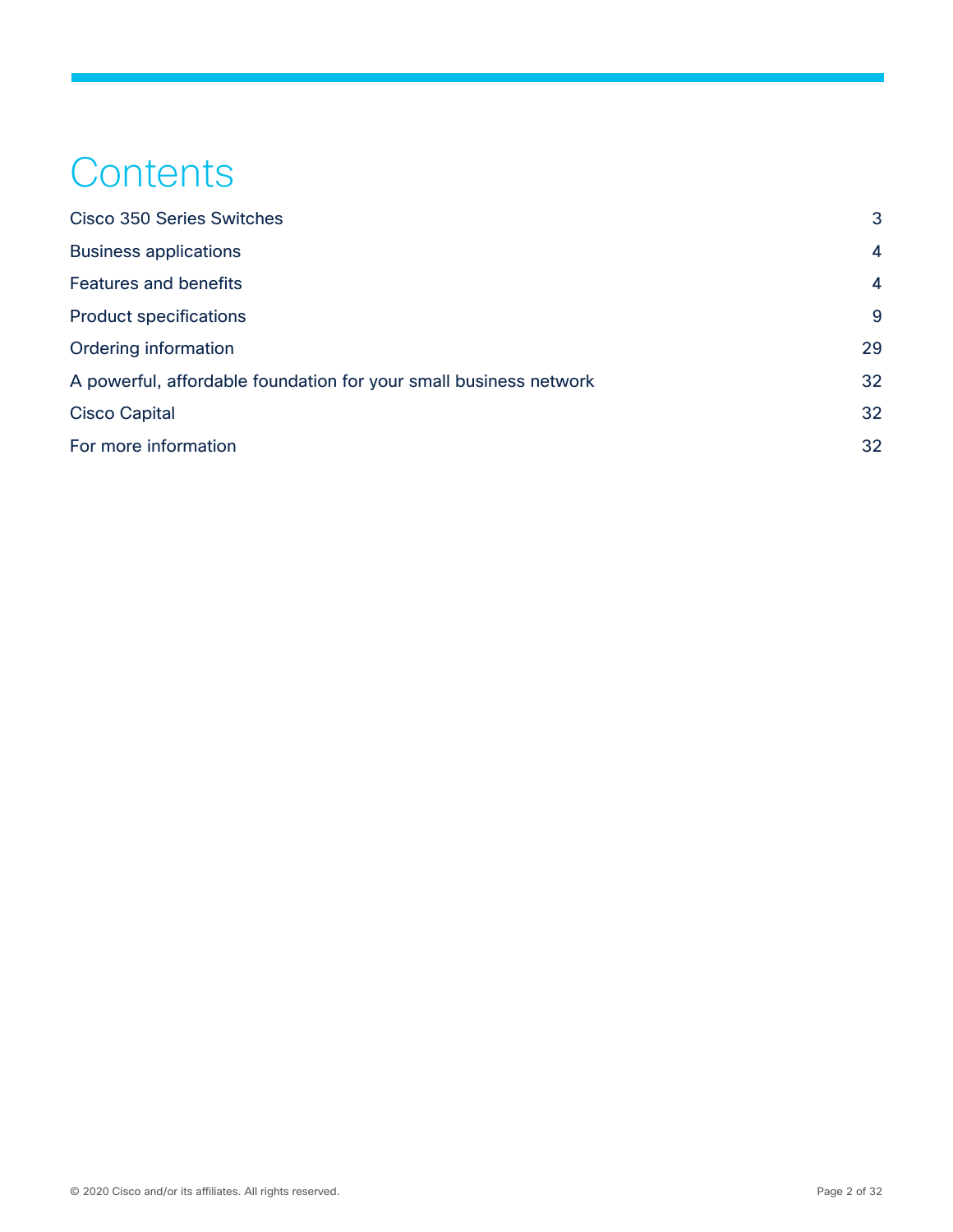## Easy-to-Use Managed Switches That Provide the Ideal Combination of Features and **Affordability**

To stay ahead in a competitive marketplace, businesses need to make every dollar count. That means getting the most value from your technology investments, but it also means making sure that employees have fast, reliable access to the business tools and information they need. Every minute an employee waits for an unresponsive application and every minute your network is down has an effect on your profits. The importance of maintaining a strong and dependable business network only grows as your business adds more employees, applications, and network complexity.

When your business needs advanced security and features but value is still a top consideration, you're ready for the new generation of Cisco<sup>®</sup> Small Business managed switches: the Cisco 350 Series (Figure 1).



**Figure 1.**  Cisco 350 Series Managed Switches

## <span id="page-2-0"></span>Cisco 350 Series Switches

The Cisco 350 Series, part of the Cisco Small Business line of network solutions, is a portfolio of affordable managed switches that provides a reliable foundation for your business network. These switches deliver the features you need to improve the availability of your critical business applications, protect your sensitive information, and optimize your network bandwidth to deliver information and applications more effectively. Easy to set up and use, the Cisco 350 Series provides the ideal combination of affordability and capabilities for small businesses and helps you create a more efficient, better-connected workforce.

The Cisco 350 Series is a broad portfolio of fixed-configuration managed Ethernet switches. Models are available with 8 to 48 ports of Fast Ethernet and 10 to 52 ports of Gigabit Ethernet connectivity, providing optimal flexibility to create exactly the right network foundation for your business. However, unlike other small business switching solutions that provide managed network capabilities only in the costliest models, all Cisco 350 Series Switches support the advanced security management capabilities and network features you need to support business-class data, voice, security, and wireless technologies. At the same time, these switches are simple to deploy and configure, allowing you to take advantage of the managed network services your business needs.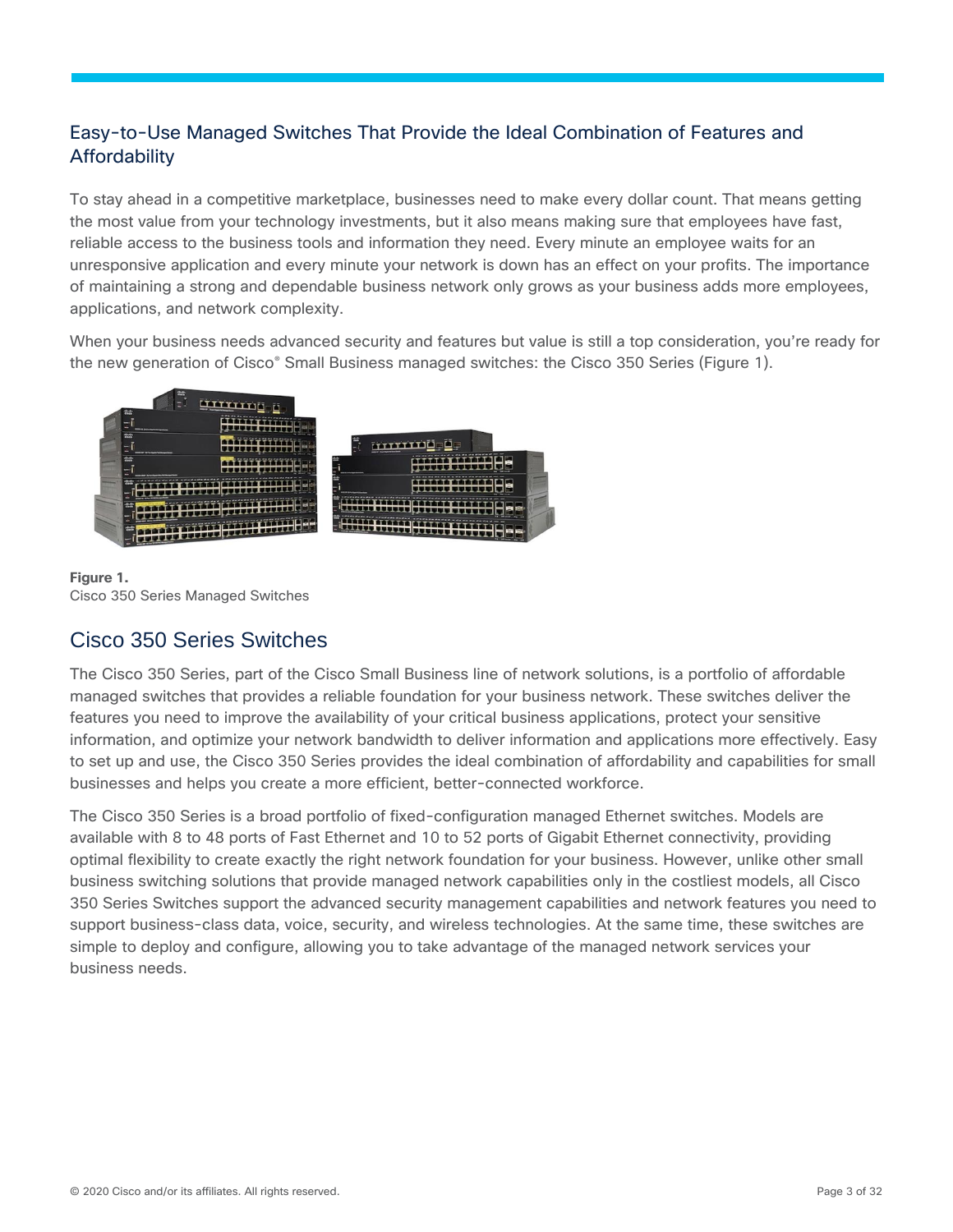## <span id="page-3-0"></span>Business applications

Whether you need a basic high-performance network to connect employee computers or a solution to deliver data, voice, and video services, the Cisco 350 Series offers a solution to meet your needs. Possible deployment scenarios include:

- **Secure desktop connectivity:** Cisco 350 Series Switches can simply and securely connect employees working in small offices with each other and with all of the servers, printers, and other devices they use. High performance and reliable connectivity help speed file transfers and data processing, improve network uptime, and keep your employees connected and productive.
- Secure wireless connectivity: With its advanced security features, Power over Ethernet, Auto Smartports, QoS, VLAN, and access control features, the Cisco 350 Series Switches are the perfect foundation to add business-grade wireless to a business network.
- Unified communications: As a managed network solution, the Cisco 350 Series provides the performance and advanced traffic-handling intelligence you need to deliver all communications and data over a single network. Cisco offers a complete portfolio of IP telephony and other unified communications products designed for businesses. Cisco 350 Series Switches have been rigorously tested to help ensure easy integration and full compatibility with these and other products, providing a complete business solution.
- **Highly secure guest connectivity:** Cisco 350 Series Switches let you extend highly secure network connectivity to guests in a variety of settings, such as a hotel, an office waiting room, or any other area open to nonemployee users. Using powerful but easy-to-configure security and traffic segmentation capabilities, you can isolate your vital business traffic from guest services and keep guests' network sessions private from each other.

## <span id="page-3-1"></span>Features and benefits

Cisco 350 Series switches provide the advanced feature set that growing businesses require and that highbandwidth applications and technologies demand. These switches can improve the availability of your critical applications, protect your business information, and optimize your network bandwidth to more effectively deliver information and support applications. The switches provide the following benefits.

#### **Ease of management and deployment**

Cisco 350 Series switches are designed to be easy to use and manage by commercial customers or the partners that serve them. They feature:

- Cisco Smart Network Application (SNA) is an innovative network-level monitoring and management tool embedded in Cisco 100 to 500 Series switches. It can discover network topology, display link status, monitor events, apply configurations, and upgrade software images across multiple switches in the network.
- The FindIT Network Manager and Probe are designed to manage Cisco 100 to 500 Series switches, routers, and wireless access points. The Manager lets you proactively manage the network instead of just reacting to events. FindIT Network Management is the perfect addition to your business network. For more information, visit [https://www.cisco.com/go/findit.](https://www.cisco.com/go/findit)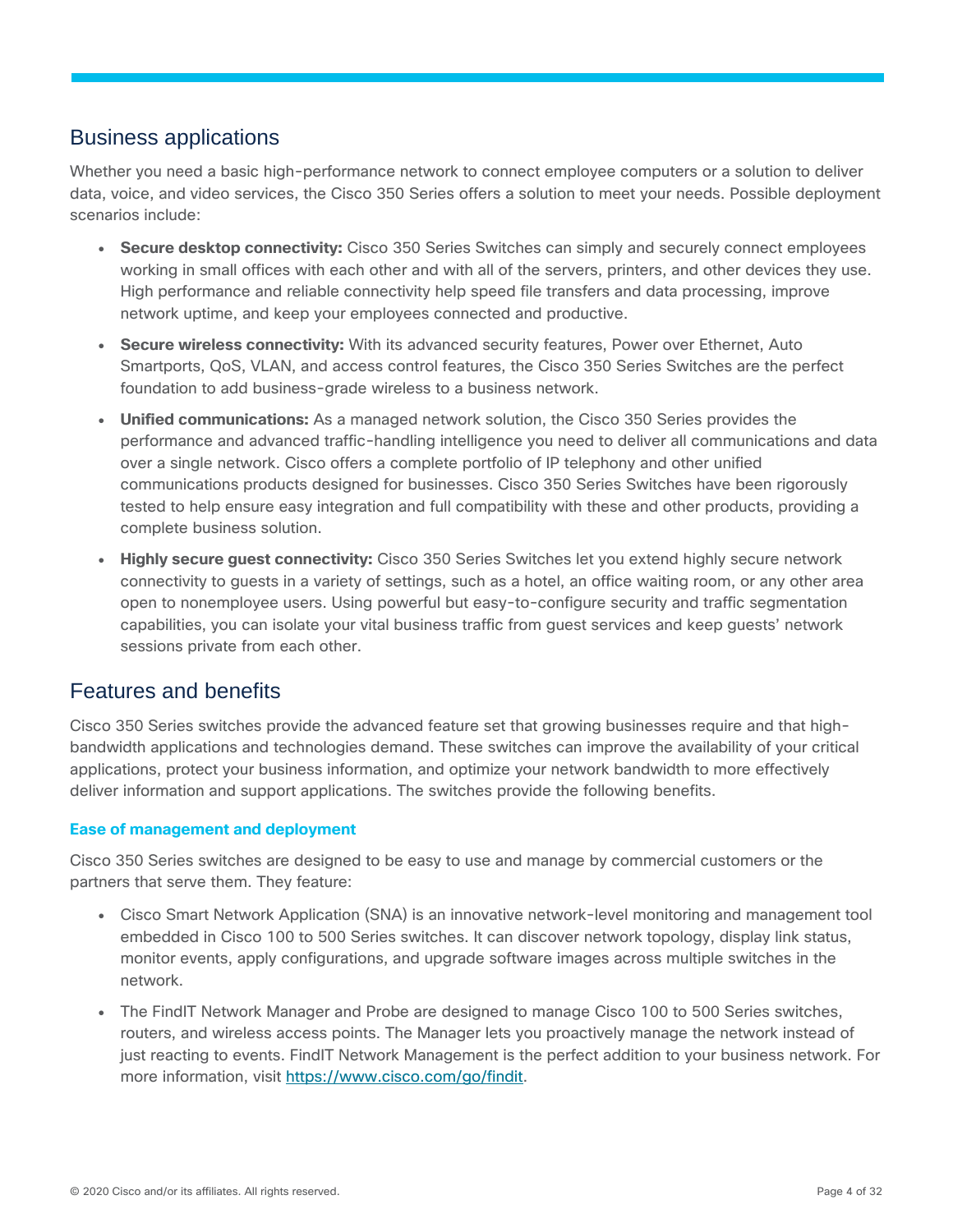- The Cisco FindIT Network Discovery Utility works through a simple toolbar on your web browser to discover Cisco devices on the network and display basic device information, inventory, and new firmware updates to aid in the configuration and speed the deployment of Cisco Small Business products. For more information, visit [https://www.cisco.com/go/findit.](https://www.cisco.com/go/findit)
- The USB port on the front panel of the switch enables easy image and configuration transfer for faster deployment or upgrade.
- Simple-to-use graphical interfaces reduce the time required to deploy, troubleshoot, and manage the network and allow you to support sophisticated capabilities without increasing IT head count.
- The switches also support Textview, a full Command-Line Interface (CLI) option for partners that prefer it.
- Using Auto Smartports intelligence, the switch can detect a network device connected to any port and automatically configure the optimal security, Quality of Service (QoS), and availability on that port.
- Cisco Discovery Protocol discovers Cisco devices and allows devices to share critical configuration information, simplifying network setup and integration.
- Support for Simple Network Management Protocol (SNMP) allows you to set up and manage your switches and other Cisco devices remotely from a network management station, improving IT workflow and mass configurations.

#### **High reliability and resiliency**

In a growing business where availability 24 hours a day, 7 days a week is critical, you need to assure that employees can always access the data and resources they need. The Cisco 350 Series supports dual images, allowing you to perform software upgrades without having to take the network offline or worry about the network going down during the upgrade.

#### **Strong security**

Cisco 350 Series switches provide the advanced security features you need to protect your business data and keep unauthorized users off the network:

- Embedded Secure Sockets Layer (SSL) encryption protects management data traveling to and from the switch.
- Extensive Access Control Lists (ACLs) restrict sensitive portions of the network to keep out unauthorized users and guard against network attacks.
- Guest VLANs let you provide Internet connectivity to nonemployee users while isolating critical business services from guest traffic.
- Support for advanced network security applications such as IEEE 802.1X port security tightly limits access to specific segments of your network. Web-based authentication provides a consistent interface to authenticate all types of host devices and operating systems, without the complexity of deploying IEEE 802.1X clients on each endpoint.
- Advanced defense mechanisms, including dynamic Address Resolution Protocol (ARP) inspection, IP Source Guard, and Dynamic Host Configuration Protocol (DHCP) snooping, detect and block deliberate network attacks. Combinations of these protocols are also referred to as IP-MAC port binding (IPMB).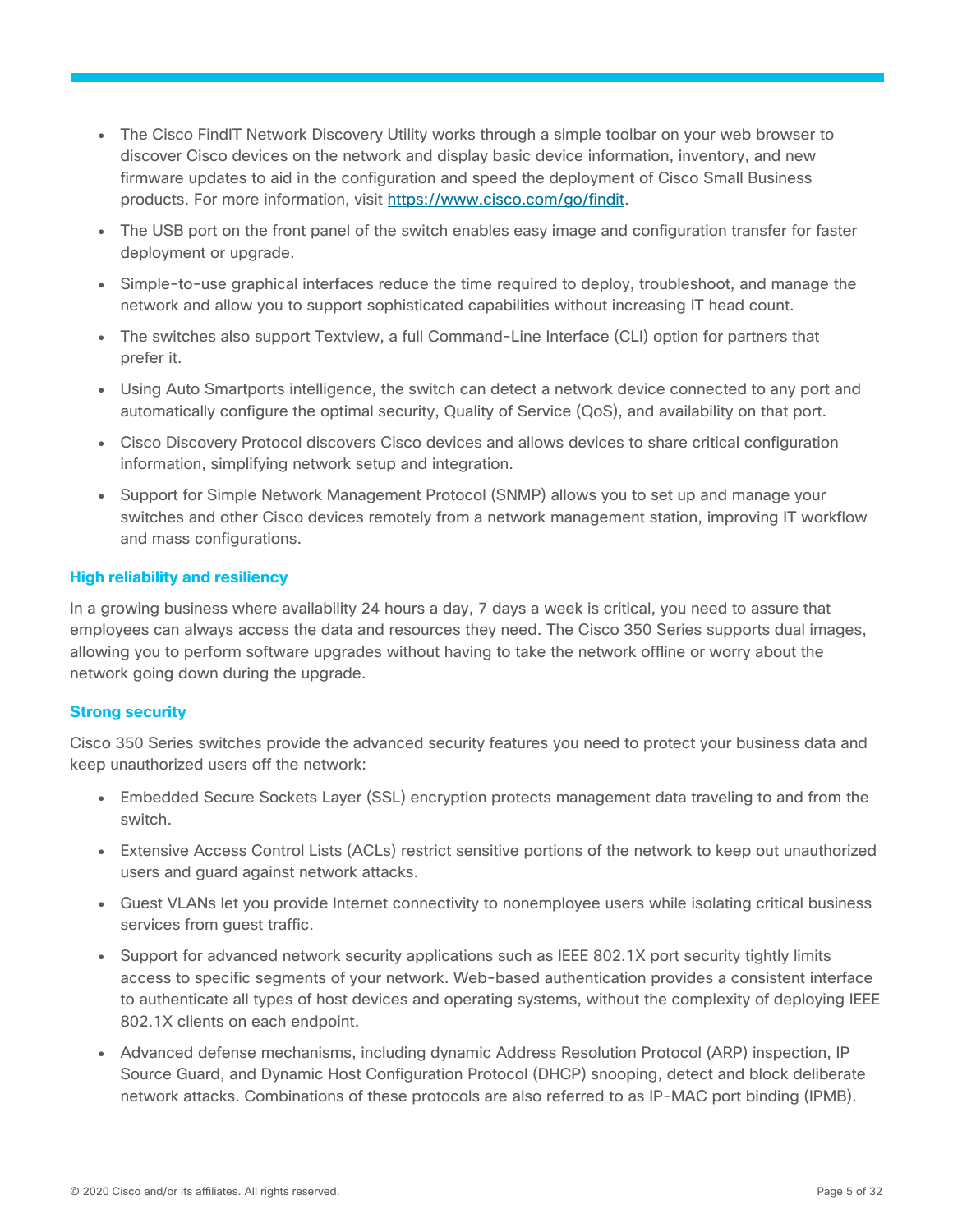- IPv6 First Hop Security extends the advanced threat protection to IPv6. This comprehensive security suite includes ND inspection, RA guard, DHCPv6 guard, and neighbor binding integrity check, providing unparalleled protection against a vast range of address spoofing and man-in-the-middle attacks on IPv6 networks.
- Time-based ACLs and port operation restrict access to the network during predesignated times such as business hours.
- Uniform MAC address-based security can be applied automatically to mobile users as they roam between wireless access points.
- Secure Core Technology (SCT) helps ensure that the switch is able to process management traffic in the face of a Denial-of-Service (DoS) attack.
- Private VLAN Edge (PVE) provides Layer 2 isolation between devices on the same VLAN.
- Storm control can be applied to broadcast, multicast, and unknown unicast traffic.
- Protection of management sessions occurs using RADIUS, TACACS+, and local database authentication as well as secure management sessions over SSL, SSH, and SNMPv3.
- DoS attack prevention maximizes network uptime in the presence of an attack.

#### **Power over Ethernet**

Cisco 350 Series Switches are available with up to 48 PoE ports. This capability simplifies advanced technology deployments such as IP telephony, wireless, and IP surveillance by allowing you to connect and power network endpoints over a single Ethernet cable. With no need to install separate power supplies for IP phones or wireless access points, you can take advantage of advanced communications technologies more quickly and at a lower cost. Models support 802.3af PoE, 802.3at PoE+, and 60 Watt PoE.

#### **Multigigabit performance**

Network needs are changing quickly. Thanks to evolving wireless standards and the rising number of wireless devices, keeping up with data rates and growing traffic can be a challenge. Your traditional Ethernet infrastructure can support speeds up to 1 Gigabit per second (Gbps), but competing today requires much more capacity. One option is completely replacing your older cabling infrastructure and upgrading your hardware. But wouldn't it be better to increase network speed and traffic capacity in a way that's quick, inexpensive, and efficient?

Cisco's new Multigigabit Ethernet switches offer just that: an easy-to-deploy, budget-friendly solution that allows you to increase network speed and bandwidth using your existing cables. By partnering with other industry leaders to form the NBASE-T Alliance, Cisco uses NBASE-T technology to help you get more out of your existing infrastructure. Save time and money by avoiding upgrades and extending the life of your installed cable plants. And discover the benefits of meeting consumer demand for increased bandwidth and speeds without a large initial investment.

Multigigabit Ethernet technology uses capabilities in your existing cabling infrastructure to meet bandwidth requirements and provide up to five times the performance. The technology enables intermediate data rates of 2.5 and 5 Gbps to ease the jump between traditional rates of 1 Gbps and 10 Gbps. These intermediate rates run on most installed cables and preserve older UTP wiring, which is good for 802.11ac wireless LAN applications.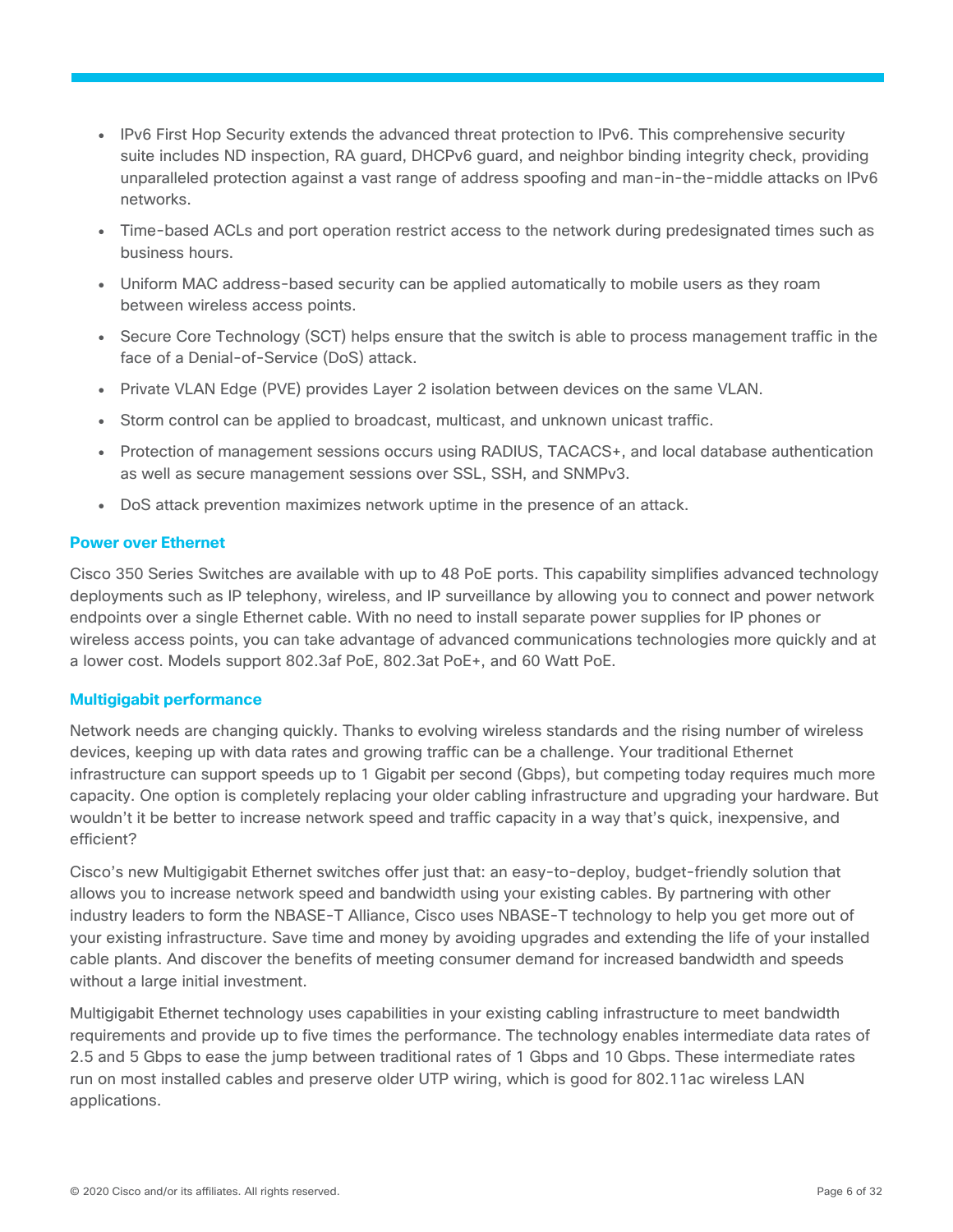The technology also supports Power over Ethernet (PoE) forms, including PoE+ and 60W PoE. Cisco Multigigabit Ethernet switches help you avoid having to run multiple cables between switches and access points and let your networks welcome next-generation traffic speeds and data rates.

#### **Networkwide automatic voice deployment**

Using a combination of Cisco Discovery Protocol, LLDP-MED, Auto Smartports, and Voice Services Discovery Protocol (or VSDP, a unique Cisco protocol), customers can deploy an end-to-end voice network dynamically. The switches in the network automatically converge around a single voice VLAN and QoS parameters and then propagate them out to the phones on the ports, where they are discovered. For example, automated voice VLAN capabilities let you plug any IP phone (including third-party phones) into your IP telephony network and receive an immediate dial tone. The switch automatically configures the device with the right VLAN and QoS parameters to prioritize voice traffic.

#### **IPv6 support**

As the IP address scheme evolves to accommodate a growing number of network devices, the Cisco 350 Series can support the transition to the next generation of networking and operating systems such as Windows 8, Vista, and Linux. These switches continue to support previous-generation IPv4, allowing you to evolve to the new IPv6 standard at your own pace and helping ensure that your current network will continue to support your business applications in the future. Cisco 350 Series switches have successfully completed rigorous IPv6 testing and have received the USGv6 and IPv6 Gold certification.

#### **Advanced layer 3 traffic management**

The Cisco 350 Series enables a more advanced set of traffic management capabilities to help growing businesses organize their networks more effectively and efficiently. For example, the switches provide static LAN Layer 3 routing, allowing you to segment your network into workgroups and communicate across VLANs without degrading application performance.

With these capabilities, you can boost the efficiency of your network by offloading internal traffic-handling tasks from your router and allowing it to manage primarily external traffic and security.

#### **Power efficiency**

The Cisco 350 Series integrates a variety of power-saving features across all models, providing the industry's most extensive energy-efficient switching portfolio. These switches are designed to conserve energy by optimizing power use, which helps protects the environment and reduce your energy costs. They provide an eco-friendly network solution without compromising performance. Cisco 350 Series switches feature:

- Support for the Energy Efficient Ethernet (IEEE 802.3az) standard, which reduces energy consumption by monitoring the amount of traffic on an active link and putting the link into a sleep state during quiet periods
- The latest Application-Specific Integrated Circuits (ASICs)
- Automatic power shutoff on ports when a link is down
- LEDs that can be turned off to save power
- Embedded intelligence to adjust signal strength based on the length of the connecting cable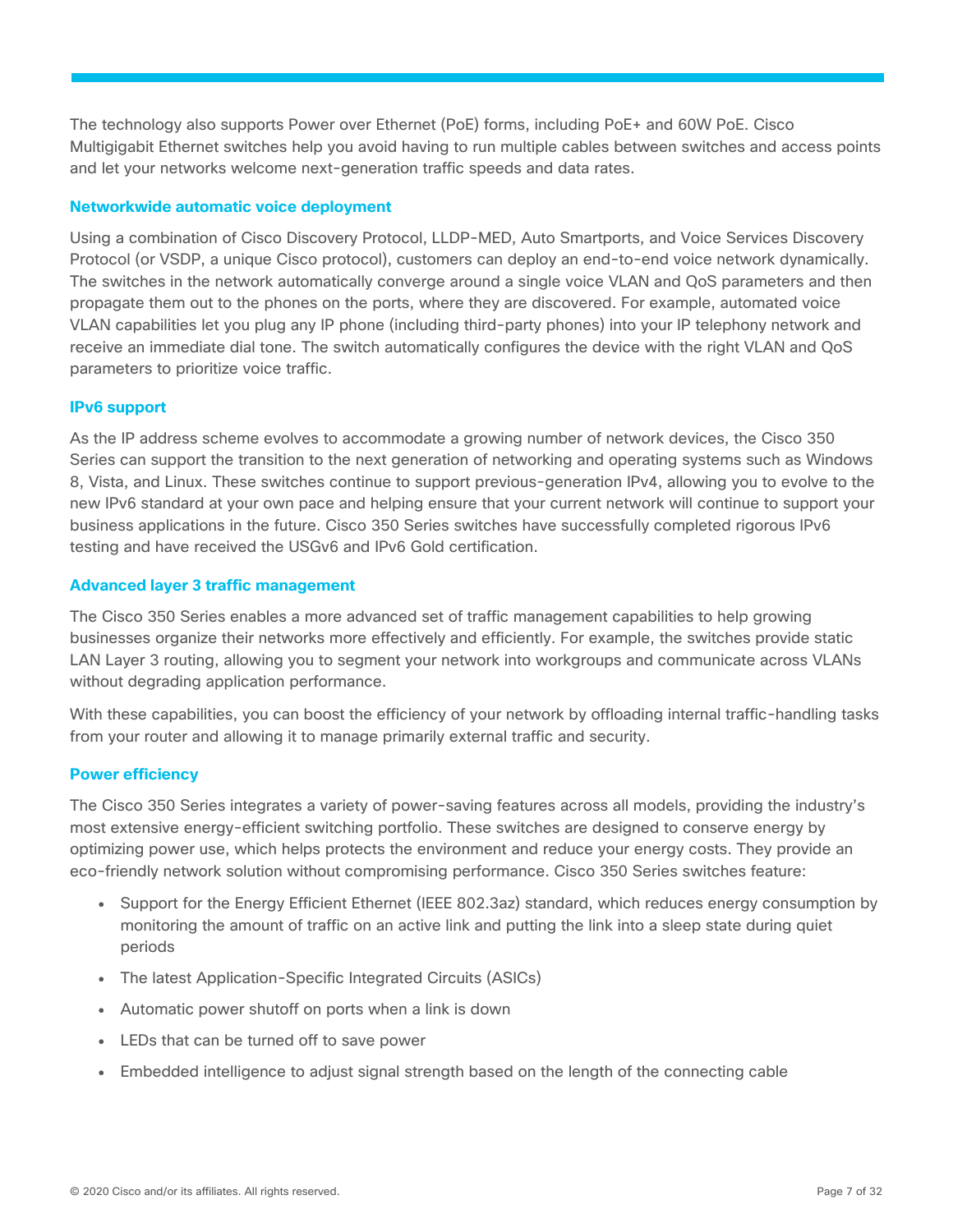#### **Expansion ports**

The Cisco 350 Series provides more ports per Gigabit Ethernet switch than traditional switch models, giving you more flexibility to connect and empower your business. Gigabit Ethernet models offer 28 to 52 ports to give you more value, versus the 24-port or 48-port varieties with four shared ports that's common in the market. The Cisco 350 Series also offers small form-factor pluggable (SFP) expansion slots that give you the option to add fiber-optic or Gigabit Ethernet uplink connectivity to the switch. With the ability to increase the connectivity range of the switches, you have more flexibility to design your network around your unique business environment and to easily connect switches on different floors or across the business.

#### **Peace of mind and investment protection**

Cisco 350 Series switches offer the reliable performance and peace of mind you expect from a Cisco switch. When you invest in the Cisco 350 Series, you gain the benefits of:

- Limited lifetime warranty with Next-Business-Day (NBD) advance replacement (where available; otherwise same day ship).
- A solution that has been rigorously tested to help ensure optimal network uptime to keep employees connected to primary resources and productive.
- A solution designed and tested to easily and fully integrate with other Cisco voice, unified communications, security, and networking products as part of a comprehensive technology platform for your business.
- Complimentary software updates for bug fixes for the warranty term. To download software updates, go to [https://software.cisco.com/download/home.](https://software.cisco.com/download/home)
- Telephone technical support at no charge for the first 12 months following the date of purchase.
- Product warranty terms and other information applicable to Cisco products are available at [https://www.cisco.com/go/warranty.](https://www.cisco.com/go/warranty)
- Cisco Small Business products are supported by professionals in Cisco Small Business Support Center locations worldwide who are specifically trained to understand your needs. The Cisco Small Business Support Community, an online forum, enables you to collaborate with your peers and reach Cisco technical experts for support information.

#### **Cisco limited lifetime hardware warranty**

Cisco 350 Series switches offer a limited lifetime hardware warranty with NBD advance replacement (where available; otherwise same day ship) and a limited lifetime warranty for fans and power supplies.

In addition, Cisco offers software application updates for bug fixes for the warranty term and telephone technical support at no charge for the first 12 months following the date of purchase. To download software updates, go to [https://software.cisco.com/download/home.](https://software.cisco.com/download/home)

Product warranty terms and other information applicable to Cisco products are available at [https://www.cisco.com/go/warranty.](https://www.cisco.com/go/warranty)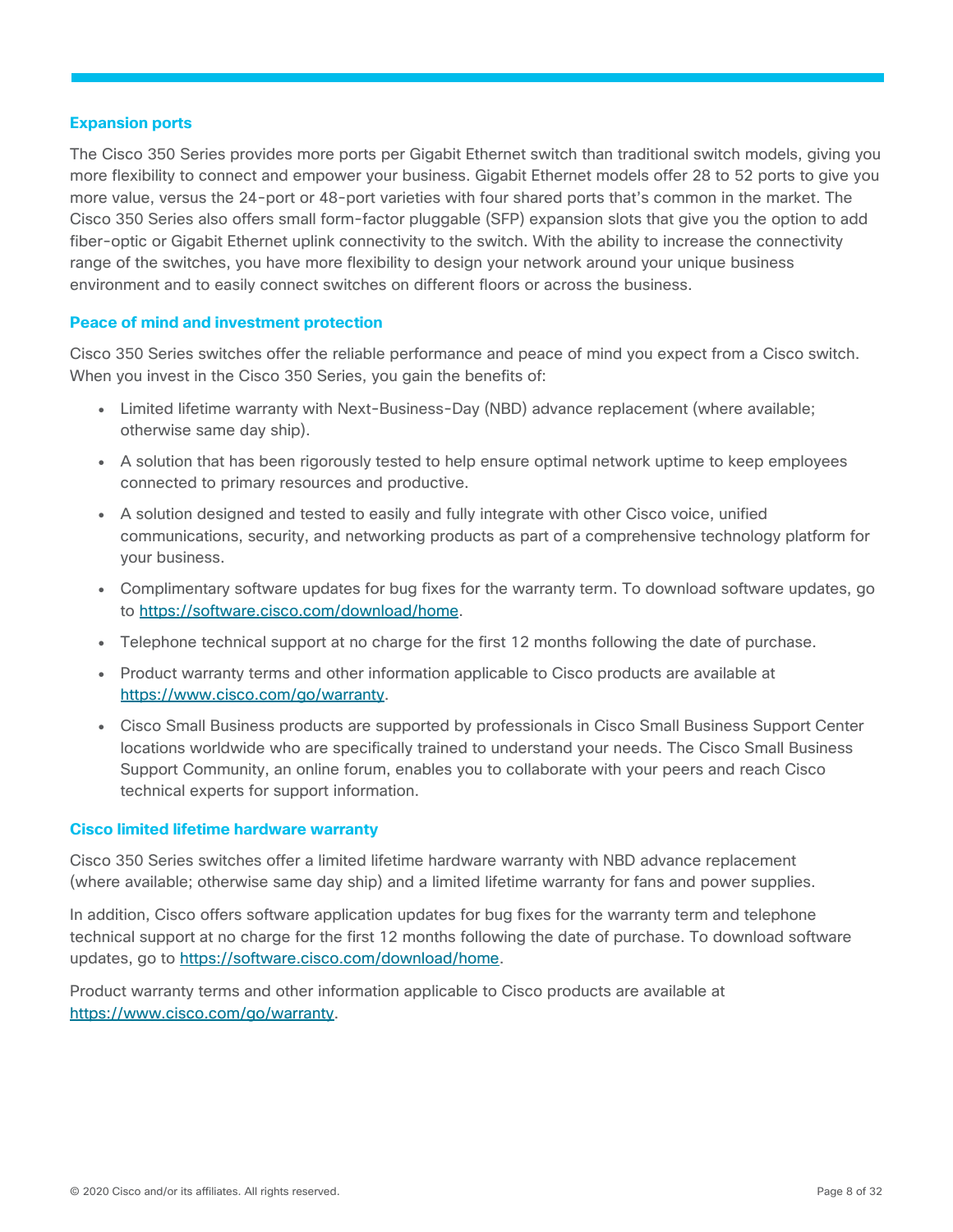#### **World-class service and support**

Your time is valuable, especially when you have a problem affecting your business. Cisco 350 Series switches are backed by Cisco SMARTnet® Total Care™ which provides affordable peace-of-mind coverage. Delivered by Cisco and backed by your trusted partner, this comprehensive service includes software updates and access to the Cisco Support Center, and it extends technical service to three years.

Cisco SMB products are supported by professionals in the Cisco Support Center, a dedicated resource for small business customers and networks, with locations worldwide that are specifically trained to understand your needs. You also have access to extensive technical and product information through the Cisco Support Community, an online forum that enables you to collaborate with your peers and reach Cisco technical experts for support information.

## <span id="page-8-0"></span>Product specifications

Table 1 gives the product specifications for the Cisco 350 Series Switches.

#### **Table 1.** Product specifications

| <b>Feature</b>                                   | <b>Description</b> |                                                                               |                                                                   |
|--------------------------------------------------|--------------------|-------------------------------------------------------------------------------|-------------------------------------------------------------------|
| <b>Performance</b>                               |                    |                                                                               |                                                                   |
| <b>Switching capacity and</b><br>forwarding rate | <b>Model Name</b>  | <b>Capacity in Millions of Packets per</b><br>Second (mpps) (64-byte packets) | <b>Switching Capacity in</b><br><b>Gigabits per Second (Gbps)</b> |
| All switches are wire speed<br>and nonblocking   | SF350-08           | 1.19                                                                          | 1.6                                                               |
|                                                  | SF352-08           | 4.17                                                                          | 5.6                                                               |
|                                                  | SF352-08P          | 4.17                                                                          | 5.6                                                               |
|                                                  | SF352-08MP         | 4.17                                                                          | 5.6                                                               |
|                                                  | SF350-24           | 9.52                                                                          | 12.8                                                              |
|                                                  | SF350-24P          | 9.52                                                                          | 12.8                                                              |
|                                                  | SF350-24MP         | 9.52                                                                          | 12.8                                                              |
|                                                  | SF350-48           | 13.09                                                                         | 17.6                                                              |
|                                                  | SF350-48P          | 13.09                                                                         | 17.6                                                              |
|                                                  | SF350-48MP         | 13.09                                                                         | 17.6                                                              |
|                                                  | SG350-8PD          | 46.13                                                                         | 62.0                                                              |
|                                                  | SG350-10           | 14.88                                                                         | 20.0                                                              |
|                                                  | SG350-10P          | 14.88                                                                         | 20.0                                                              |
|                                                  | SG350-10MP         | 14.88                                                                         | 20.0                                                              |
|                                                  | SG355-10MP         | 14.88                                                                         | 20.0                                                              |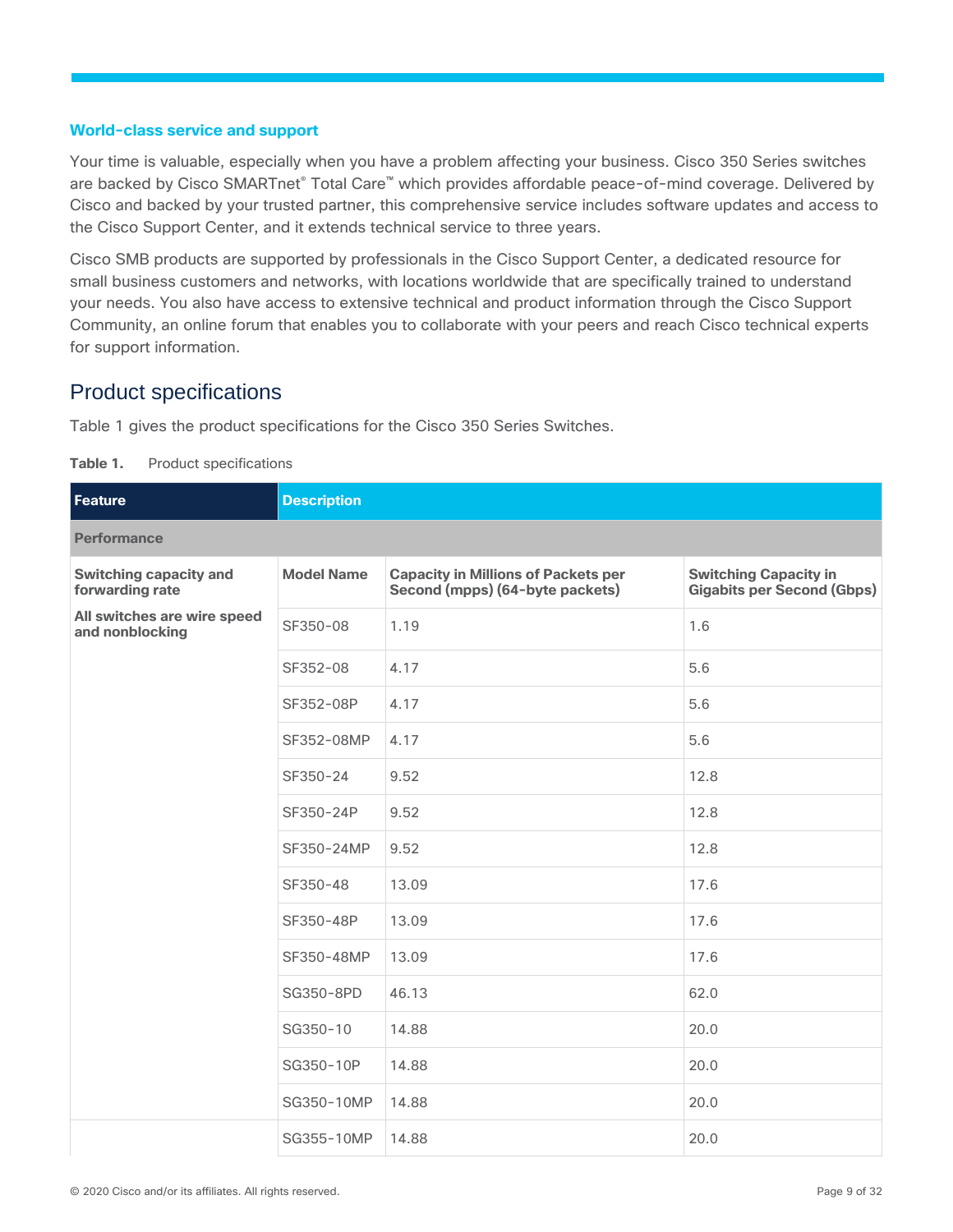| <b>Feature</b>                    | <b>Description</b>                                                                                                                                                                                                                                                                                                                                                                                                                                                  |       |       |
|-----------------------------------|---------------------------------------------------------------------------------------------------------------------------------------------------------------------------------------------------------------------------------------------------------------------------------------------------------------------------------------------------------------------------------------------------------------------------------------------------------------------|-------|-------|
|                                   | SG350-10SFP                                                                                                                                                                                                                                                                                                                                                                                                                                                         | 14.88 | 20.0  |
|                                   | SG350-20                                                                                                                                                                                                                                                                                                                                                                                                                                                            | 29.76 | 40.0  |
|                                   | SG350-28                                                                                                                                                                                                                                                                                                                                                                                                                                                            | 41.66 | 56.0  |
|                                   | SG350-28P                                                                                                                                                                                                                                                                                                                                                                                                                                                           | 41.66 | 56.0  |
|                                   | SG350-28MP                                                                                                                                                                                                                                                                                                                                                                                                                                                          | 41.66 | 56.0  |
|                                   | SG350-28SFP                                                                                                                                                                                                                                                                                                                                                                                                                                                         | 41.66 | 56.0  |
|                                   | SG350-52                                                                                                                                                                                                                                                                                                                                                                                                                                                            | 77.38 | 104.0 |
|                                   | SG350-52P                                                                                                                                                                                                                                                                                                                                                                                                                                                           | 77.38 | 104.0 |
|                                   | SG350-52MP                                                                                                                                                                                                                                                                                                                                                                                                                                                          | 77.38 | 104.0 |
| <b>Layer 2 Switching</b>          |                                                                                                                                                                                                                                                                                                                                                                                                                                                                     |       |       |
| <b>Spanning Tree Protocol</b>     | Standard 802.1d Spanning Tree support<br>Fast convergence using 802.1w (Rapid Spanning Tree [RSTP]), enabled by default<br>Multiple Spanning Tree instances using 802.1s (MSTP); 8 instances are supported<br>Per-VLAN Spanning Tree Plus (PVST+) and Rapid PVST+ (RPVST+); 126 instances are<br>supported                                                                                                                                                          |       |       |
| Port grouping/link<br>aggregation | Support for IEEE 802.3ad Link Aggregation Control Protocol (LACP)<br>• Up to 8 groups<br>. Up to 8 ports per group with 16 candidate ports for each (dynamic) 802.3ad link aggregation                                                                                                                                                                                                                                                                              |       |       |
| <b>VLAN</b>                       | Support for up to 4,094 VLANs simultaneously<br>Port-based and 802.1Q tag-based VLANs; MAC-based VLAN; protocol-based VLAN; IP<br>subnet-based VLAN,<br>Management VLAN<br>Private VLAN with promiscuous, isolated, and community port<br>Private VLAN Edge (PVE), also known as protected ports, with multiple uplinks<br>Guest VLAN; unauthenticated VLAN<br>Dynamic VLAN assignment via RADIUS server along with 802.1x client authentication<br><b>CPE VLAN</b> |       |       |
| <b>Voice VLAN</b>                 | Voice traffic is automatically assigned to a voice-specific VLAN and treated with<br>appropriate levels of QoS<br>Auto voice capabilities deliver networkwide zero-touch deployment of voice endpoints and<br>call control devices                                                                                                                                                                                                                                  |       |       |
| <b>Multicast TV VLAN</b>          | Multicast TV VLAN allows the single multicast VLAN to be shared in the network while<br>subscribers remain in separate VLANs. This feature is also known as Multicast VLAN<br>Registration (MVR)                                                                                                                                                                                                                                                                    |       |       |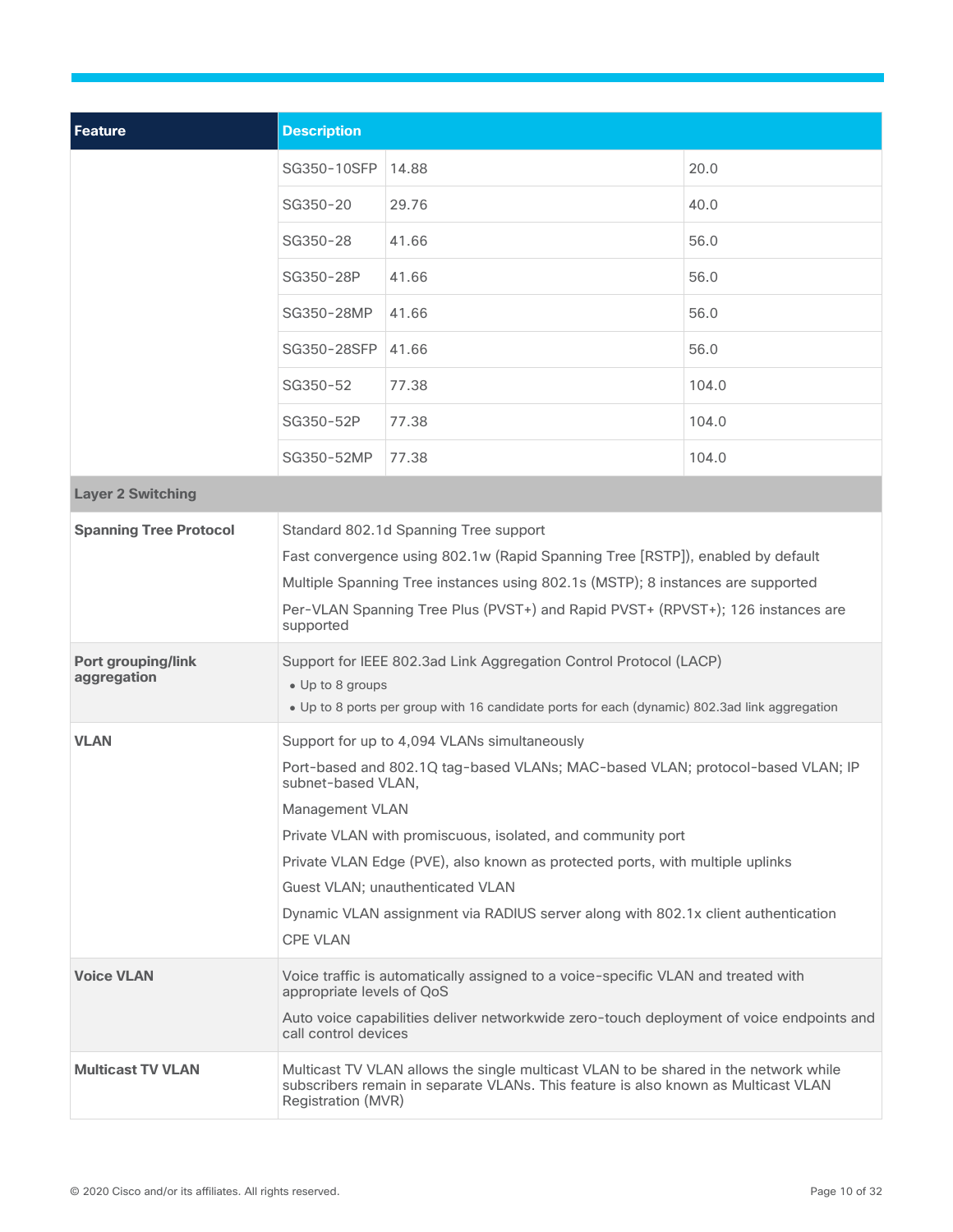| <b>Feature</b>                                                                                                                | <b>Description</b>                                                                                                                                                                                                                                                                                           |
|-------------------------------------------------------------------------------------------------------------------------------|--------------------------------------------------------------------------------------------------------------------------------------------------------------------------------------------------------------------------------------------------------------------------------------------------------------|
| <b>VLAN Translation</b>                                                                                                       | Support for VLAN One-to-One Mapping. In VLAN One-to-One Mapping, on an edge<br>interface C-VLANs are mapped to S-VLANs and the original C-VLAN tags are replaced by<br>the specified S-VLAN                                                                                                                  |
| $Q$ -in- $Q$                                                                                                                  | VLANs transparently cross a service provider network while isolating traffic among<br>customers                                                                                                                                                                                                              |
| Selective Q-in-Q                                                                                                              | Selective Q-in-Q is an enhancement to the basic Q-in-Q feature and provides, per edge<br>interface, multiple mappings of different C-VLANs to separate S-VLANs<br>Selective Q-in-Q also allows configuring of Ethertype (TPID) of the S-VLAN tag<br>Layer 2 protocol tunneling over Q-in-Q is also supported |
| <b>Generic VLAN Registration</b><br><b>Protocol (GVRP)/Generic</b><br><b>Attribute Registration</b><br><b>Protocol (GARP)</b> | Generic VLAN Registration Protocol (GVRP) and Generic Attribute Registration Protocol<br>(GARP) enable automatic propagation and configuration of VLANs in a bridged domain                                                                                                                                  |
| (UDLD)                                                                                                                        | Unidirectional Link Detection   UDLD monitors physical connection to detect unidirectional links caused by incorrect<br>wiring or cable/port faults to prevent forwarding loops and blackholing of traffic in<br>switched networks                                                                           |
| <b>Dynamic Host Configuration</b><br><b>Protocol (DHCP) Relay at</b><br>Layer 2                                               | Relay of DHCP traffic to DHCP server in different VLAN; works with DHCP Option 82                                                                                                                                                                                                                            |
| <b>Internet Group Management</b><br><b>Protocol (IGMP) versions 1,</b><br>2, and 3 snooping                                   | IGMP limits bandwidth-intensive multicast traffic to only the requesters; supports 2K<br>multicast groups (source-specific multicasting is also supported)                                                                                                                                                   |
| <b>IGMP Querier</b>                                                                                                           | IGMP querier is used to support a Layer 2 multicast domain of snooping switches in the<br>absence of a multicast router                                                                                                                                                                                      |
| Head-Of-Line (HOL)<br>blocking                                                                                                | HOL blocking prevention                                                                                                                                                                                                                                                                                      |
| <b>Loopback Detection</b>                                                                                                     | Loopback detection provides protection against loops by transmitting loop protocol<br>packets out of ports on which loop protection has been enabled. It operates independently<br>of STP                                                                                                                    |
| Layer 3                                                                                                                       |                                                                                                                                                                                                                                                                                                              |
| <b>IPv4</b> routing                                                                                                           | Wirespeed routing of IPv4 packets<br>Up to 990 static routes and up to 128 IP interfaces                                                                                                                                                                                                                     |
| <b>IPv6</b> routing                                                                                                           | Wirespeed routing of IPv6 packets                                                                                                                                                                                                                                                                            |
| <b>Layer 3 Interface</b>                                                                                                      | Configuration of Layer 3 interface on physical port, LAG, VLAN interface, or loopback<br>interface                                                                                                                                                                                                           |
| <b>Classless Interdomain</b><br><b>Routing (CIDR)</b>                                                                         | Support for classless interdomain routing                                                                                                                                                                                                                                                                    |
| <b>Policy-Based Routing (PBR)</b>                                                                                             | Flexible routing control to direct packets to different next hop based on IPv4 or IPv6 ACL                                                                                                                                                                                                                   |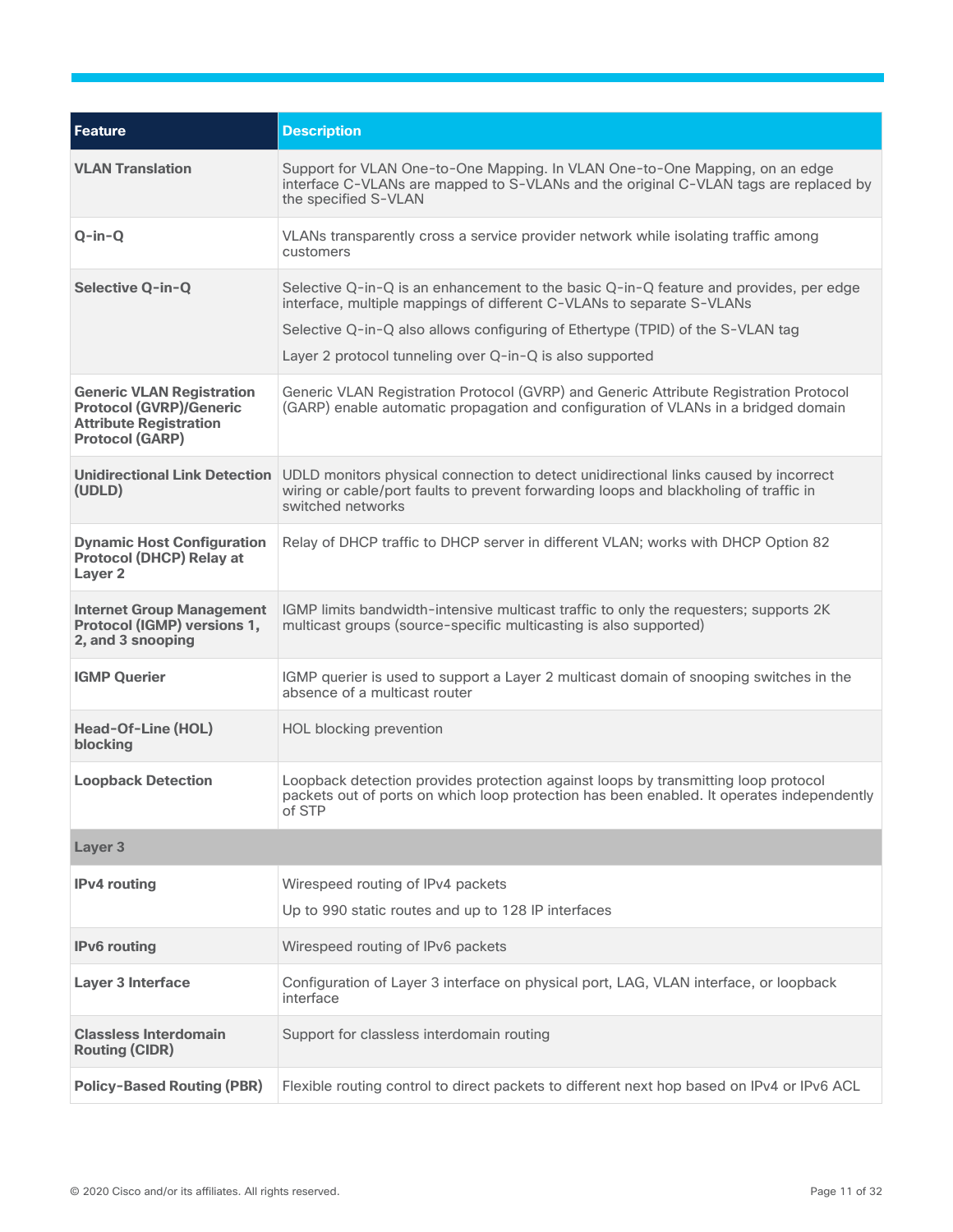| Feature                                                     | <b>Description</b>                                                                                                                                                                                                                                                                                                               |
|-------------------------------------------------------------|----------------------------------------------------------------------------------------------------------------------------------------------------------------------------------------------------------------------------------------------------------------------------------------------------------------------------------|
| <b>DHCP Server</b>                                          | Switch functions as an IPv4 DHCP server serving IP addresses for multiple DHCP<br>pools/scopes                                                                                                                                                                                                                                   |
|                                                             | Support for DHCP options                                                                                                                                                                                                                                                                                                         |
| <b>DHCP relay at Layer 3</b>                                | Relay of DHCP traffic across IP domains                                                                                                                                                                                                                                                                                          |
| <b>User Datagram Protocol</b><br>(UDP) relay                | Relay of broadcast information across Layer 3 domains for application discovery or<br>relaying of bootP/DHCP packets                                                                                                                                                                                                             |
| <b>Security</b>                                             |                                                                                                                                                                                                                                                                                                                                  |
| <b>Secure Shell (SSH) Protocol</b>                          | SSH is a secure replacement for Telnet traffic. SCP also uses SSH. SSH v1 and v2 are<br>supported                                                                                                                                                                                                                                |
| <b>Secure Sockets Layer (SSL)</b>                           | SSL support: Encrypts all HTTPS traffic, allowing highly secure access to the browser-<br>based management GUI in the switch                                                                                                                                                                                                     |
| <b>IEEE 802.1X</b><br>(Authenticator role)                  | 802.1X: RADIUS authentication and accounting, MD5 hash; guest VLAN; unauthenticated<br>VLAN, single/multiple host mode and single/multiple sessions<br>Supports time-based 802.1X                                                                                                                                                |
|                                                             | Dynamic VLAN assignment                                                                                                                                                                                                                                                                                                          |
| <b>Web-based authentication</b>                             | Web based authentication provides network admission control through web browser to any<br>host devices and operating systems                                                                                                                                                                                                     |
| <b>STP Bridge Protocol Data</b><br><b>Unit (BPDU) Guard</b> | A security mechanism to protect the network from invalid configurations. A port enabled<br>for BPDU Guard is shut down if a BPDU message is received on that port                                                                                                                                                                |
| <b>STP Root Guard</b>                                       | This prevents edge devices not in the network administrator's control from becoming<br>Spanning Tree Protocol root nodes                                                                                                                                                                                                         |
| <b>STP loopback guard</b>                                   | Provides additional protection against Layer 2 forwarding loops (STP loops)                                                                                                                                                                                                                                                      |
| <b>DHCP snooping</b>                                        | Filters out DHCP messages with unregistered IP addresses and/or from unexpected or<br>untrusted interfaces. This prevents rogue devices from behaving as DHCP Servers                                                                                                                                                            |
| <b>IP Source Guard (IPSG)</b>                               | When IP Source Guard is enabled at a port, the switch filters out IP packets received from<br>the port if the source IP addresses of the packets have not been statically configured or<br>dynamically learned from DHCP snooping. This prevents IP Address Spoofing                                                             |
| <b>Dynamic ARP Inspection</b><br>(DAI)                      | The switch discards ARP packets from a port if there are no static or dynamic IP/MAC<br>bindings or if there is a discrepancy between the source or destination addresses in the<br>ARP packet. This prevents man-in-the-middle attacks                                                                                          |
| <b>IP/MAC/Port Binding (IPMB)</b>                           | The preceding features (DHCP Snooping, IP Source Guard, and Dynamic ARP Inspection)<br>work together to prevent DOS attacks in the network, thereby increasing network<br>availability                                                                                                                                           |
| <b>Secure Core Technology</b><br>(SCT)                      | Makes sure that the switch will receive and process management and protocol traffic no<br>matter how much traffic is received                                                                                                                                                                                                    |
| <b>Secure Sensitive Data (SSD)</b>                          | A mechanism to manage sensitive data (such as passwords, keys, and so on) securely on<br>the switch, populating this data to other devices, and secure autoconfig. Access to view<br>the sensitive data as plaintext or encrypted is provided according to the user-configured<br>access level and the access method of the user |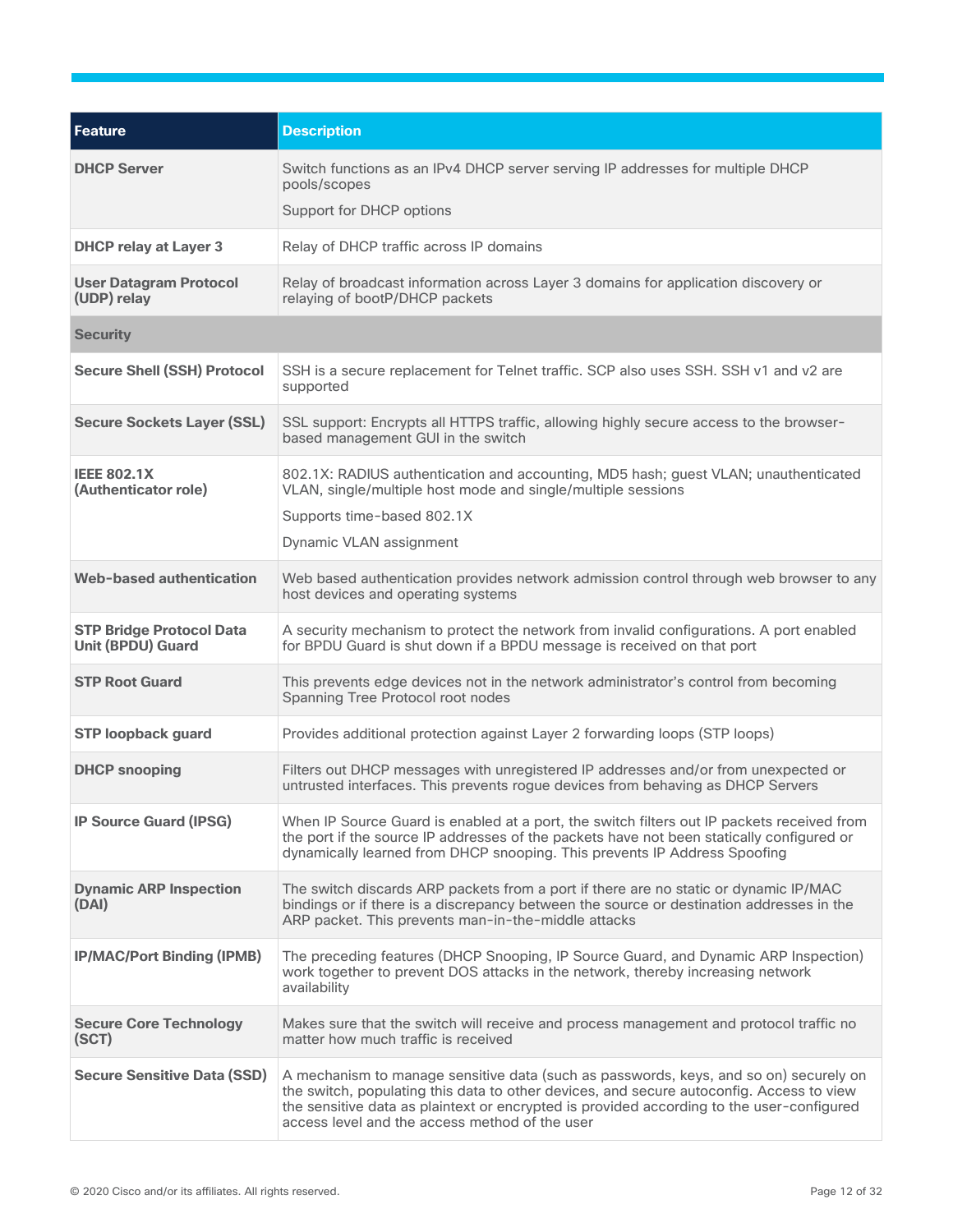| <b>Feature</b>                                                                    | <b>Description</b>                                                                                                                                                                                                                                                                                                                                                                                 |
|-----------------------------------------------------------------------------------|----------------------------------------------------------------------------------------------------------------------------------------------------------------------------------------------------------------------------------------------------------------------------------------------------------------------------------------------------------------------------------------------------|
| <b>Trustworthy systems</b>                                                        | Trustworthy systems provide a highly secure foundation for Cisco products                                                                                                                                                                                                                                                                                                                          |
|                                                                                   | Run-time defenses (Executable Space Protection [X-Space], Address Space Layout<br>Randomization [ASLR], Built-In Object Size Checking [BOSC])                                                                                                                                                                                                                                                      |
| <b>Private VLAN</b>                                                               | Private VLAN provides security and isolation between switch ports, which helps ensure<br>that users cannot snoop on other users' traffic; supports multiple uplinks                                                                                                                                                                                                                                |
| <b>Layer 2 isolation Private</b><br><b>VLAN Edge (PVE) with</b><br>community VLAN | PVE (also known as protected ports) provides Layer 2 isolation between devices in the<br>same VLAN, supports multiple uplinks                                                                                                                                                                                                                                                                      |
| <b>Port security</b>                                                              | Ability to lock source MAC addresses to ports and limits the number of learned MAC<br>addresses                                                                                                                                                                                                                                                                                                    |
| <b>RADIUS/TACACS+</b>                                                             | Supports RADIUS and TACACS authentication. Switch functions as a client                                                                                                                                                                                                                                                                                                                            |
| <b>RADIUS accounting</b>                                                          | The RADIUS accounting functions allow data to be sent at the start and end of services,<br>indicating the amount of resources (such as time, packets, bytes, and so on) used during<br>the session                                                                                                                                                                                                 |
| <b>Storm control</b>                                                              | Broadcast, multicast, and unknown unicast                                                                                                                                                                                                                                                                                                                                                          |
| <b>DoS</b> prevention                                                             | Denial-Of-Service (DOS) attack prevention                                                                                                                                                                                                                                                                                                                                                          |
| Multiple user privilege levels<br>in CLI                                          | Level 1, 7, and 15 privilege levels                                                                                                                                                                                                                                                                                                                                                                |
| <b>ACLs</b>                                                                       | Support for up to 1K rules                                                                                                                                                                                                                                                                                                                                                                         |
|                                                                                   | Drop or rate limit based on source and destination MAC, VLAN ID or IPv4 or IPv6 address,<br>IPv6 flow label, protocol, port, Differentiated Services Code Point (DSCP)/IP precedence,<br>TCP/UDP source and destination ports, 802.1p priority, Ethernet type, Internet Control<br>Message Protocol (ICMP) packets, IGMP packets, TCP flag; ACL can be applied on both<br>ingress and egress sides |
|                                                                                   | Time-based ACLs supported                                                                                                                                                                                                                                                                                                                                                                          |
| <b>Quality of Service</b>                                                         |                                                                                                                                                                                                                                                                                                                                                                                                    |
| <b>Priority levels</b>                                                            | 8 hardware queues                                                                                                                                                                                                                                                                                                                                                                                  |
| <b>Scheduling</b>                                                                 | Strict priority and Weighted Round-Robin (WRR)                                                                                                                                                                                                                                                                                                                                                     |
|                                                                                   | Queue assignment based on DSCP and class of service (802.1p/CoS)                                                                                                                                                                                                                                                                                                                                   |
| <b>Class of service</b>                                                           | Port based; 802.1p VLAN priority based; IPv4/v6 IP precedence/Type of Service<br>(ToS)/DSCP based; Differentiated Services (DiffServ); classification and remarking ACLs,<br>trusted QoS                                                                                                                                                                                                           |
|                                                                                   | Queue assignment based on DSCP and class of service (802.1p/CoS)                                                                                                                                                                                                                                                                                                                                   |
| <b>Rate limiting</b>                                                              | Ingress policer; egress shaping and rate control; per VLAN, per port, and flow based;<br>2R3C policing                                                                                                                                                                                                                                                                                             |
| <b>Congestion avoidance</b>                                                       | A TCP congestion avoidance algorithm is required to minimize and prevent global TCP<br>loss synchronization                                                                                                                                                                                                                                                                                        |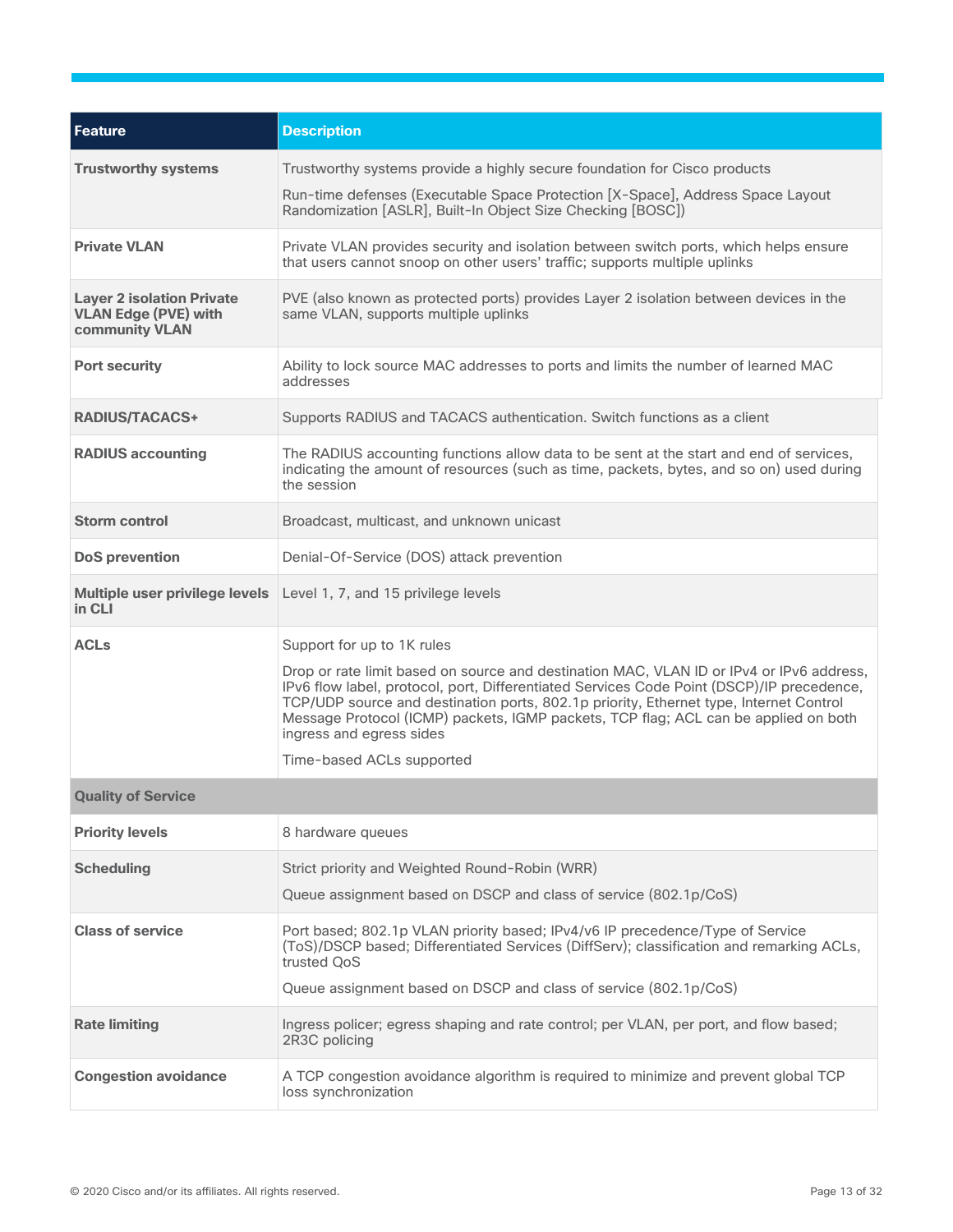| Feature                                                    | <b>Description</b>                                                                                                                                                                                                                                                                                                                                                                                                                                                                                                                                                                                                                                                                                                                                                                                                                                                                                                                                                                                                                                                                                                                                                                                     |
|------------------------------------------------------------|--------------------------------------------------------------------------------------------------------------------------------------------------------------------------------------------------------------------------------------------------------------------------------------------------------------------------------------------------------------------------------------------------------------------------------------------------------------------------------------------------------------------------------------------------------------------------------------------------------------------------------------------------------------------------------------------------------------------------------------------------------------------------------------------------------------------------------------------------------------------------------------------------------------------------------------------------------------------------------------------------------------------------------------------------------------------------------------------------------------------------------------------------------------------------------------------------------|
| <b>Standards</b>                                           |                                                                                                                                                                                                                                                                                                                                                                                                                                                                                                                                                                                                                                                                                                                                                                                                                                                                                                                                                                                                                                                                                                                                                                                                        |
| <b>Standards</b>                                           | IEEE 802.3 10BASE-T Ethernet, IEEE 802.3u 100BASE-TX Fast Ethernet, IEEE 802.3ab<br>1000BASE-T Gigabit Ethernet, IEEE 802.3ad Link Aggregation Control Protocol, IEEE<br>802.3z Gigabit Ethernet, IEEE 802.3x Flow Control, IEEE 802.1D (STP, GARP, and GVRP),<br>IEEE 802.1Q/p VLAN, IEEE 802.1w Rapid STP, IEEE 802.1s Multiple STP, IEEE 802.1X Port<br>Access Authentication, IEEE 802.3af, IEEE 802.3at, IEEE 802.1AB Link Layer Discovery<br>Protocol, IEEE 802.3az Energy Efficient Ethernet, RFC 768, RFC 783, RFC 791, RFC 792,<br>RFC 793, RFC 813, RFC 826, RFC 879, RFC 896, RFC 854, RFC 855, RFC 856, RFC 858,<br>RFC 894, RFC 919, RFC 920, RFC 922, RFC 950, RFC 951, RFC 1042, RFC 1071, RFC<br>1123, RFC 1141, RFC 1155, RFC 1157, RFC 1213, RFC 1215, RFC 1286, RFC 1350, RFC<br>1442, RFC 1451, RFC 1493, RFC 1533, RFC 1541, RFC 1542, RFC 1573, RFC 1624, RFC<br>1643, RFC 1700, RFC 1757, RFC 1867, RFC 1907, RFC 2011, RFC 2012, RFC 2013, RFC<br>2030, RFC 2131, RFC 2132, RFC 2233, RFC 2576, RFC 2616, RFC 2618, RFC 2665, RFC<br>2666, RFC 2674, RFC 2737, RFC 2819, RFC 2863, RFC 3164, RFC 3176, RFC 3411, RFC<br>3412, RFC 3413, RFC 3414, RFC 3415, RFC 3416, RFC 4330 |
| IPv6                                                       |                                                                                                                                                                                                                                                                                                                                                                                                                                                                                                                                                                                                                                                                                                                                                                                                                                                                                                                                                                                                                                                                                                                                                                                                        |
| IPv6                                                       | IPv6 host mode; IPv6 over Ethernet; Dual IPv6/IPv4 stack                                                                                                                                                                                                                                                                                                                                                                                                                                                                                                                                                                                                                                                                                                                                                                                                                                                                                                                                                                                                                                                                                                                                               |
|                                                            | IPv6 neighbor and router discovery (ND); IPv6 stateless address autoconfiguration; Path<br>Maximum Transmission Unit (MTU) discovery                                                                                                                                                                                                                                                                                                                                                                                                                                                                                                                                                                                                                                                                                                                                                                                                                                                                                                                                                                                                                                                                   |
|                                                            | Duplicate Address Detection (DAD); ICMP version 6                                                                                                                                                                                                                                                                                                                                                                                                                                                                                                                                                                                                                                                                                                                                                                                                                                                                                                                                                                                                                                                                                                                                                      |
|                                                            | DHCPv6 stateful client                                                                                                                                                                                                                                                                                                                                                                                                                                                                                                                                                                                                                                                                                                                                                                                                                                                                                                                                                                                                                                                                                                                                                                                 |
|                                                            | IPv6 over IPv4 network with Intrasite Automatic Tunnel Addressing Protocol (ISATAP)<br>tunnel support                                                                                                                                                                                                                                                                                                                                                                                                                                                                                                                                                                                                                                                                                                                                                                                                                                                                                                                                                                                                                                                                                                  |
|                                                            | USGv6 and IPv6 Gold Logo certified                                                                                                                                                                                                                                                                                                                                                                                                                                                                                                                                                                                                                                                                                                                                                                                                                                                                                                                                                                                                                                                                                                                                                                     |
| <b>IPv6 QoS</b>                                            | Prioritize IPv6 packets in hardware                                                                                                                                                                                                                                                                                                                                                                                                                                                                                                                                                                                                                                                                                                                                                                                                                                                                                                                                                                                                                                                                                                                                                                    |
| <b>IPv6 ACL</b>                                            | Drop or rate limit IPv6 packets in hardware                                                                                                                                                                                                                                                                                                                                                                                                                                                                                                                                                                                                                                                                                                                                                                                                                                                                                                                                                                                                                                                                                                                                                            |
| <b>IPv6 First Hop Security</b>                             | RA guard                                                                                                                                                                                                                                                                                                                                                                                                                                                                                                                                                                                                                                                                                                                                                                                                                                                                                                                                                                                                                                                                                                                                                                                               |
|                                                            | ND inspection                                                                                                                                                                                                                                                                                                                                                                                                                                                                                                                                                                                                                                                                                                                                                                                                                                                                                                                                                                                                                                                                                                                                                                                          |
|                                                            | DHCPv6 guard                                                                                                                                                                                                                                                                                                                                                                                                                                                                                                                                                                                                                                                                                                                                                                                                                                                                                                                                                                                                                                                                                                                                                                                           |
|                                                            | Neighbor binding table (snooping and static entries)                                                                                                                                                                                                                                                                                                                                                                                                                                                                                                                                                                                                                                                                                                                                                                                                                                                                                                                                                                                                                                                                                                                                                   |
|                                                            | Neighbor binding integrity check                                                                                                                                                                                                                                                                                                                                                                                                                                                                                                                                                                                                                                                                                                                                                                                                                                                                                                                                                                                                                                                                                                                                                                       |
| <b>Multicast Listener Discovery</b><br>(MLD v1/2) snooping | Deliver IPv6 multicast packets only to the required receivers                                                                                                                                                                                                                                                                                                                                                                                                                                                                                                                                                                                                                                                                                                                                                                                                                                                                                                                                                                                                                                                                                                                                          |
| <b>IPv6</b> applications                                   | Web/SSL, Telnet server/SSH, ping, traceroute, Simple Network Time Protocol (SNTP),<br>Trivial File Transfer Protocol (TFTP), SNMP, RADIUS, syslog, DNS client, Telnet Client,<br>DHCP Client, DHCP Autoconfig, IPv6 DHCP Relay, TACACS+                                                                                                                                                                                                                                                                                                                                                                                                                                                                                                                                                                                                                                                                                                                                                                                                                                                                                                                                                                |
| <b>IPv6 RFCs supported</b>                                 | RFC 4443 (which obsoletes RFC2463): ICMP version 6                                                                                                                                                                                                                                                                                                                                                                                                                                                                                                                                                                                                                                                                                                                                                                                                                                                                                                                                                                                                                                                                                                                                                     |
|                                                            | RFC 4291 (which obsoletes RFC 3513): IPv6 address architecture                                                                                                                                                                                                                                                                                                                                                                                                                                                                                                                                                                                                                                                                                                                                                                                                                                                                                                                                                                                                                                                                                                                                         |
|                                                            | RFC 4291: IPv6 addressing architecture                                                                                                                                                                                                                                                                                                                                                                                                                                                                                                                                                                                                                                                                                                                                                                                                                                                                                                                                                                                                                                                                                                                                                                 |
|                                                            | RFC 2460: IPv6 specification                                                                                                                                                                                                                                                                                                                                                                                                                                                                                                                                                                                                                                                                                                                                                                                                                                                                                                                                                                                                                                                                                                                                                                           |
|                                                            | RFC 4861 (which obsoletes RFC 2461): neighbor discovery for IPv6                                                                                                                                                                                                                                                                                                                                                                                                                                                                                                                                                                                                                                                                                                                                                                                                                                                                                                                                                                                                                                                                                                                                       |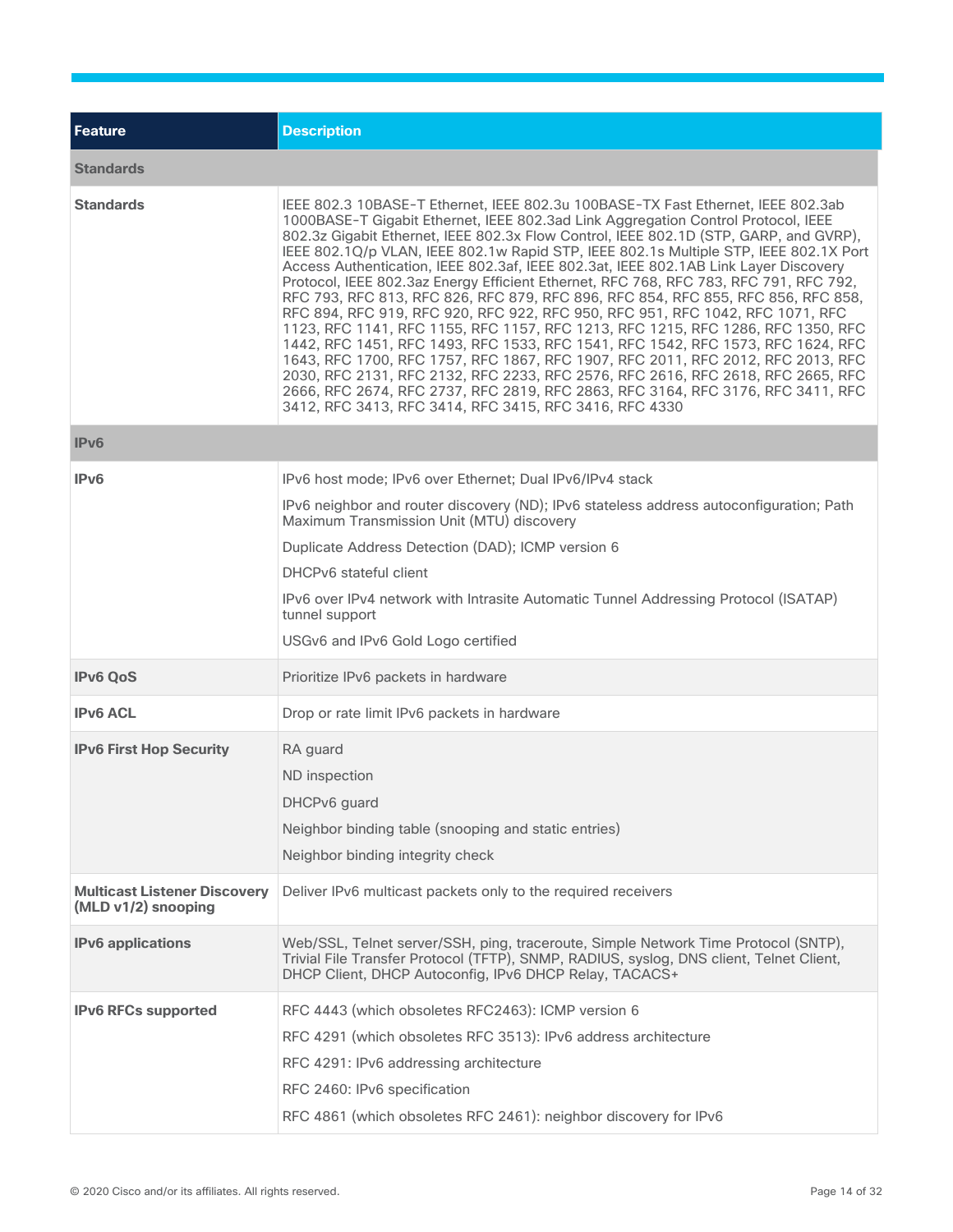| <b>Feature</b>                   | <b>Description</b>                                                                                                                                                                                                                                                                                                    |                                         |  |
|----------------------------------|-----------------------------------------------------------------------------------------------------------------------------------------------------------------------------------------------------------------------------------------------------------------------------------------------------------------------|-----------------------------------------|--|
|                                  | RFC 4862 (which obsoletes RFC 2462): IPv6 stateless address autoconfiguration                                                                                                                                                                                                                                         |                                         |  |
|                                  | RFC 1981: path MTU discovery                                                                                                                                                                                                                                                                                          |                                         |  |
|                                  | RFC 4007: IPv6 scoped address architecture                                                                                                                                                                                                                                                                            |                                         |  |
|                                  | RFC 3484: default address selection mechanism                                                                                                                                                                                                                                                                         |                                         |  |
|                                  | RFC 5214 (which obsoletes RFC 4214): ISATAP tunneling                                                                                                                                                                                                                                                                 |                                         |  |
|                                  | RFC 4293: MIB IPv6: textual conventions and general group                                                                                                                                                                                                                                                             |                                         |  |
|                                  | RFC 3595: textual conventions for IPv6 flow label                                                                                                                                                                                                                                                                     |                                         |  |
| <b>Management</b>                |                                                                                                                                                                                                                                                                                                                       |                                         |  |
| Web user interface               | Built-in switch configuration utility for easy browser-based device configuration<br>(HTTP/HTTPS)                                                                                                                                                                                                                     |                                         |  |
|                                  | Supports simple and advanced mode, configuration, wizards, customizable dashboard,<br>system maintenance, monitoring, online help, and universal search                                                                                                                                                               |                                         |  |
| <b>Smart Network Application</b> | Smart Network Application (SNA) is an innovative network-level monitoring and<br>management tool embedded in Cisco 100 to 500 Series switches. It can discover network<br>topology, display link status, monitor events, apply configurations, and upgrade software<br>images across multiple switches in the network |                                         |  |
|                                  | (Note: Management of your network using Smart Network Application requires the use of<br>either a 350, 350X, or 550X Series switch model as a part of your network)                                                                                                                                                   |                                         |  |
| <b>SNMP</b>                      | SNMP versions 1, 2c, and 3 with support for traps, and SNMP version 3 User-based<br>Security Model (USM)                                                                                                                                                                                                              |                                         |  |
| <b>Standard MIBs</b>             | Ildp-MIB                                                                                                                                                                                                                                                                                                              | $rfc2668-MIB$                           |  |
|                                  | Ildpextdot1-MIB                                                                                                                                                                                                                                                                                                       | $rfc2737-MIB$                           |  |
|                                  | Ildpextdot3-MIB                                                                                                                                                                                                                                                                                                       | $rfc2925-MIB$                           |  |
|                                  | Ildpextmed-MIB                                                                                                                                                                                                                                                                                                        | $rfc3621-MIB$                           |  |
|                                  | $rfc2674-MIB$                                                                                                                                                                                                                                                                                                         | $rfc4668-MIB$                           |  |
|                                  | $rfc2575-MIB$                                                                                                                                                                                                                                                                                                         | $rfc4670-MIB$                           |  |
|                                  | rfc2573-MIB                                                                                                                                                                                                                                                                                                           | trunk-MIB                               |  |
|                                  | rfc2233-MIB                                                                                                                                                                                                                                                                                                           | tunnel-MIB                              |  |
|                                  | rfc2013-MIB                                                                                                                                                                                                                                                                                                           | udp-MIB                                 |  |
|                                  | rfc2012-MIB                                                                                                                                                                                                                                                                                                           | draft-ietf-bridge-8021x-MIB             |  |
|                                  | rfc2011-MIB                                                                                                                                                                                                                                                                                                           | draft-ietf-bridge-rstpmib-04-MIB        |  |
|                                  | RFC-1212                                                                                                                                                                                                                                                                                                              | draft-ietf-hubmib-etherif-mib-v3-00-MIB |  |
|                                  | RFC-1215                                                                                                                                                                                                                                                                                                              | draft-ietf-syslog-device-MIB            |  |
|                                  | SNMPv2-CONF                                                                                                                                                                                                                                                                                                           | ianaaddrfamnumbers-MIB                  |  |
|                                  | SNMPv2-TC                                                                                                                                                                                                                                                                                                             | ianaifty-MIB                            |  |
|                                  | p-bridge-MIB                                                                                                                                                                                                                                                                                                          | ianaprot-MIB                            |  |
|                                  | q-bridge-MIB                                                                                                                                                                                                                                                                                                          | inet-address-MIB                        |  |
|                                  | rfc1389-MIB                                                                                                                                                                                                                                                                                                           | ip-forward-MIB                          |  |
|                                  | rfc1493-MIB                                                                                                                                                                                                                                                                                                           | ip-MIB                                  |  |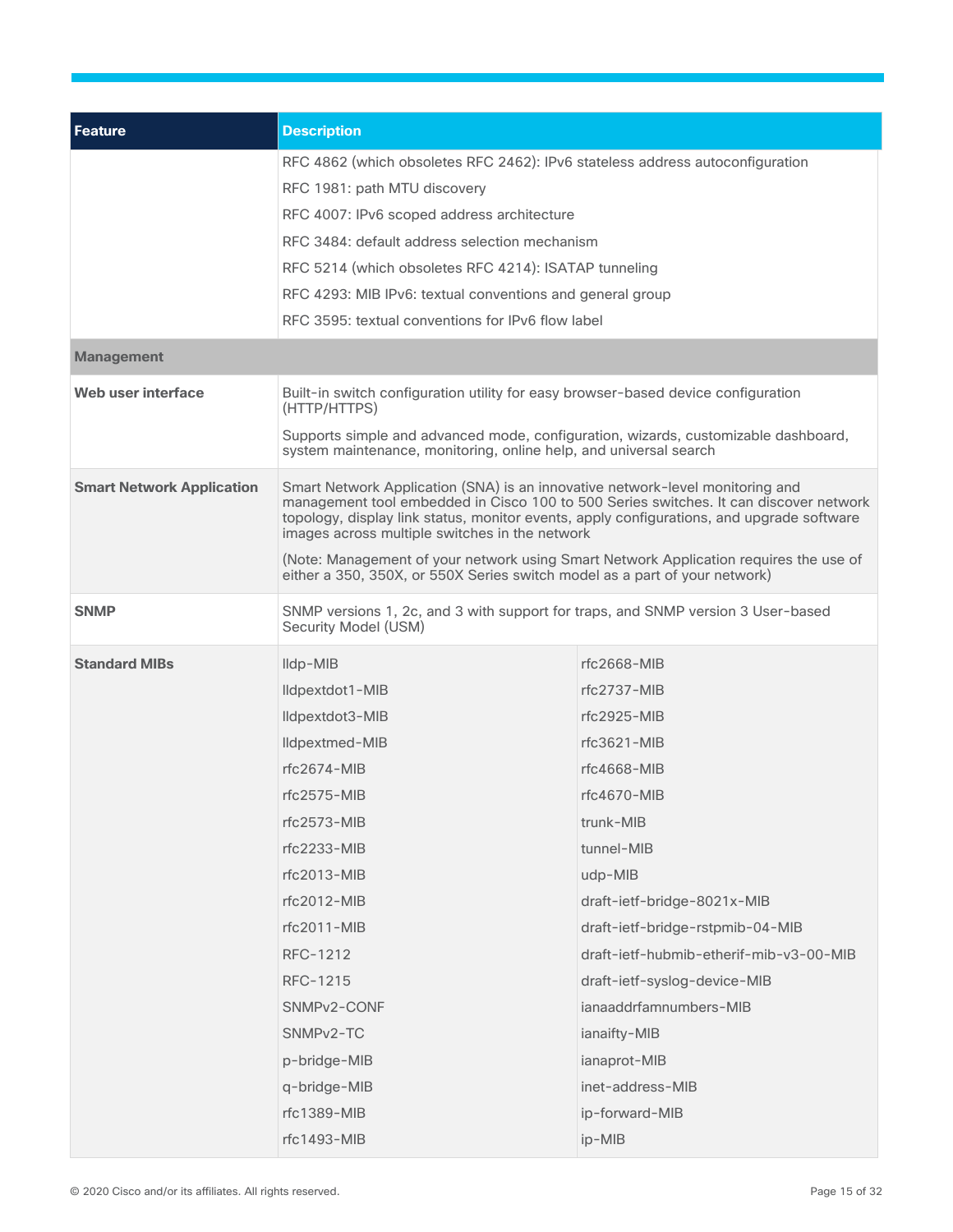| <b>Feature</b>      | <b>Description</b>               |                             |  |
|---------------------|----------------------------------|-----------------------------|--|
|                     | $rfc1611-MIB$                    | <b>RFC1155-SMI</b>          |  |
|                     | rfc1612-MIB                      | RFC1213-MIB                 |  |
|                     | rfc1850-MIB                      | SNMPv2-MIB                  |  |
|                     | rfc1907-MIB                      | SNMP <sub>v2</sub> -SMI     |  |
|                     | $rfc2571-MIB$                    | SNMP <sub>v2</sub> -TM      |  |
|                     | $rfc2572-MIB$                    | RMON-MIB                    |  |
|                     | $rfc2574-MIB$                    | rfc1724-MIB                 |  |
|                     | $rfc2576-MIB$                    | dcb-raj-DCBX-MIB-1108-MIB   |  |
|                     | $rfc2613-MIB$                    | $rfc1213-MIB$               |  |
|                     | rfc2665-MIB                      | rfc1757-MIB                 |  |
| <b>Private MIBs</b> | CISCOSB-Ildp-MIB CISCOSB-        | CISCOSB-ip-MIB              |  |
|                     | brgmulticast-MIB CISCOSB-        | CISCOSB-iprouter-MIB        |  |
|                     | bridgemibobjects-MIB             | CISCOSB-ipv6-MIB            |  |
|                     | CISCOSB-bonjour-MIB              | CISCOSB-mnginf-MIB          |  |
|                     | CISCOSB-dhcpcl-MIB               | CISCOSB-Icli-MIB            |  |
|                     | CISCOSB-MIB                      | CISCOSB-localization-MIB    |  |
|                     | CISCOSB-wrandomtaildrop-MIB      | CISCOSB-mcmngr-MIB          |  |
|                     | CISCOSB-traceroute-MIB           | CISCOSB-mng-MIB             |  |
|                     | CISCOSB-telnet-MIB               | CISCOSB-physdescription-MIB |  |
|                     | CISCOSB-stormctrl-MIB            | CISCOSB-Poe-MIB             |  |
|                     | CISCOSB-ssh-MIB                  | CISCOSB-protectedport-MIB   |  |
|                     | CISCOSB-socket-MIB               | CISCOSB-rmon-MIB            |  |
|                     | CISCOSB-sntp-MIB                 | CISCOSB-rs232-MIB           |  |
|                     | CISCOSB-smon-MIB                 | CISCOSB-SecuritySuite-MIB   |  |
|                     | CISCOSB-phy-MIB                  | CISCOSB-snmp-MIB            |  |
|                     | CISCOSB-multisessionterminal-MIB | CISCOSB-specialbpdu-MIB     |  |
|                     | CISCOSB-mri-MIB                  | CISCOSB-banner-MIB          |  |
|                     | CISCOSB-jumboframes-MIB          | CISCOSB-syslog-MIB          |  |
|                     | CISCOSB-gvrp-MIB                 | CISCOSB-TcpSession-MIB      |  |
|                     | CISCOSB-endofmib-MIB             | CISCOSB-traps-MIB           |  |
|                     | CISCOSB-dot1x-MIB                | CISCOSB-trunk-MIB           |  |
|                     | CISCOSB-deviceparams-MIB         | CISCOSB-tuning-MIB          |  |
|                     | CISCOSB-cli-MIB                  | CISCOSB-tunnel-MIB          |  |
|                     | CISCOSB-cdb-MIB                  | CISCOSB-udp-MIB             |  |
|                     | CISCOSB-brgmacswitch-MIB         | CISCOSB-vlan-MIB            |  |
|                     | CISCOSB-3sw2swtables-MIB         | CISCOSB-ipstdacl-MIB        |  |
|                     | CISCOSB-smartPorts-MIB           | CISCOSB-eee-MIB             |  |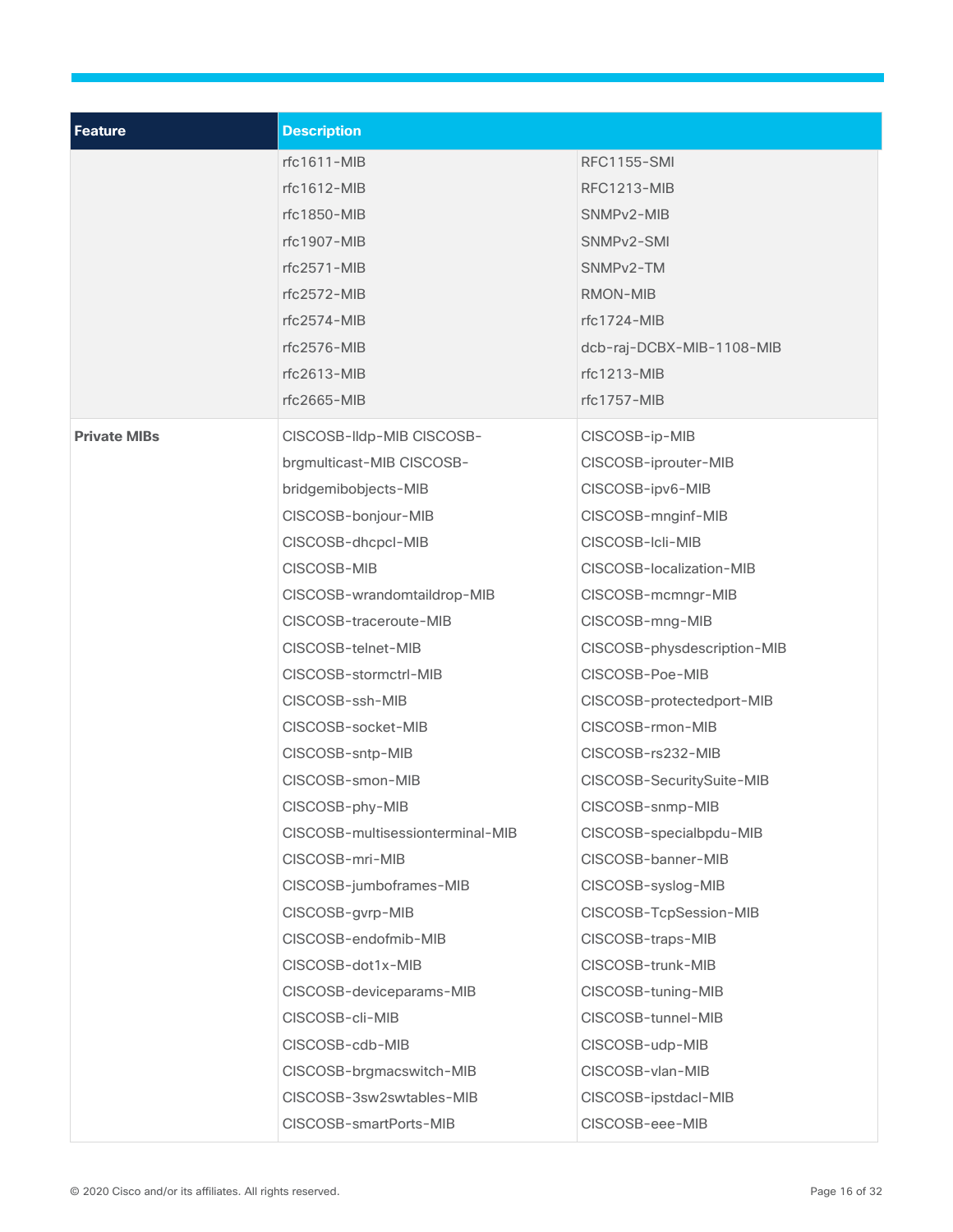| Feature                                                                    | <b>Description</b>                                                                                                                                                                                      |                                      |  |
|----------------------------------------------------------------------------|---------------------------------------------------------------------------------------------------------------------------------------------------------------------------------------------------------|--------------------------------------|--|
|                                                                            | CISCOSB-tbi-MIB                                                                                                                                                                                         | CISCOSB-ssI-MIB                      |  |
|                                                                            | CISCOSB-macbaseprio-MIB                                                                                                                                                                                 | CISCOSB-qosclimib-MIB                |  |
|                                                                            | CISCOSB-policy-MIB                                                                                                                                                                                      | CISCOSB-digitalkeymanage-MIB         |  |
|                                                                            | CISCOSB-env_mib                                                                                                                                                                                         | CISCOSB-tbp-MIB                      |  |
|                                                                            | CISCOSB-sensor-MIB                                                                                                                                                                                      | CISCOSMB-MIB                         |  |
|                                                                            | CISCOSB-aaa-MIB                                                                                                                                                                                         | CISCOSB-secsd-MIB                    |  |
|                                                                            | CISCOSB-application-MIB                                                                                                                                                                                 | CISCOSB-draft-ietf-entmib-sensor-MIB |  |
|                                                                            | CISCOSB-bridgesecurity-MIB                                                                                                                                                                              | CISCOSB-draft-ietf-syslog-device-MIB |  |
|                                                                            | CISCOSB-copy-MIB                                                                                                                                                                                        | CISCOSB-rfc2925-MIB                  |  |
|                                                                            | CISCOSB-CpuCounters-MIB                                                                                                                                                                                 | CISCO-SMI-MIB                        |  |
|                                                                            | CISCOSB-Custom1BonjourService-MIB                                                                                                                                                                       | CISCOSB-DebugCapabilities-MIB        |  |
|                                                                            | CISCOSB-dhcp-MIB                                                                                                                                                                                        | CISCOSB-CDP-MIB                      |  |
|                                                                            | CISCOSB-dlf-MIB                                                                                                                                                                                         | CISCOSB-vlanVoice-MIB                |  |
|                                                                            | CISCOSB-dnscl-MIB                                                                                                                                                                                       | CISCOSB-EVENTS-MIB                   |  |
|                                                                            | CISCOSB-embweb-MIB                                                                                                                                                                                      | CISCOSB-sysmng-MIB                   |  |
|                                                                            | CISCOSB-fft-MIB                                                                                                                                                                                         | CISCOSB-sct-MIB                      |  |
|                                                                            | CISCOSB-file-MIB                                                                                                                                                                                        | CISCO-TC-MIB                         |  |
|                                                                            | CISCOSB-greeneth-MIB                                                                                                                                                                                    | CISCO-VTP-MIB                        |  |
|                                                                            | CISCOSB-interfaces-MIB                                                                                                                                                                                  | CISCO-CDP-MIB                        |  |
|                                                                            | CISCOSB-interfaces_recovery-MIB                                                                                                                                                                         |                                      |  |
| <b>Remote Monitoring (RMON)</b>                                            | Embedded RMON software agent supports 4 RMON groups (history, statistics, alarms,<br>and events) for enhanced traffic management, monitoring, and analysis                                              |                                      |  |
| <b>IPv4 and IPv6 dual stack</b>                                            | Coexistence of both protocol stacks to ease migration                                                                                                                                                   |                                      |  |
| Firmware upgrade                                                           | . Web browser upgrade (HTTP/HTTPS) and TFTP and upgrade over SCP running over SSH                                                                                                                       |                                      |  |
|                                                                            | . Upgrade can be initiated through console port as well                                                                                                                                                 |                                      |  |
|                                                                            | • Dual images for resilient firmware upgrades                                                                                                                                                           |                                      |  |
| <b>Port mirroring</b>                                                      | Traffic on a port can be mirrored to another port for analysis with a network analyzer or<br>RMON probe. Up to 8 source ports can be mirrored to one destination port. A single<br>session is supported |                                      |  |
| <b>VLAN</b> mirroring                                                      | Traffic from a VLAN can be mirrored to a port for analysis with a network analyzer or<br>RMON probe. Up to 8 source VLANs can be mirrored to one destination port. A single<br>session is supported     |                                      |  |
| DHCP (options 12, 66, 67, 82,<br>129, and 150)                             | DHCP options facilitate tighter control from a central point (DHCP server) to obtain IP<br>address, autoconfiguration (with configuration file download), DHCP relay, and hostname                      |                                      |  |
| <b>Secure Copy (SCP)</b>                                                   | Securely transfer files to and from the switch                                                                                                                                                          |                                      |  |
| <b>Autoconfiguration with</b><br><b>Secure Copy (SCP) file</b><br>download | Enables secure mass deployment with protection of sensitive data                                                                                                                                        |                                      |  |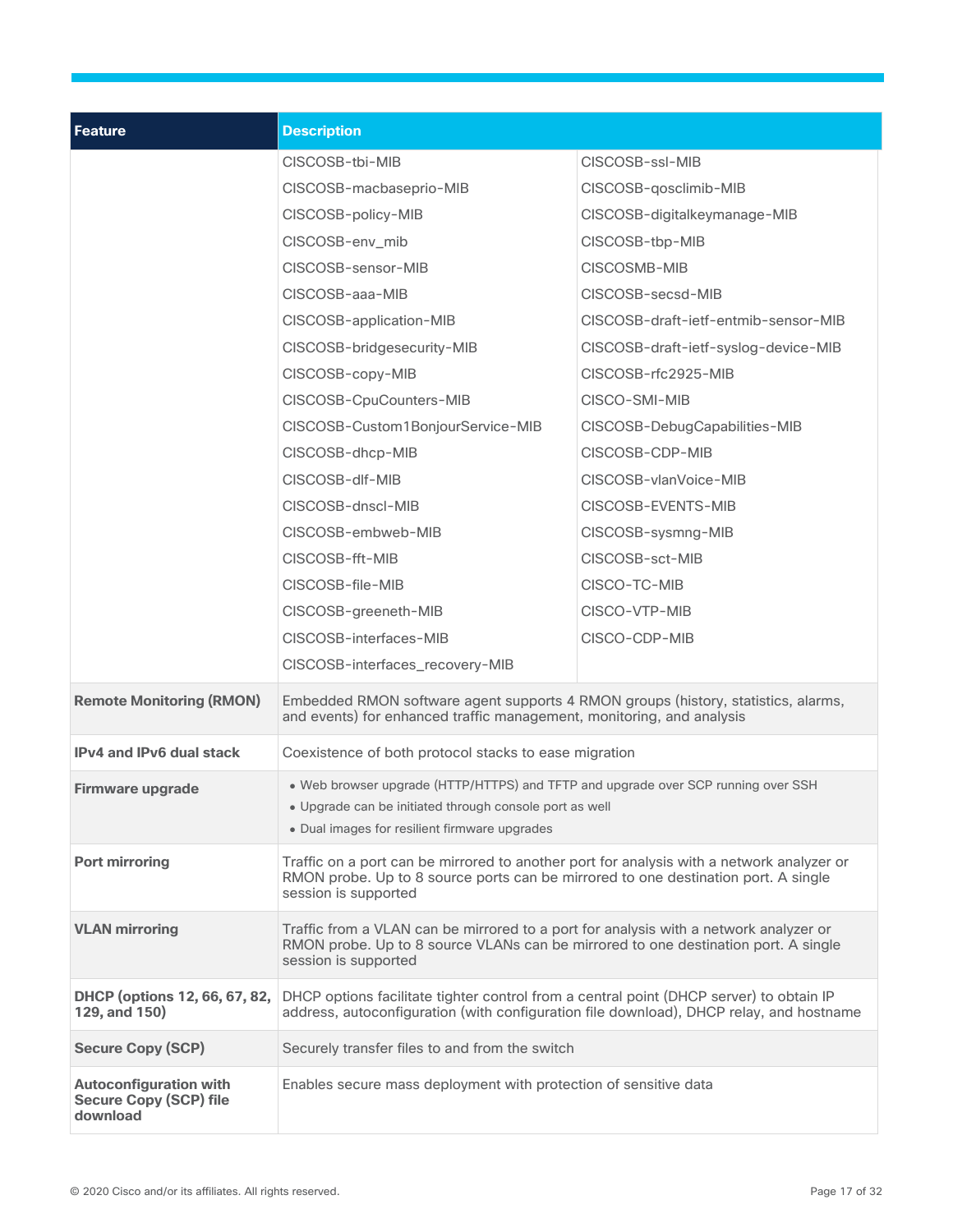| <b>Feature</b>                                             | <b>Description</b>                                                                                                                                                                                                                                                                                                                                                 |
|------------------------------------------------------------|--------------------------------------------------------------------------------------------------------------------------------------------------------------------------------------------------------------------------------------------------------------------------------------------------------------------------------------------------------------------|
| <b>Text-editable config files</b>                          | Config files can be edited with a text editor and downloaded to another switch, facilitating<br>easier mass deployment                                                                                                                                                                                                                                             |
| <b>Smartports</b>                                          | Simplified configuration of QoS and security capabilities                                                                                                                                                                                                                                                                                                          |
| <b>Auto Smartports</b>                                     | Applies the intelligence delivered through the Smartport roles and applies it automatically<br>to the port based on the devices discovered over Cisco Discovery Protocol or LLDP-MED.<br>This facilitates zero-touch deployments                                                                                                                                   |
| <b>Textview CLI</b>                                        | Scriptable command-line interface. A full CLI as well as a menu-based CLI is supported.<br>User privilege levels 1, 7, and 15 are supported for the CLI                                                                                                                                                                                                            |
| <b>Cloud services</b>                                      | Support for Cisco FindIT Network Manager and Cisco Active Advisor                                                                                                                                                                                                                                                                                                  |
| <b>Embedded Probe for FindIT</b><br><b>Network Manager</b> | Support for embedded FindIT Network Probe running on the switch. Eliminates the need<br>to set up a separate hardware or virtual machine for the FindIT Network Probe on site                                                                                                                                                                                      |
| <b>Cisco Network Plug and Play</b><br>(PnP) agent          | The Cisco Network Plug and Play solution provides a simple, secure, unified, and<br>integrated offering to ease new branch or campus device rollouts or for provisioning<br>updates to an existing network. The solution provides a unified approach to provision<br>Cisco routers, switches, and wireless devices with a near-zero-touch deployment<br>experience |
|                                                            | <b>Supports Cisco PnP Connect</b>                                                                                                                                                                                                                                                                                                                                  |
| <b>Localization</b>                                        | Localization of GUI and documentation into multiple languages                                                                                                                                                                                                                                                                                                      |
| Login banner                                               | Configurable multiple banners for web as well as CLI                                                                                                                                                                                                                                                                                                               |
| <b>Other management</b>                                    | Traceroute; single IP management; HTTP/HTTPS; SSH; RADIUS; port mirroring; TFTP<br>upgrade; DHCP client; BOOTP; SNTP; Xmodem upgrade; cable diagnostics; ping; syslog;<br>Telnet client (SSH secure support); automatic time settings from Management Station                                                                                                      |
| Time-based port operation                                  | Link up or down based on user-defined schedule (when the port is administratively up)                                                                                                                                                                                                                                                                              |
| <b>Time-based PoE</b>                                      | Capability for power to be on or off based on a user-defined schedule to save energy                                                                                                                                                                                                                                                                               |
| <b>Power Efficiency</b>                                    |                                                                                                                                                                                                                                                                                                                                                                    |
| <b>Energy Detect</b>                                       | Automatically turns power off on Gigabit Ethernet and 10/100 RJ-45 port when detecting<br>link down. Active mode is resumed without loss of any packets when the switch detects<br>the link up                                                                                                                                                                     |
| <b>Cable length detection</b>                              | Adjusts the signal strength based on the cable length for Gigabit Ethernet models.<br>Reduces the power consumption for shorter cables                                                                                                                                                                                                                             |
| <b>EEE Compliant (802.3az)</b>                             | Supports IEEE 802.3az on all copper Gigabit Ethernet ports                                                                                                                                                                                                                                                                                                         |
| <b>Disable port LEDs</b>                                   | LEDs can be manually turned off to save on energy                                                                                                                                                                                                                                                                                                                  |
| <b>Time-based port operation</b>                           | Link up or down based on user-defined schedule (when the port is administratively up)                                                                                                                                                                                                                                                                              |
| <b>Time-based PoE</b>                                      | Capability for power to be on or off based on a user-defined schedule to save energy                                                                                                                                                                                                                                                                               |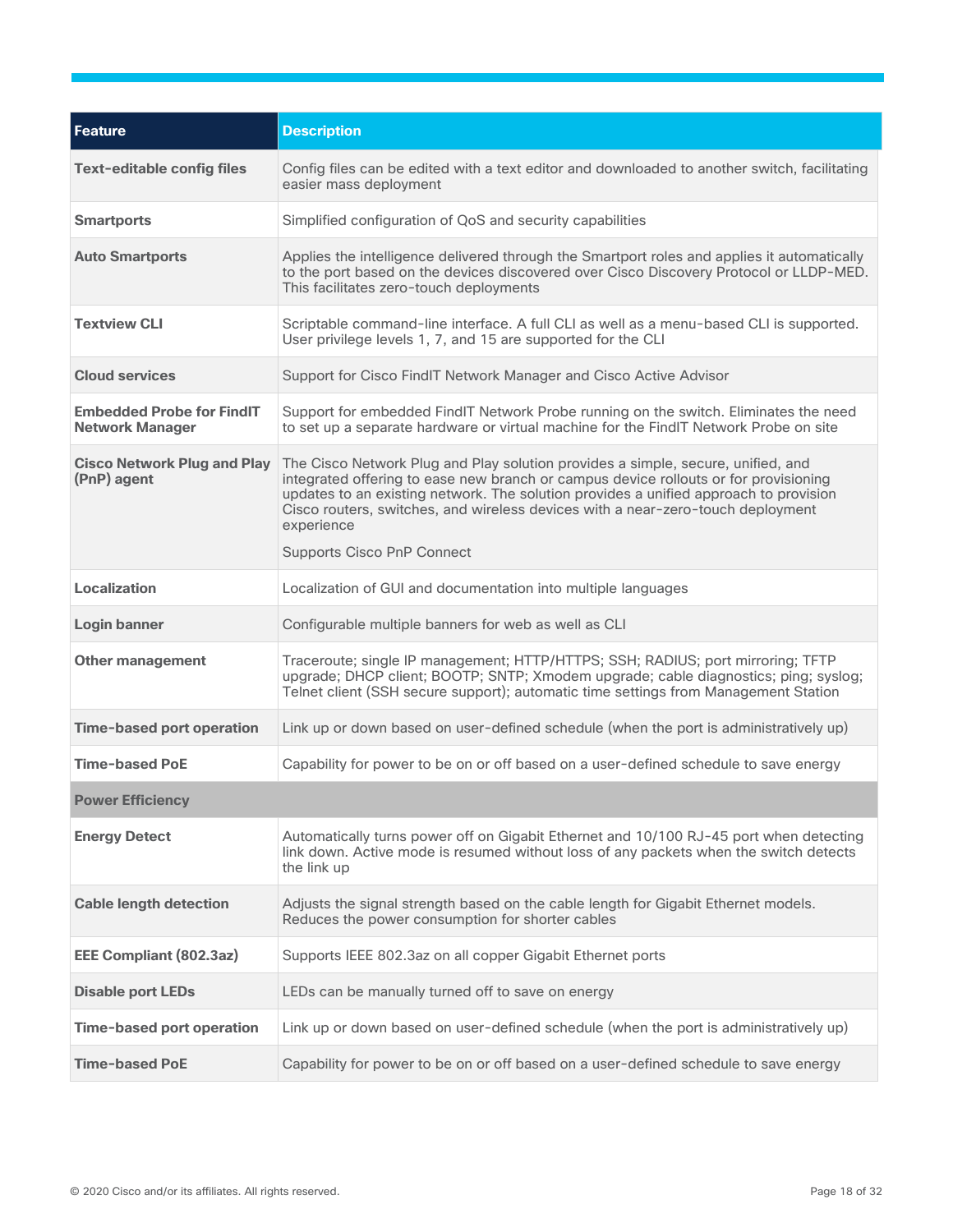| <b>Feature</b>                                                                                                    | <b>Description</b>                                                                                                                                                                                                                                                                                                                                                                                                                                                |                                                                                                                                                              |                                                   |
|-------------------------------------------------------------------------------------------------------------------|-------------------------------------------------------------------------------------------------------------------------------------------------------------------------------------------------------------------------------------------------------------------------------------------------------------------------------------------------------------------------------------------------------------------------------------------------------------------|--------------------------------------------------------------------------------------------------------------------------------------------------------------|---------------------------------------------------|
| General                                                                                                           |                                                                                                                                                                                                                                                                                                                                                                                                                                                                   |                                                                                                                                                              |                                                   |
| <b>Jumbo frames</b>                                                                                               | Frame sizes up to 9K bytes. The default MTU is 2K bytes                                                                                                                                                                                                                                                                                                                                                                                                           |                                                                                                                                                              |                                                   |
| <b>MAC</b> table                                                                                                  | 16K addresses                                                                                                                                                                                                                                                                                                                                                                                                                                                     |                                                                                                                                                              |                                                   |
| <b>Discovery</b>                                                                                                  |                                                                                                                                                                                                                                                                                                                                                                                                                                                                   |                                                                                                                                                              |                                                   |
| <b>Bonjour</b>                                                                                                    |                                                                                                                                                                                                                                                                                                                                                                                                                                                                   | The switch advertises itself using the Bonjour protocol                                                                                                      |                                                   |
| <b>Link Layer Discovery</b><br>Protocol (LLDP) (802.1ab)<br>with LLDP-MED extensions                              | LLDP allows the switch to advertise its identification, configuration, and capabilities to<br>neighboring devices that store the data in a MIB. LLDP-MED is an enhancement to LLDP<br>that adds the extensions needed for IP phones                                                                                                                                                                                                                               |                                                                                                                                                              |                                                   |
| <b>Cisco Discovery Protocol</b>                                                                                   |                                                                                                                                                                                                                                                                                                                                                                                                                                                                   | The switch advertises itself using the Cisco Discovery Protocol. It also learns the<br>connected device and its characteristics via Cisco Discovery Protocol |                                                   |
| <b>Power over Ethernet (PoE)</b>                                                                                  |                                                                                                                                                                                                                                                                                                                                                                                                                                                                   |                                                                                                                                                              |                                                   |
| 802.3af PoE, 802.3at PoE+,<br>or 60W PoE are delivered<br>over the RJ-45 ports within<br>the listed power budgets | The following switches support 802.3at PoE+, 802.3af PoE, and Cisco prestandard<br>(legacy) PoE on any of the RJ45 network ports. 60W PoE is also supported on selected<br>RJ-45 network ports<br>Maximum power of 60W is delivered to any of the 60W PoE ports, and maximum power of<br>30W is delivered to any of the other RJ45 network ports, until the PoE budget for the<br>switch is reached<br>The total power available for PoE per switch is as follows |                                                                                                                                                              |                                                   |
|                                                                                                                   | <b>Model Name</b>                                                                                                                                                                                                                                                                                                                                                                                                                                                 | <b>Power Dedicated to PoE</b>                                                                                                                                | <b>Number of Ports That Support</b><br><b>PoE</b> |
|                                                                                                                   | SF352-08P                                                                                                                                                                                                                                                                                                                                                                                                                                                         | 62W                                                                                                                                                          | 8                                                 |
|                                                                                                                   | SF352-08MP                                                                                                                                                                                                                                                                                                                                                                                                                                                        | <b>128W</b>                                                                                                                                                  | 8                                                 |
|                                                                                                                   | SF350-24P                                                                                                                                                                                                                                                                                                                                                                                                                                                         | <b>185W</b>                                                                                                                                                  | 24 (4 support 60W PoE)                            |
|                                                                                                                   | SF350-24MP                                                                                                                                                                                                                                                                                                                                                                                                                                                        | 375W                                                                                                                                                         | 24 (4 support 60W PoE)                            |
|                                                                                                                   | SF350-48P                                                                                                                                                                                                                                                                                                                                                                                                                                                         | 382W                                                                                                                                                         | 48 (8 support 60W PoE)                            |
|                                                                                                                   | SF350-48MP                                                                                                                                                                                                                                                                                                                                                                                                                                                        | 740W                                                                                                                                                         | 48 (8 support 60W PoE)                            |
|                                                                                                                   | SG350-8PD                                                                                                                                                                                                                                                                                                                                                                                                                                                         | 124W                                                                                                                                                         | 8                                                 |
|                                                                                                                   | SG350-10P                                                                                                                                                                                                                                                                                                                                                                                                                                                         | 62W                                                                                                                                                          | 8                                                 |
|                                                                                                                   | SG355-10P                                                                                                                                                                                                                                                                                                                                                                                                                                                         | 62W                                                                                                                                                          | 8                                                 |
|                                                                                                                   | SG350-10MP                                                                                                                                                                                                                                                                                                                                                                                                                                                        | 124W                                                                                                                                                         | 8                                                 |
|                                                                                                                   | SG350-28P                                                                                                                                                                                                                                                                                                                                                                                                                                                         | 195W                                                                                                                                                         | 24 (4 support 60W PoE)                            |
|                                                                                                                   | SG350-28MP                                                                                                                                                                                                                                                                                                                                                                                                                                                        | 382W                                                                                                                                                         | 24 (4 support 60W PoE)                            |
|                                                                                                                   | SG350-52P                                                                                                                                                                                                                                                                                                                                                                                                                                                         | 375W                                                                                                                                                         | 48 (8 support 60W PoE)                            |
|                                                                                                                   | SG350-52MP                                                                                                                                                                                                                                                                                                                                                                                                                                                        | 740W                                                                                                                                                         | 48 (8 support 60W PoE)                            |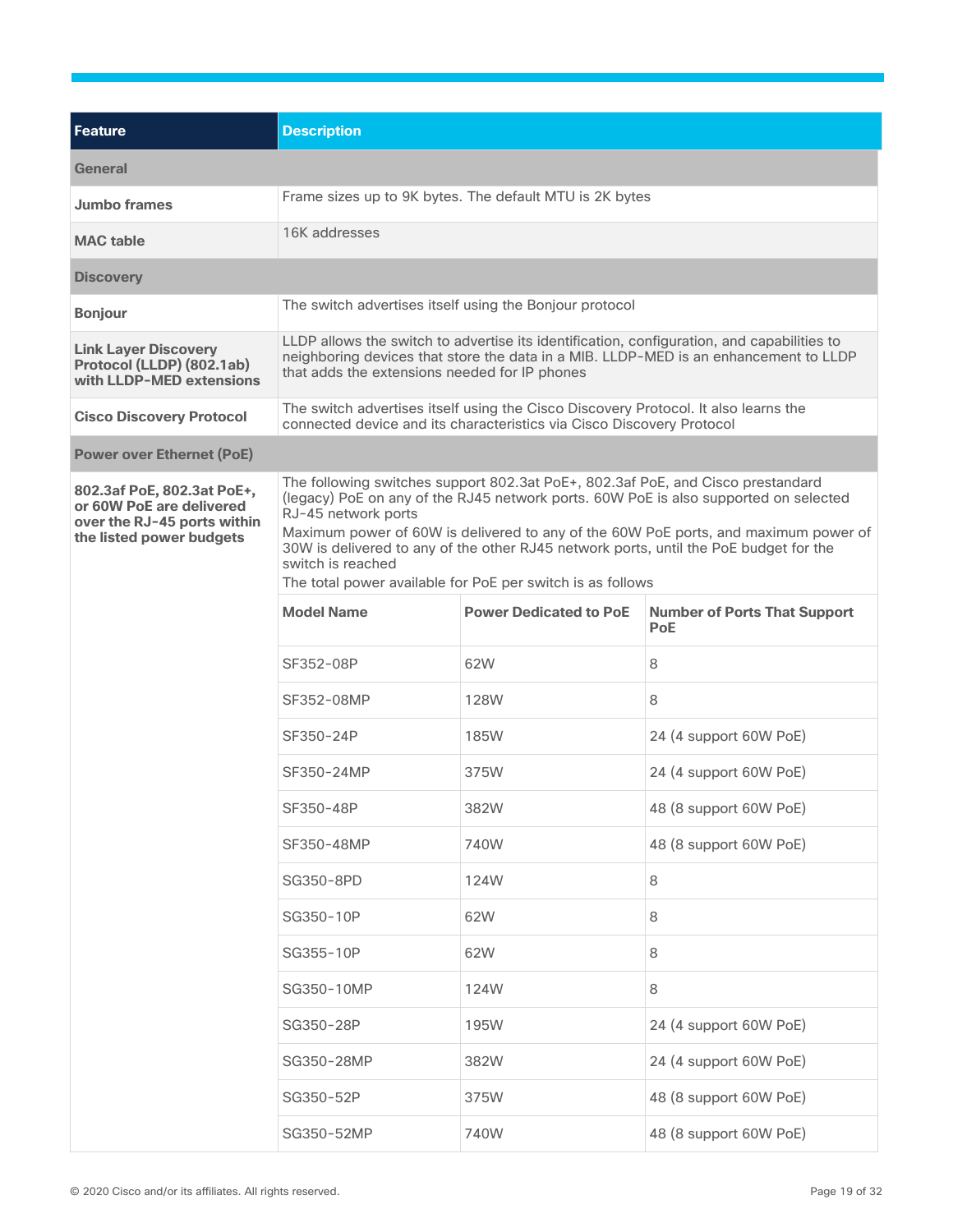| <b>Feature</b>                            | <b>Description</b>                                                                                                                                                                                                                                                                                                             |                                                                                                                                                                              |                                   |                                               |  |  |
|-------------------------------------------|--------------------------------------------------------------------------------------------------------------------------------------------------------------------------------------------------------------------------------------------------------------------------------------------------------------------------------|------------------------------------------------------------------------------------------------------------------------------------------------------------------------------|-----------------------------------|-----------------------------------------------|--|--|
| PoE powered device and<br>PoE passthrough | In addition to AC power, compact switch models can work as PoE powered devices and<br>be powered by PoE switches connected to the uplink ports. The switch can also pass<br>through the power to downstream PoE end devices if required                                                                                        |                                                                                                                                                                              |                                   |                                               |  |  |
|                                           | ports is combined                                                                                                                                                                                                                                                                                                              | Maximum of 60W can be drawn per uplink port if the peer PoE switch supports 60W PoE.<br>When multiple uplink ports are connected to PoE switches, the power drawn from these |                                   |                                               |  |  |
|                                           | When AC power is connected and functioning properly, it will have priority over the PoE<br>powered device function. The PoE powered device function will then act as a backup<br>power source to the AC power. The PoE powered device function will be the primary<br>power source for the switch if AC power is not connected |                                                                                                                                                                              |                                   |                                               |  |  |
|                                           | <b>Model</b>                                                                                                                                                                                                                                                                                                                   | <b>Power Option</b>                                                                                                                                                          | <b>Available PoE</b><br>Power (W) | <b>Can Switch Be Powered</b><br>with Uplinks? |  |  |
|                                           | SG350-10P                                                                                                                                                                                                                                                                                                                      | 1 PoE uplink                                                                                                                                                                 | <b>OW</b>                         | Yes                                           |  |  |
|                                           |                                                                                                                                                                                                                                                                                                                                | 2 PoE uplink                                                                                                                                                                 | 0W                                | Yes                                           |  |  |
|                                           |                                                                                                                                                                                                                                                                                                                                | 1 PoE+ uplink                                                                                                                                                                | 0W                                | Yes                                           |  |  |
|                                           |                                                                                                                                                                                                                                                                                                                                | 2 PoE+ uplink                                                                                                                                                                | <b>22W</b>                        | Yes                                           |  |  |
|                                           |                                                                                                                                                                                                                                                                                                                                | 1 60W PoE uplink                                                                                                                                                             | <b>22W</b>                        | <b>Yes</b>                                    |  |  |
|                                           |                                                                                                                                                                                                                                                                                                                                | 2 60W PoE uplink                                                                                                                                                             | 50W                               | Yes                                           |  |  |
|                                           |                                                                                                                                                                                                                                                                                                                                | AC power                                                                                                                                                                     | 62W                               | Yes                                           |  |  |
|                                           | SG350-10MP                                                                                                                                                                                                                                                                                                                     | 1 PoE uplink                                                                                                                                                                 | 0 <sub>W</sub>                    | <b>Yes</b>                                    |  |  |
|                                           |                                                                                                                                                                                                                                                                                                                                | 2 PoE uplink                                                                                                                                                                 | <b>OW</b>                         | Yes                                           |  |  |
|                                           |                                                                                                                                                                                                                                                                                                                                | 1 PoE+ uplink                                                                                                                                                                | <b>OW</b>                         | Yes                                           |  |  |
|                                           |                                                                                                                                                                                                                                                                                                                                | 2 PoE+ uplink                                                                                                                                                                | <b>22W</b>                        | Yes                                           |  |  |
|                                           |                                                                                                                                                                                                                                                                                                                                | 1 60W PoE uplink                                                                                                                                                             | <b>22W</b>                        | Yes                                           |  |  |
|                                           |                                                                                                                                                                                                                                                                                                                                | 2 60W PoE uplink                                                                                                                                                             | 50W                               | Yes                                           |  |  |
|                                           |                                                                                                                                                                                                                                                                                                                                | AC power                                                                                                                                                                     | <b>128W</b>                       | Yes                                           |  |  |
|                                           | SG355-10P                                                                                                                                                                                                                                                                                                                      | 1 PoE uplink                                                                                                                                                                 | 0W                                | Yes                                           |  |  |
|                                           |                                                                                                                                                                                                                                                                                                                                | 2 PoE uplink                                                                                                                                                                 | <b>OW</b>                         | Yes                                           |  |  |
|                                           |                                                                                                                                                                                                                                                                                                                                | 1 PoE+ uplink                                                                                                                                                                | 0W                                | Yes                                           |  |  |
|                                           |                                                                                                                                                                                                                                                                                                                                | 2 PoE+ uplink                                                                                                                                                                | <b>22W</b>                        | Yes                                           |  |  |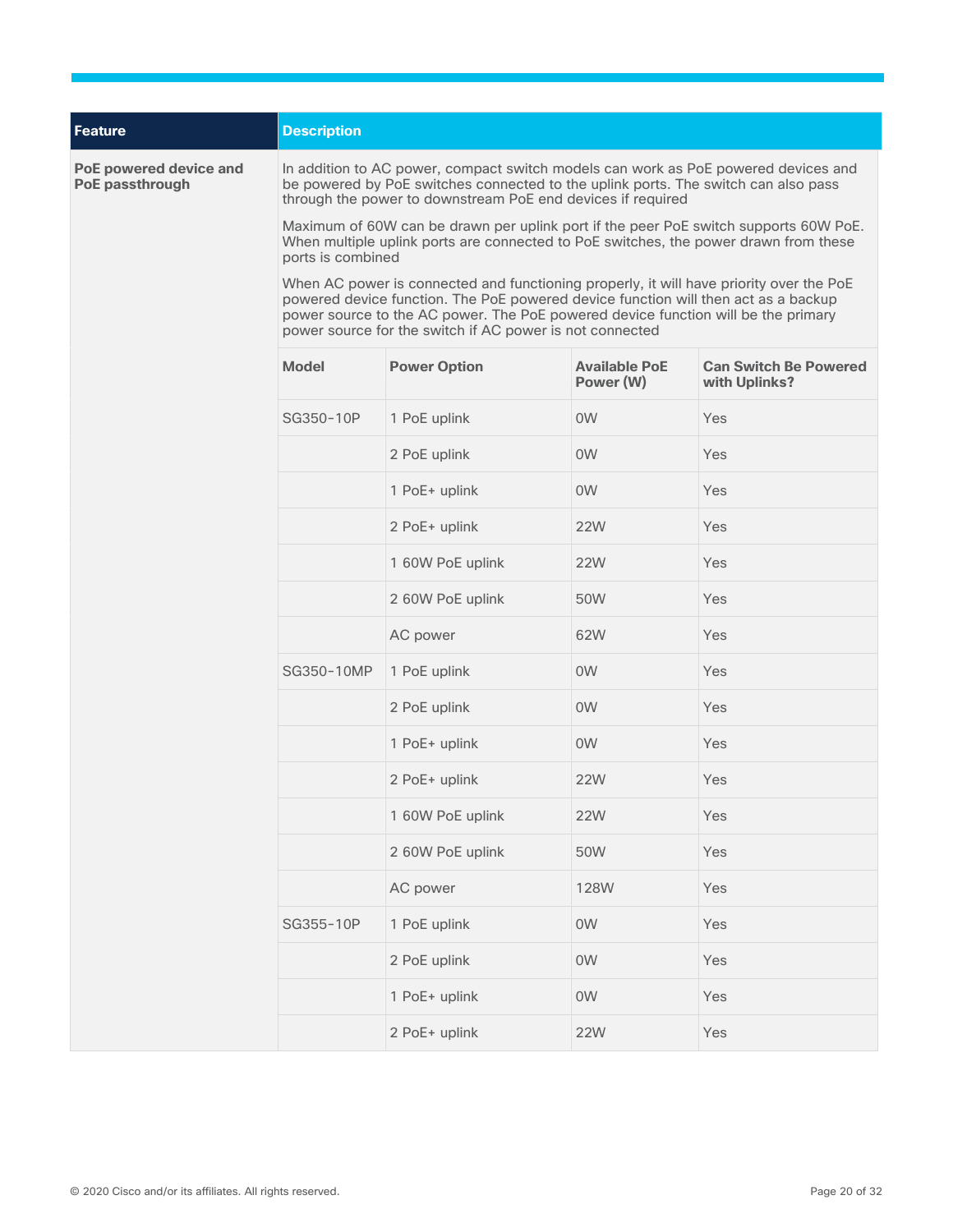| <b>Feature</b>                           | <b>Description</b> |                                       |                                           |            |                            |                            |                                               |
|------------------------------------------|--------------------|---------------------------------------|-------------------------------------------|------------|----------------------------|----------------------------|-----------------------------------------------|
|                                          |                    | 1 60W PoE uplink                      |                                           | <b>22W</b> |                            | Yes                        |                                               |
|                                          |                    | 2 60W PoE uplink                      |                                           | 50W        |                            | Yes                        |                                               |
|                                          |                    | AC power                              |                                           | 62W        |                            | Yes                        |                                               |
| <b>Power consumption</b><br>(worst case) | <b>Model</b>       | <b>Green Power</b><br>(mode)          | <b>System Power</b><br><b>Consumption</b> |            | <b>Power</b><br>(with PoE) | <b>Consumption</b>         | <b>Heat</b><br><b>Dissipation</b><br>(BTU/hr) |
|                                          | SF350-08           | <b>Energy Detect</b>                  | 110V=5.6W<br>220V=5.8W                    |            | N/A                        |                            | 30.0                                          |
|                                          | SF352-08           | <b>Energy Detect</b>                  | 110V=6.9W<br>220V=6.9W                    |            | N/A                        |                            | 23.5                                          |
|                                          | SF352-08P          | <b>Energy Detect</b>                  | $110V = 10.4W$<br>220V=11.2W              |            |                            | 110V=78.7W<br>220V=79.3W   | 207.4                                         |
|                                          | SF352-08MP         | <b>Energy Detect</b>                  | $110V = 10.4W$<br>220V=11.2W              |            |                            | 110V=157.2W<br>220V=156.2W | 536.1                                         |
|                                          | SF350-24           | <b>Energy Detect</b>                  | 110V=10.6W<br>220V=10.9W                  |            | 110V=240W<br>220V=230W     |                            | 43.3                                          |
|                                          | SF350-24P          | <b>Energy Detect</b>                  | 110V=10.6W<br>220V=10.9W                  |            | 110V=240W<br>220V=230W     |                            | 684.1                                         |
|                                          | SF350-24MP         | <b>Energy Detect</b>                  | 110V=29.2W<br>220V=28.3W                  |            | 110V=238W<br>220V=233W     |                            | 1333.0                                        |
|                                          | SF350-48           | <b>Energy Detect</b>                  | 110V=23.4W<br>N/A<br>220V=24.2W           |            |                            | 82.6                       |                                               |
|                                          | SF350-48P          | <b>Energy Detect</b>                  | 110V=50.8W<br>220V=52.1W                  |            |                            | 110V=464.3W<br>220V=453.1W | 1584.3                                        |
|                                          | SF350-48MP         | <b>Energy Detect</b>                  | 110V=58.4W<br>220V=58.5W                  |            |                            | 110V=866.7W<br>220V=843.5W | 2957.3                                        |
|                                          | SG350-8PD          | EEE, Energy<br>Detect, Short<br>Reach | 110V=29.8W<br>220V=31.3W                  |            | 110V=167W                  | 220V=165.2W                | 569.5                                         |
|                                          | SG350-10           | EEE, Energy<br>Detect, Short<br>Reach | 110V=9.0W<br>220V=9.8W                    |            | N/A                        |                            | 33.4                                          |
|                                          | SG350-10P          | EEE, Energy<br>Detect, Short<br>Reach | 110V=13.0W<br>220V=13.5W                  |            |                            | 110V=84.7W<br>220V=83.5W   | 289.0                                         |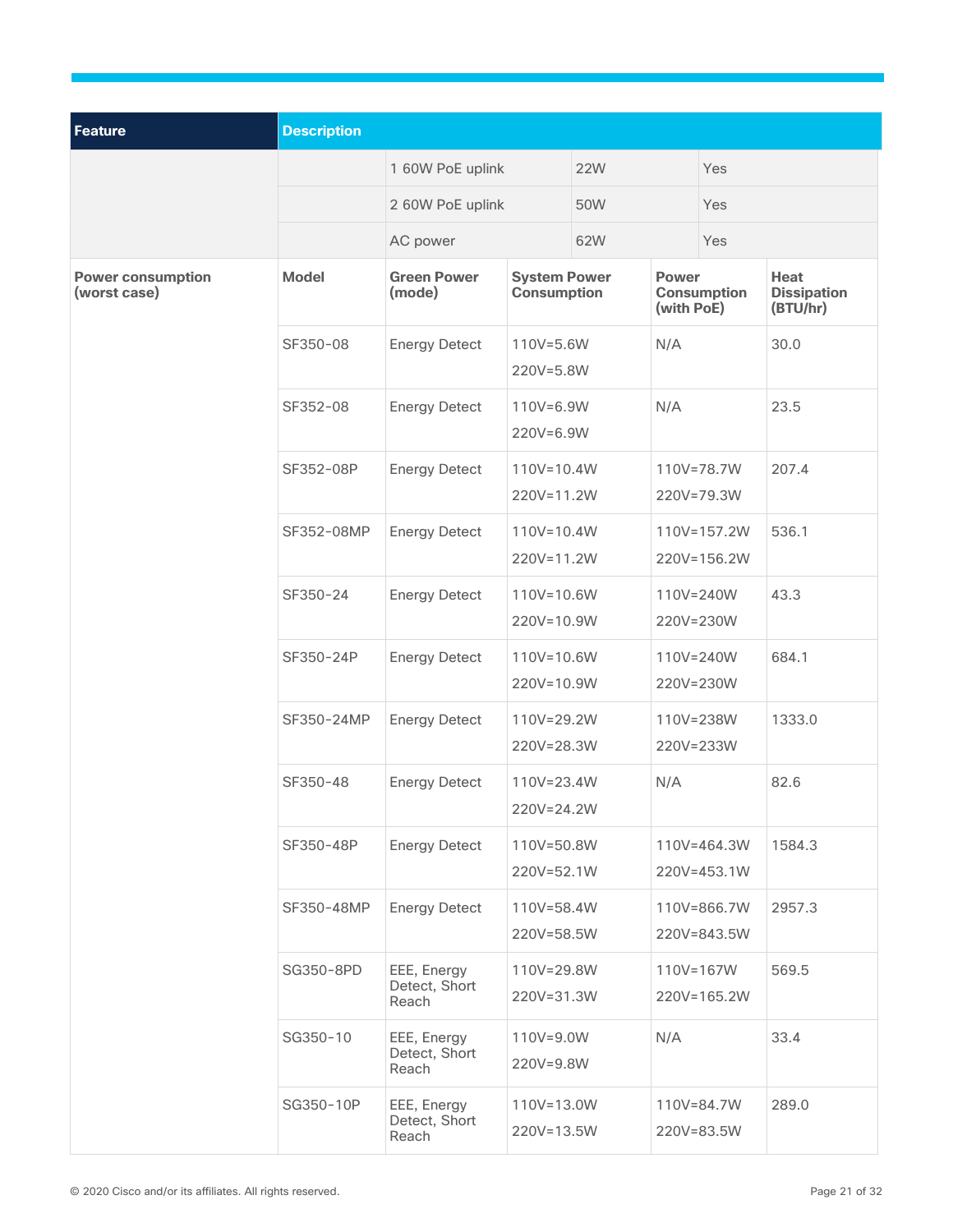| Feature      | <b>Description</b> |                                       |                                                |                              |                 |                            |       |                                       |
|--------------|--------------------|---------------------------------------|------------------------------------------------|------------------------------|-----------------|----------------------------|-------|---------------------------------------|
|              | SG355-10P          | Reach                                 | EEE, Energy<br>Detect, Short                   | 110V=12.4W<br>220V=12.6W     |                 | 110V=83.5W<br>220V=83.4W   |       | 284.8                                 |
|              | SG350-10MP         | Reach                                 | EEE, Energy<br>Detect, Short                   | 110V=13.2W<br>220V=13.5W     |                 | 110V=152.8W<br>220V=151.6W |       | 521.5                                 |
|              | SG350-10SFP        | Reach                                 | EEE, Energy<br>Detect, Short                   | $110V = 11.1W$<br>220V=11.9W |                 | N/A                        |       | 40.6                                  |
|              | SG350-20           | Reach                                 | EEE, Energy<br>Detect, Short                   | $110V = 14.5W$<br>220V=15.2W |                 | N/A                        |       | 51.8                                  |
|              | SG350-28           | Reach                                 | EEE, Energy<br>Detect, Short                   | 110V=19.7W<br>220V=19.9W     |                 | N/A                        |       | 67.9                                  |
|              | SG350-28P          | Reach                                 | EEE, Energy<br>Detect, Short                   | 110V=35.7W<br>220V=36.9W     |                 | 110V=263W<br>220V=255.1W   |       | 897.4                                 |
|              | SG350-28MP         | EEE, Energy<br>Detect, Short<br>Reach |                                                | 110V=41.3W<br>220V=42.1W     |                 | 110V=261.1W<br>220V=451.2W |       | 1573.3                                |
|              | SG350-28SFP        | EEE, Energy<br>Detect, Short<br>Reach |                                                | 110V=32.0W<br>220V=34.3W     |                 | N/A                        |       | 117.0                                 |
|              | SG350-52           | EEE, Energy<br>Detect, Short<br>Reach |                                                | 110V=40.4W<br>220V=40.6.8W   |                 | N/A                        |       | 136.4                                 |
|              | SG350-52P          | Reach                                 | EEE, Energy<br>Detect, Short                   | 110V=62.4W<br>220V=61.8W     |                 | 110V=440.0W<br>220V=431.0W |       | 1429.4                                |
|              | SG350-52MP         | Reach                                 | EEE, Energy<br>Detect, Short                   | 110V=72.5W<br>220V=73.6W     |                 | 110V=858.0W<br>220V=833.0W |       | 2674.8                                |
| <b>Ports</b> | <b>Model Name</b>  |                                       | <b>Total System Ports</b>                      | <b>RJ-45 Ports</b>           |                 |                            |       | <b>Combo Ports</b><br>$(RJ-45 + SFP)$ |
|              | SF350-08           |                                       | 8 Fast Ethernet                                |                              |                 | 8 Fast Ethernet            |       |                                       |
|              | SF352-08           |                                       | 8 Fast Ethernet + 2<br><b>Gigabit Ethernet</b> | 8 Fast Ethernet              |                 | combo                      |       | 2 Gigabit Ethernet                    |
|              | SF352-08P          |                                       | 8 Fast Ethernet + 2<br><b>Gigabit Ethernet</b> |                              | 8 Fast Ethernet | combo                      |       | 2 Gigabit Ethernet                    |
|              | SF352-08MP         |                                       | 8 Fast Ethernet + 2<br><b>Gigabit Ethernet</b> | 8 Fast Ethernet              |                 |                            | combo | 2 Gigabit Ethernet                    |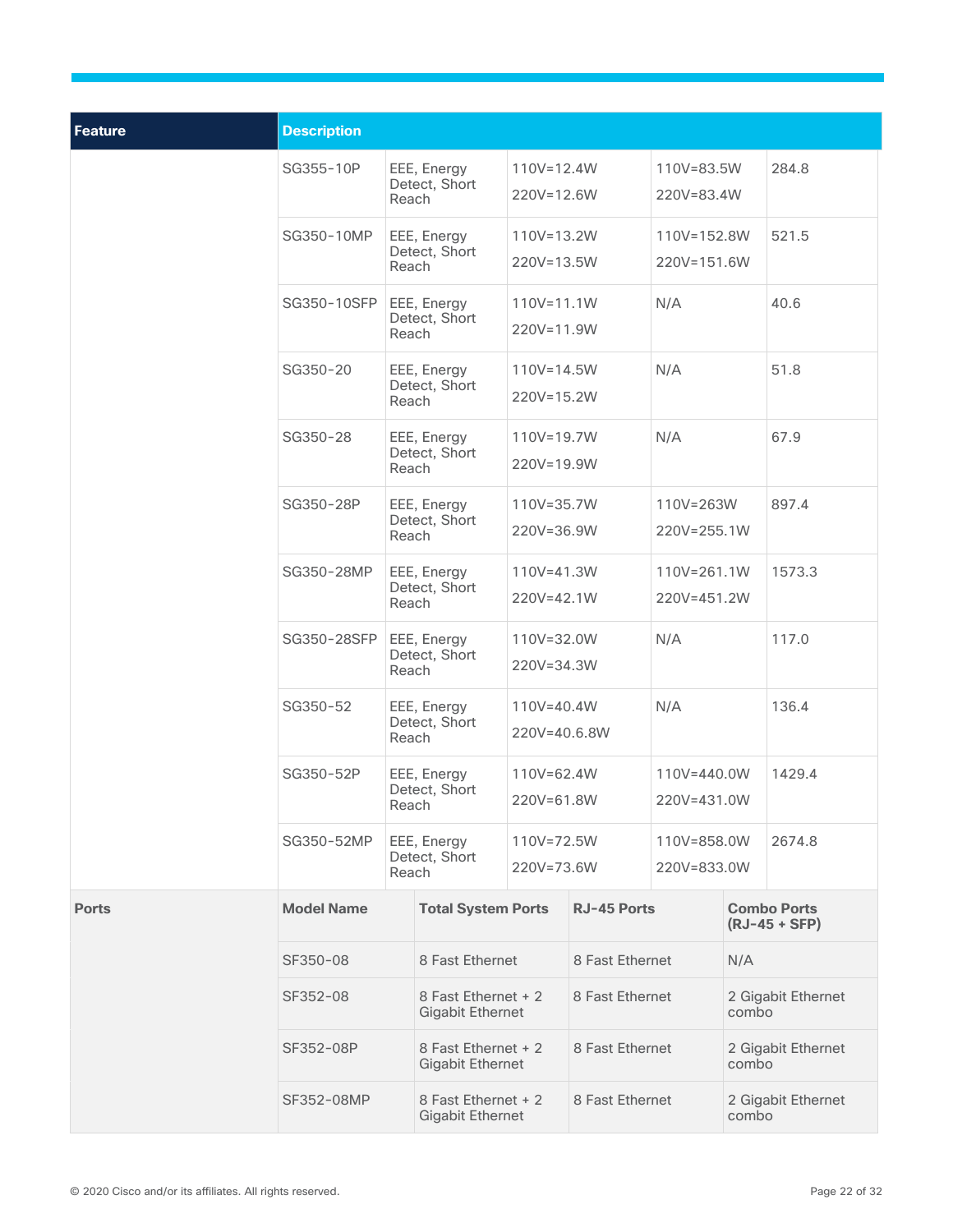| <b>Feature</b> | <b>Description</b> |                                                 |                                               |                                     |
|----------------|--------------------|-------------------------------------------------|-----------------------------------------------|-------------------------------------|
|                | SF350-24           | 24 Fast Ethernet + 4<br><b>Gigabit Ethernet</b> | 24 Fast Ethernet                              | 2 Gigabit Ethernet<br>combo + 2 SFP |
|                | SF350-24P          | 24 Fast Ethernet + 4<br><b>Gigabit Ethernet</b> | 24 Fast Ethernet                              | 2 Gigabit Ethernet<br>combo + 2 SFP |
|                | SF350-24MP         | 24 Fast Ethernet + 4<br><b>Gigabit Ethernet</b> | 24 Fast Ethernet                              | 2 Gigabit Ethernet<br>combo + 2 SFP |
|                | SF350-48           | 48 Fast Ethernet + 4<br><b>Gigabit Ethernet</b> | <b>48 Fast Ethernet</b><br>2 Gigabit Ethernet | 2 Gigabit Ethernet<br>combo + 2 SFP |
|                | SF350-48P          | 48 Fast Ethernet + 4<br><b>Gigabit Ethernet</b> | 48 Fast Ethernet<br>2 Gigabit Ethernet        | 2 Gigabit Ethernet<br>combo + 2 SFP |
|                | SF350-48MP         | 48 Fast Ethernet + 4<br><b>Gigabit Ethernet</b> | <b>48 Fast Ethernet</b><br>2 Gigabit Ethernet | 2 Gigabit Ethernet<br>combo + 2 SFP |
|                | SG350-8PD          | 6 Gigabit Ethernet + 2<br>2.5G + 2 Multigigabit | 6 Gigabit Ethernet + 2<br>2.5G                | 2 Multigigabit/SFP+<br>combo        |
|                | SG350-10           | 10 Gigabit Ethernet                             | 8 Gigabit Ethernet                            | 2 Gigabit Ethernet<br>combo         |
|                | SG350-10P          | 10 Gigabit Ethernet                             | 8 Gigabit Ethernet                            | 2 Gigabit Ethernet<br>combo         |
|                | SG355-10P          | 10 Gigabit Ethernet                             | 8 Gigabit Ethernet                            | 2 Gigabit Ethernet<br>combo         |
|                | SG350-10MP         | 10 Gigabit Ethernet                             | 8 Gigabit Ethernet                            | 2 Gigabit Ethernet<br>combo         |
|                | SG350-10SFP        | 10 Gigabit Ethernet                             | 8 Gigabit SFP Slots                           | 2 Gigabit Ethernet<br>combo         |
|                | SG350-20           | 20 Gigabit Ethernet                             | 16 Gigabit Ethernet                           | 2 Gigabit Ethernet<br>combo + 2 SFP |
|                | SG350-28           | 28 Gigabit Ethernet                             | 24 Gigabit Ethernet                           | 2 Gigabit Ethernet<br>combo + 2 SFP |
|                | SG350-28P          | 28 Gigabit Ethernet                             | 24 Gigabit Ethernet                           | 2 Gigabit Ethernet<br>combo + 2 SFP |
|                | SG350-28MP         | 28 Gigabit Ethernet                             | 24 Gigabit Ethernet                           | 2 Gigabit Ethernet<br>combo + 2 SFP |
|                | SG350-28SFP        | 28 Gigabit Ethernet                             | 24 Gigabit SFP slots                          | 2 Gigabit Ethernet<br>combo + 2 SFP |
|                | SG350-52           | 52 Gigabit Ethernet                             | 48 Gigabit Ethernet                           | 2 Gigabit Ethernet<br>combo + 2 SFP |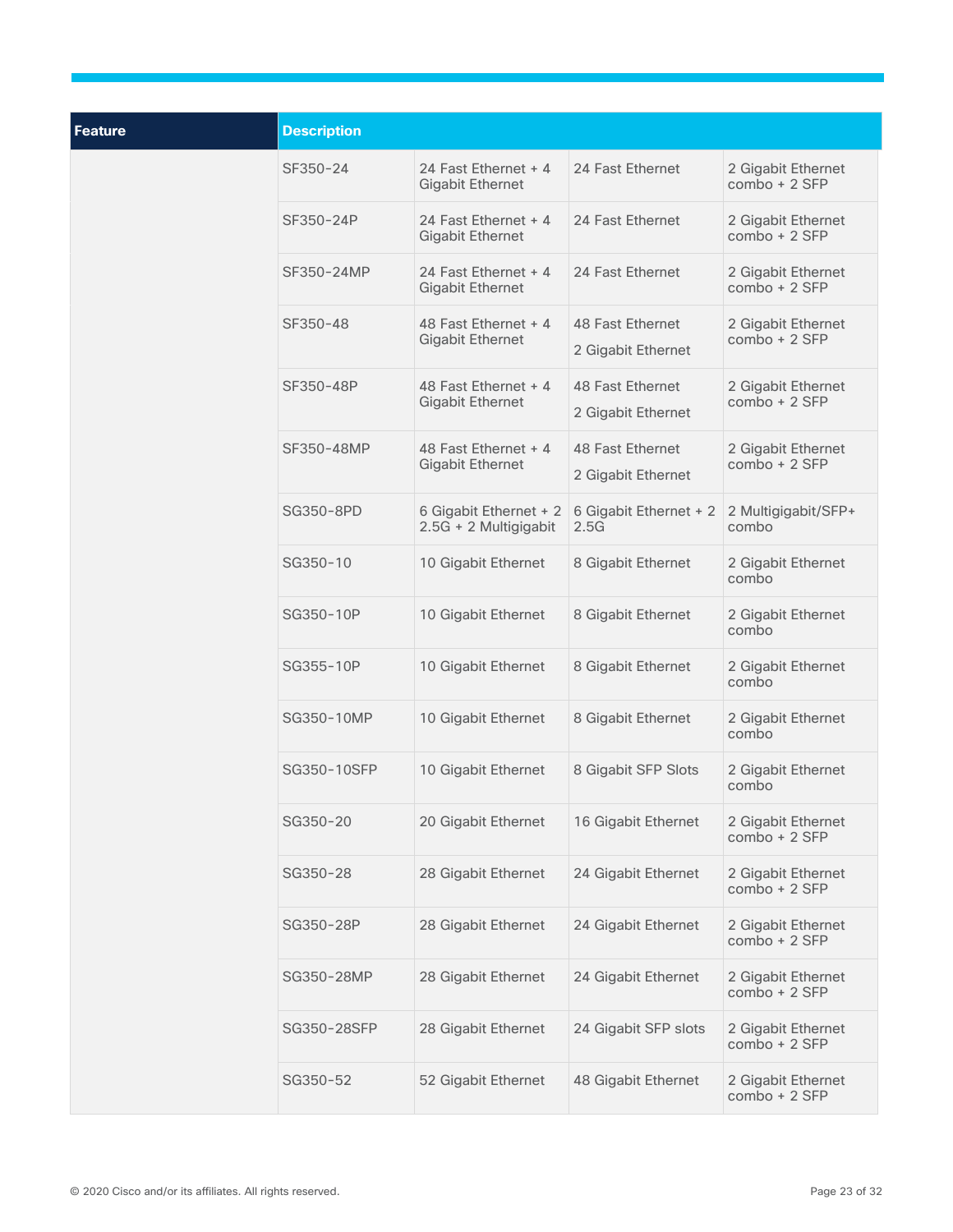| <b>Feature</b>       | <b>Description</b>                                                                                                      |                     |                                                                                     |                                     |  |
|----------------------|-------------------------------------------------------------------------------------------------------------------------|---------------------|-------------------------------------------------------------------------------------|-------------------------------------|--|
|                      | SG350-52P                                                                                                               | 52 Gigabit Ethernet | 48 Gigabit Ethernet                                                                 | 2 Gigabit Ethernet<br>combo + 2 SFP |  |
|                      | SG350-52MP                                                                                                              | 52 Gigabit Ethernet | 48 Gigabit Ethernet                                                                 | 2 Gigabit Ethernet<br>combo + 2 SFP |  |
| <b>Console port</b>  | Cisco Standard RJ45 console port                                                                                        |                     |                                                                                     |                                     |  |
| <b>USB slot</b>      |                                                                                                                         |                     | USB Type-A slot on the front panel of the switch for easy file and image management |                                     |  |
| <b>Buttons</b>       | Reset button                                                                                                            |                     |                                                                                     |                                     |  |
| <b>Cabling type</b>  | Unshielded Twisted Pair (UTP) Category 5 or better for 10BASE-T/100BASE-TX; UTP<br>Category 5e or better for 1000BASE-T |                     |                                                                                     |                                     |  |
| <b>LEDs</b>          | System, Link/Act, PoE, Speed                                                                                            |                     |                                                                                     |                                     |  |
| <b>Flash</b>         | 256 MB                                                                                                                  |                     |                                                                                     |                                     |  |
| <b>CPU</b>           | 800 MHz ARM                                                                                                             |                     |                                                                                     |                                     |  |
| <b>CPU</b> memory    | 512 MB                                                                                                                  |                     |                                                                                     |                                     |  |
| <b>Packet buffer</b> | All numbers are aggregate across all ports as the buffers are dynamically shared:                                       |                     |                                                                                     |                                     |  |
|                      | <b>Model Name</b>                                                                                                       |                     | <b>Packet Buffer</b>                                                                |                                     |  |
|                      | SF350-08                                                                                                                |                     | 1.5 MB                                                                              |                                     |  |
|                      | SF352-08                                                                                                                |                     | 1.5 MB                                                                              |                                     |  |
|                      | SF352-08P                                                                                                               |                     | 1.5 MB                                                                              |                                     |  |
|                      | SF352-08MP                                                                                                              |                     | 1.5 MB                                                                              |                                     |  |
|                      | SF350-24                                                                                                                |                     | 1.5 MB                                                                              |                                     |  |
|                      | SF350-24P                                                                                                               |                     | 1.5 MB                                                                              |                                     |  |
|                      | SF350-24MP                                                                                                              |                     | 1.5 MB                                                                              |                                     |  |
|                      | SF350-48                                                                                                                |                     | 3 MB                                                                                |                                     |  |
|                      | SF350-48P                                                                                                               |                     | 3 MB                                                                                |                                     |  |
|                      | SF350-48MP                                                                                                              |                     | 3 MB                                                                                |                                     |  |
|                      | SG350-8PD                                                                                                               |                     | 1.5 MB                                                                              |                                     |  |
|                      | SG350-10                                                                                                                |                     | 1.5 MB                                                                              |                                     |  |
|                      | SG350-10P                                                                                                               |                     | 1.5 MB                                                                              |                                     |  |
|                      | SG355-10P                                                                                                               |                     | 1.5 MB                                                                              |                                     |  |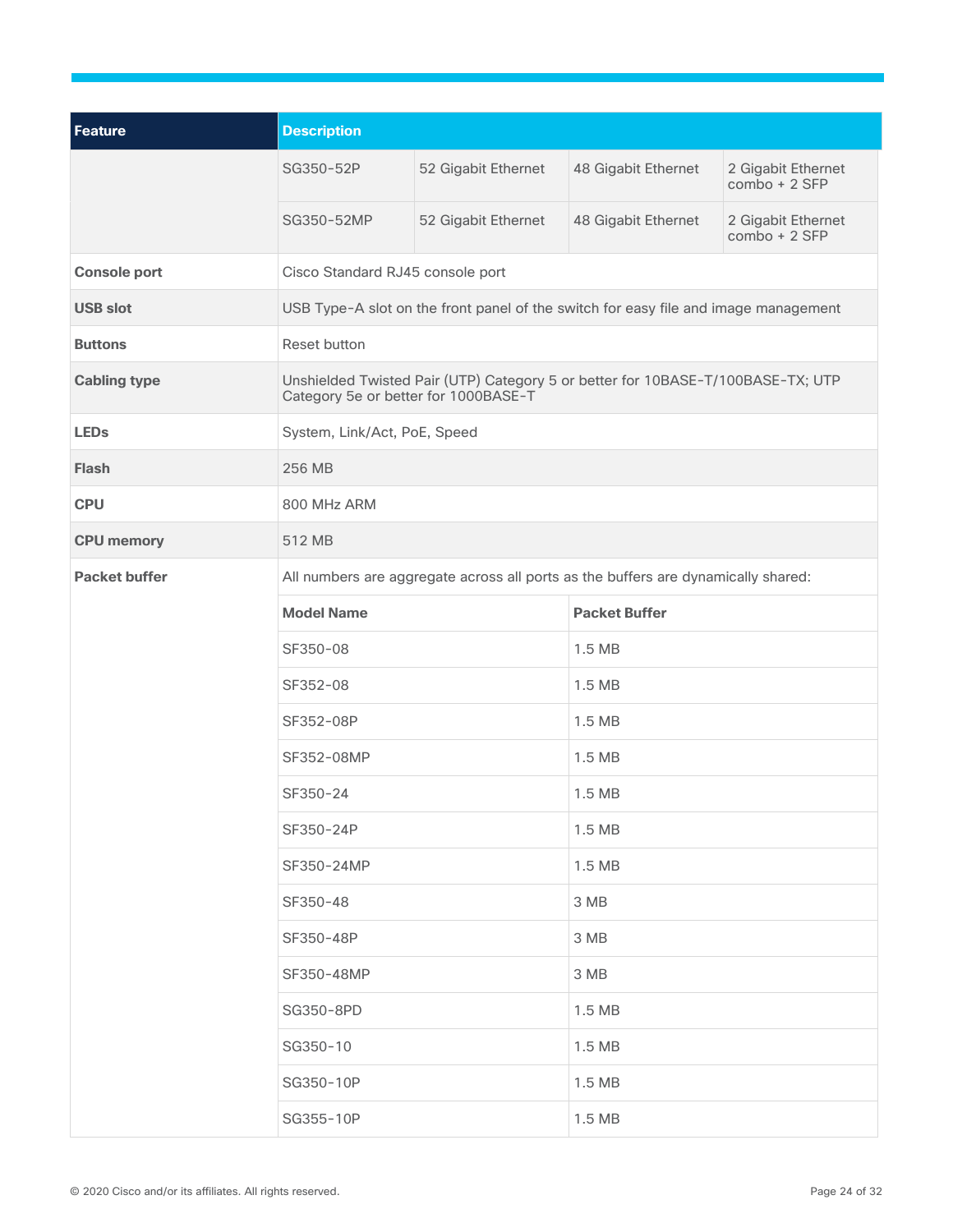| <b>Feature</b>               | <b>Description</b> |                   |                                             |                         |  |
|------------------------------|--------------------|-------------------|---------------------------------------------|-------------------------|--|
|                              | SG350-10MP         |                   | 1.5 MB                                      |                         |  |
|                              | SG350-10SFP        |                   | 1.5 MB                                      |                         |  |
|                              | SG350-20           |                   | 1.5 MB                                      |                         |  |
|                              | SG350-28           |                   | 1.5 MB                                      |                         |  |
|                              | SG350-28P          |                   | 1.5 MB                                      |                         |  |
|                              | SG350-28MP         |                   | 1.5 MB                                      |                         |  |
|                              | SG350-28SFP        |                   | 1.5 MB                                      |                         |  |
|                              | SG350-52           |                   | 3 MB                                        |                         |  |
|                              | SG350-52P          |                   | 3 MB                                        |                         |  |
|                              | SG350-52MP         |                   | 3 MB                                        |                         |  |
| <b>Supported SFP modules</b> | <b>SKU</b>         | <b>Media</b>      | <b>Speed</b>                                | <b>Maximum Distance</b> |  |
|                              | MGBSX1             | Multimode fiber   | 1000 Mbps                                   | 500 m                   |  |
|                              | MGBLX1             | Single-mode fiber | 1000 Mbps                                   | <b>10 km</b>            |  |
|                              | MGBLH1             | Single-mode fiber | 1000 Mbps                                   | 40 km                   |  |
|                              | MGBT1              | UTP cat 5e        | 1000 Mbps                                   | 100 m                   |  |
|                              | GLC-LH-SMD         | Single-mode fiber | 1000 Mbps                                   | 10 km                   |  |
|                              | GLC-BX-U           | Single-mode fiber | 1000 Mbps                                   | 10 km                   |  |
| <b>Environmental</b>         |                    |                   |                                             |                         |  |
| Unit dimensions (W x H x D)  | <b>Model Name</b>  |                   | <b>Unit Dimensions</b>                      |                         |  |
|                              | SF350-08           |                   | 279.4 x 44 x 170 mm (11.0 x 1.73 x 6.69 in) |                         |  |
|                              | SF352-08           |                   | 279.4 x 44 x 170 mm (11.0 x 1.73 x 6.69 in) |                         |  |
|                              | SF352-08P          |                   | 279.4 x 44 x 170 mm (11.0 x 1.73 x 6.69 in) |                         |  |
|                              | SF352-08MP         |                   | 279.4 x 44 x 170 mm (11.0 x 1.73 x 6.69 in) |                         |  |
|                              | SF350-24           |                   | 440 x 44 x 202 mm (17.3 x 1.73 x 7.95 in)   |                         |  |
|                              | SF350-24P          |                   | 440 x 44 x 257 mm (17.3 x 1.73 x 10.12 in)  |                         |  |
|                              | SF350-24MP         |                   | 440 x 44 x 257 mm (17.3 x 1.73 x 10.12 in)  |                         |  |
|                              | SF350-48           |                   | 440 x 44 x 257 mm (17.3 x 1.73 x 10.12 in)  |                         |  |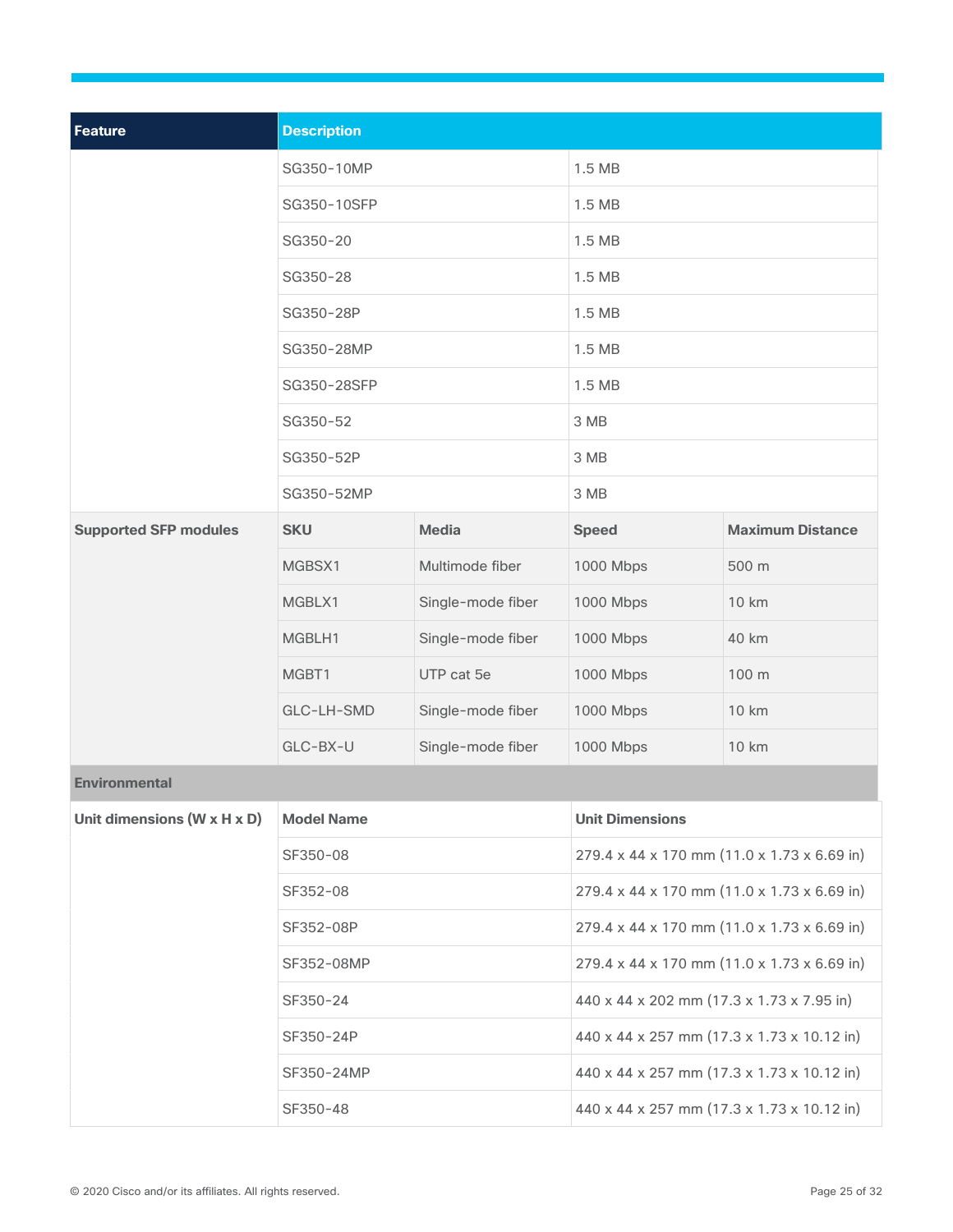| <b>Feature</b>     | <b>Description</b> |                                             |
|--------------------|--------------------|---------------------------------------------|
|                    | SF350-48P          | 440 x 44 x 350 mm (17.3 x 1.73 x 13.78 in)  |
|                    | SF350-48MP         | 440 x 44 x 350 mm (17.3 x 1.73 x 13.78 in)  |
|                    | SG350-8PD          | 344.4 x 44 x 252.5 (13.6 x 1.73 x 9.94 in)  |
|                    | SG350-10           | 280 x 44 x 170 mm (11.0 x 1.73 x 6.69 in)   |
|                    | SG350-10P          | 280 x 44 x 170 mm (11.0 x 1.73 x 6.69 in)   |
|                    | SG355-10P          | 440 x 44 x 203 mm (17.3 x 1.73 x 7.99 in)   |
|                    | SG350-10MP         | 280 x 44 x 170 mm (11.0 x 1.73 x 6.69 in)   |
|                    | SG350-10SFP        | 279.4 x 44 x 170 mm (11.0 x 1.73 x 6.69 in) |
|                    | SG350-20           | 440 x 44 x 203 mm (17.3 x 1.73 x 7.99 in)   |
|                    | SG350-28           | 440 x 44 x 202 mm (17.3 x 1.73 x 7.95 in)   |
|                    | SG350-28P          | 440 x 44 x 257 mm (17.3 x 1.73 x 10.12 in)  |
|                    | SG350-28MP         | 440 x 44 x 257 mm (17.3 x 1.73 x 10.12 in)  |
|                    | SG350-28SFP        | 440 x 44 x 203 mm (17.3 x 1.73 x 7.99 in)   |
|                    | SG350-52           | 440 x 44 x 257 mm (17.3 x 1.73 x 10.12 in)  |
|                    | SG350-52P          | 440 x 44 x 350 mm (17.3 x 1.73 x 13.78 in)  |
|                    | SG350-52MP         | 440 x 44 x 350 mm (17.3 x 1.73 x 13.78 in)  |
| <b>Unit weight</b> | <b>Model Name</b>  | <b>Unit Weight</b>                          |
|                    | SF350-08           | 1.18 kg (2.60 lb)                           |
|                    | SF352-08           | 1.06 kg (2.34 lb)                           |
|                    | SF352-08P          | 1.16 kg (2.56 lb)                           |
|                    | SF352-08MP         | 1.16 kg (2.56 lb)                           |
|                    | SF350-24           | 2.72 kg (6.0 lb)                            |
|                    | SF350-24P          | 4.08 kg (8.99 lb)                           |
|                    | SF350-24MP         | 4.12 kg (9.08 lb)                           |
|                    | SF350-48           | 3.58 kg (7.89 lb)                           |
|                    | SF350-48P          | 5.59 kg (12.32 lb)                          |
|                    | SF350-48MP         | 5.61 kg (12.37 lb)                          |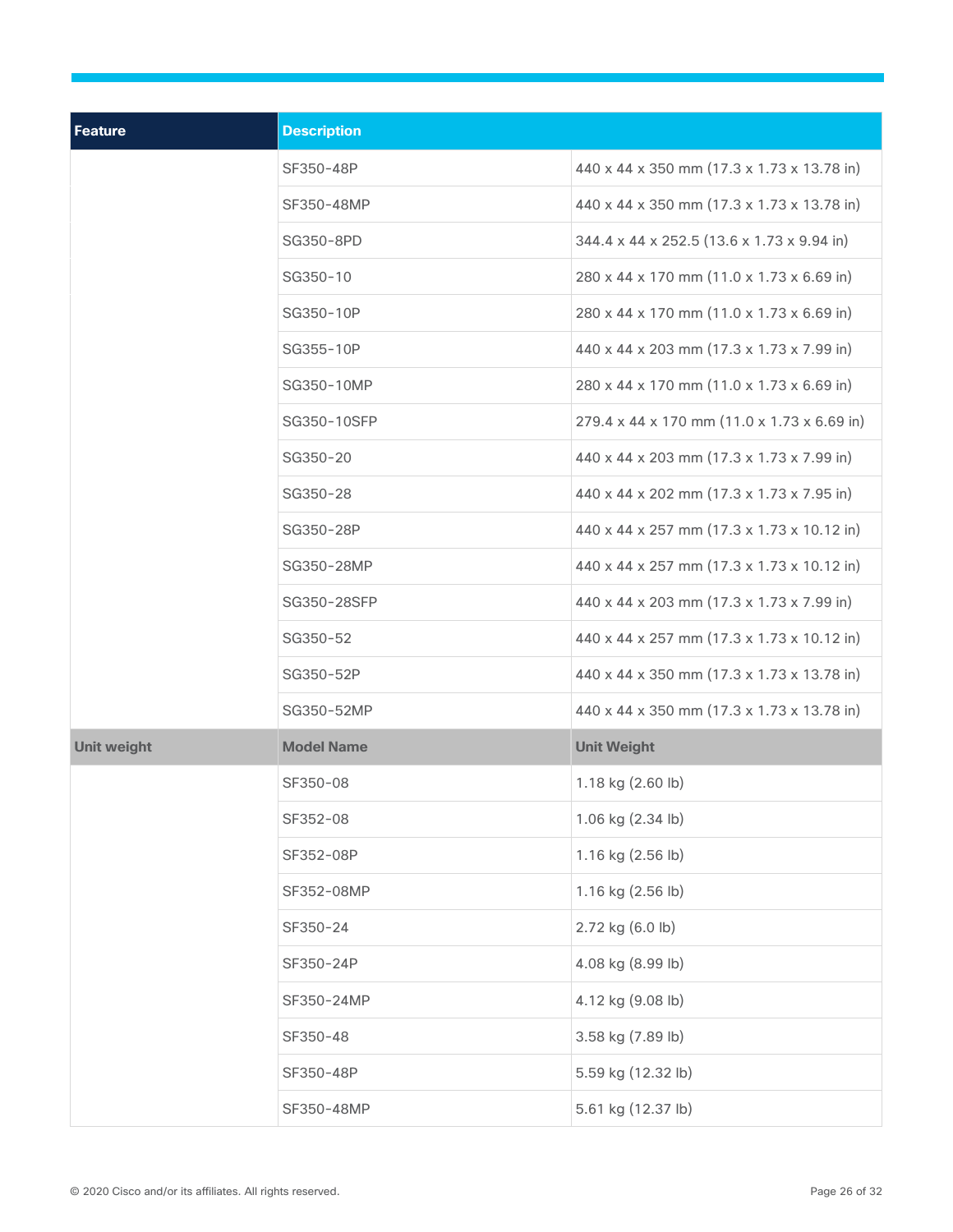| Feature                      | <b>Description</b>                                                                                                                                                                                                                                                                                                                                  |                                                                                                                                                                                                                                                     |  |
|------------------------------|-----------------------------------------------------------------------------------------------------------------------------------------------------------------------------------------------------------------------------------------------------------------------------------------------------------------------------------------------------|-----------------------------------------------------------------------------------------------------------------------------------------------------------------------------------------------------------------------------------------------------|--|
|                              | SG350-8PD                                                                                                                                                                                                                                                                                                                                           | $2.5$ kg $(5.51$ lb)                                                                                                                                                                                                                                |  |
|                              | SG350-10                                                                                                                                                                                                                                                                                                                                            | 1.09 kg (2.40 lb)                                                                                                                                                                                                                                   |  |
|                              | SG350-10P                                                                                                                                                                                                                                                                                                                                           | 1.19 kg (2.62 lb)                                                                                                                                                                                                                                   |  |
|                              | SG355-10P                                                                                                                                                                                                                                                                                                                                           | 2.36 kg (5.20 lb)                                                                                                                                                                                                                                   |  |
|                              | SG350-10MP                                                                                                                                                                                                                                                                                                                                          | 1.19 kg (2.62 lb)                                                                                                                                                                                                                                   |  |
|                              | SG350-10SFP                                                                                                                                                                                                                                                                                                                                         | $2.08$ kg $(4.59$ lb)                                                                                                                                                                                                                               |  |
|                              | SG350-20                                                                                                                                                                                                                                                                                                                                            | 2.12 kg (4.67 lb)                                                                                                                                                                                                                                   |  |
|                              | SG350-28                                                                                                                                                                                                                                                                                                                                            | $2.75$ kg $(6.06$ lb)                                                                                                                                                                                                                               |  |
|                              | SG350-28P                                                                                                                                                                                                                                                                                                                                           | 3.83 kg (8.44 lb)                                                                                                                                                                                                                                   |  |
|                              | SG350-28MP                                                                                                                                                                                                                                                                                                                                          | 3.37 kg (7.43 lb)                                                                                                                                                                                                                                   |  |
|                              | SG350-28SFP                                                                                                                                                                                                                                                                                                                                         | 2.7 kg (5.95 lb)                                                                                                                                                                                                                                    |  |
|                              | SG350-52                                                                                                                                                                                                                                                                                                                                            | 2.75 kg (6.06 lb)                                                                                                                                                                                                                                   |  |
|                              | SG350-52P                                                                                                                                                                                                                                                                                                                                           | 3.81 kg (8.40 lb)                                                                                                                                                                                                                                   |  |
|                              | SG350-52MP                                                                                                                                                                                                                                                                                                                                          | 3.83 kg (8.44 lb)                                                                                                                                                                                                                                   |  |
| <b>Power</b>                 | SG350-28MP, SG350-28SFP, SG350-52, SG350-52P, SG350-52MP<br>10, SG350-10P, SG350-10MP, SG350-10SFP                                                                                                                                                                                                                                                  | 100-240V 50-60 Hz, internal, universal: SF350-24, SF350-24P, SF350-24MP, SF350-48,<br>SF350-48P, SF350-48MP, SG350-8PD, SG355-10P, SG350-20, SG350-28, SG350-28P,<br>100-240V 50-60 Hz, external: SF350-08, SF352-08, SF352-08P, SF352-08MP, SG350- |  |
| <b>Certification</b>         | UL (UL 60950), CSA (CSA 22.2), CE mark, FCC Part 15 (CFR 47) Class A                                                                                                                                                                                                                                                                                |                                                                                                                                                                                                                                                     |  |
| <b>Operating temperature</b> | 32° to 122° F (0° to 50° C):<br>SF350-08, SF352-08, SF352-08P, SF352-08MP, SF350-24, SF350-24P, SF350-24MP,<br>SF350-48, SF350-48P, SF350-48MP, SG350-10, SG350-10P, SG355-10P, SG350-<br>10MP, SG350-10SFP, SG350-20, SG350-28, SG350-28P, SG350-28MP, SG350-28SFP,<br>SG350-52, SG350-52P, SG350-52MP<br>32° to 113°F (0° to 45°C):<br>SG350-08PD |                                                                                                                                                                                                                                                     |  |
| <b>Storage temperature</b>   | $-4^{\circ}$ to $158^{\circ}$ F (-20° to 70°C)                                                                                                                                                                                                                                                                                                      |                                                                                                                                                                                                                                                     |  |
| <b>Operating humidity</b>    | 10% to 90%, relative, noncondensing                                                                                                                                                                                                                                                                                                                 |                                                                                                                                                                                                                                                     |  |
| <b>Storage humidity</b>      | 10% to 90%, relative, noncondensing                                                                                                                                                                                                                                                                                                                 |                                                                                                                                                                                                                                                     |  |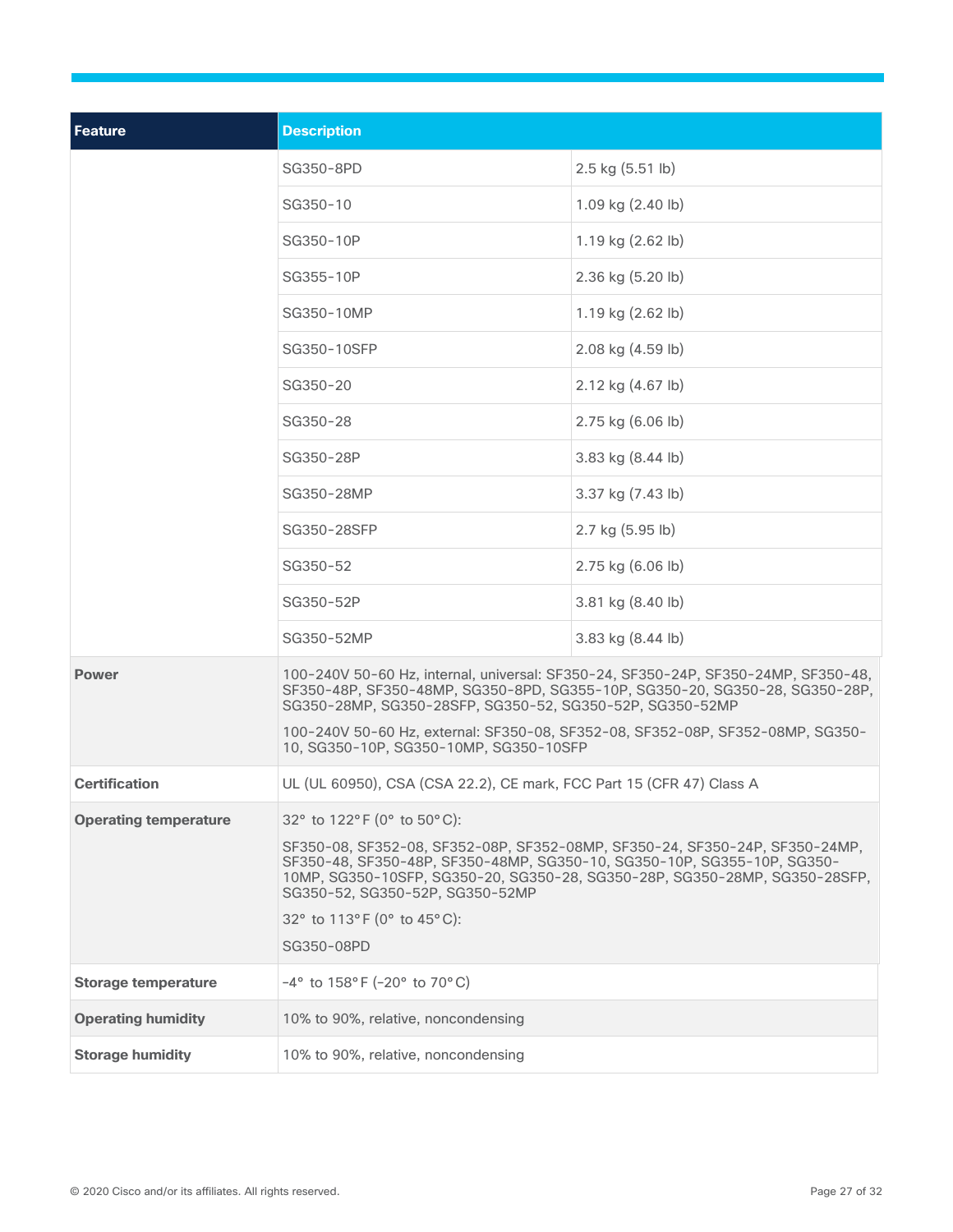| <b>Feature</b>                 | <b>Description</b> |                     |                                                                 |                       |
|--------------------------------|--------------------|---------------------|-----------------------------------------------------------------|-----------------------|
| <b>Acoustic noise and MTBF</b> | <b>Model Name</b>  | <b>FAN (Number)</b> | <b>Acoustic Noise</b>                                           | <b>MTBF @40C (hr)</b> |
|                                | SF350-08           | Fanless             | N/A                                                             | 644,573               |
|                                | SF352-08           | Fanless             | N/A                                                             | 532,704               |
|                                | SF352-08P          | Fanless             | N/A                                                             | 530,716               |
|                                | SF352-08MP         | Fanless             | N/A                                                             | 478,335               |
|                                | SF350-24           | Fanless             | N/A                                                             | 562,313               |
|                                | SF350-24P          | $\overline{2}$      | $0^{\circ}$ C - 25°C: 39.7dB 293,029<br>50°C: 52.2dB            |                       |
|                                | SF350-24MP         | $\overline{2}$      | $0^{\circ}$ C - 25°C: 39.7dB 272,127<br>50°C: 52.2dB            |                       |
|                                | SF350-48           | Fanless             | N/A                                                             | 277,653               |
|                                | SF350-48P          | 3                   | $0^{\circ}$ C - 25°C: 42.5dB   182,270<br>50°C: 55.0dB          |                       |
|                                | SF350-48MP         | 4                   | $0^{\circ}$ C - 25°C: 42.0dB   191,951<br>50°C: 54.1dB          |                       |
|                                | SG350-8PD          | Fanless             | N/A                                                             | 562,664               |
|                                | SG350-10           | Fanless             | N/A                                                             | 308,196               |
|                                | SG350-10P          | Fanless             | N/A                                                             | 205,647               |
|                                | SG355-10P          | Fanless             | N/A                                                             | 296,426               |
|                                | SG350-10MP         | Fanless             | N/A                                                             | 80,093                |
|                                | SG350-10SFP        | Fanless             | N/A                                                             | 851,827               |
|                                | SG350-20           | Fanless             | N/A                                                             | 1,400,007             |
|                                | SG350-28           | Fanless             | N/A                                                             | 367,209               |
|                                | SG350-28P          | $\overline{2}$      | $0^{\circ}$ C - 25°C: 37.2dB 396,687<br>50°C: 53.7dB            |                       |
|                                | SG350-28MP         | $\overline{2}$      | $0^{\circ}$ C - 25 $^{\circ}$ C: 37.2dB 213,373<br>50°C: 51.8dB |                       |
|                                | SG350-28SFP 1      |                     | $0^{\circ}$ C - 30°C: 40.3dB 101,523<br>50°C: 43.6dB            |                       |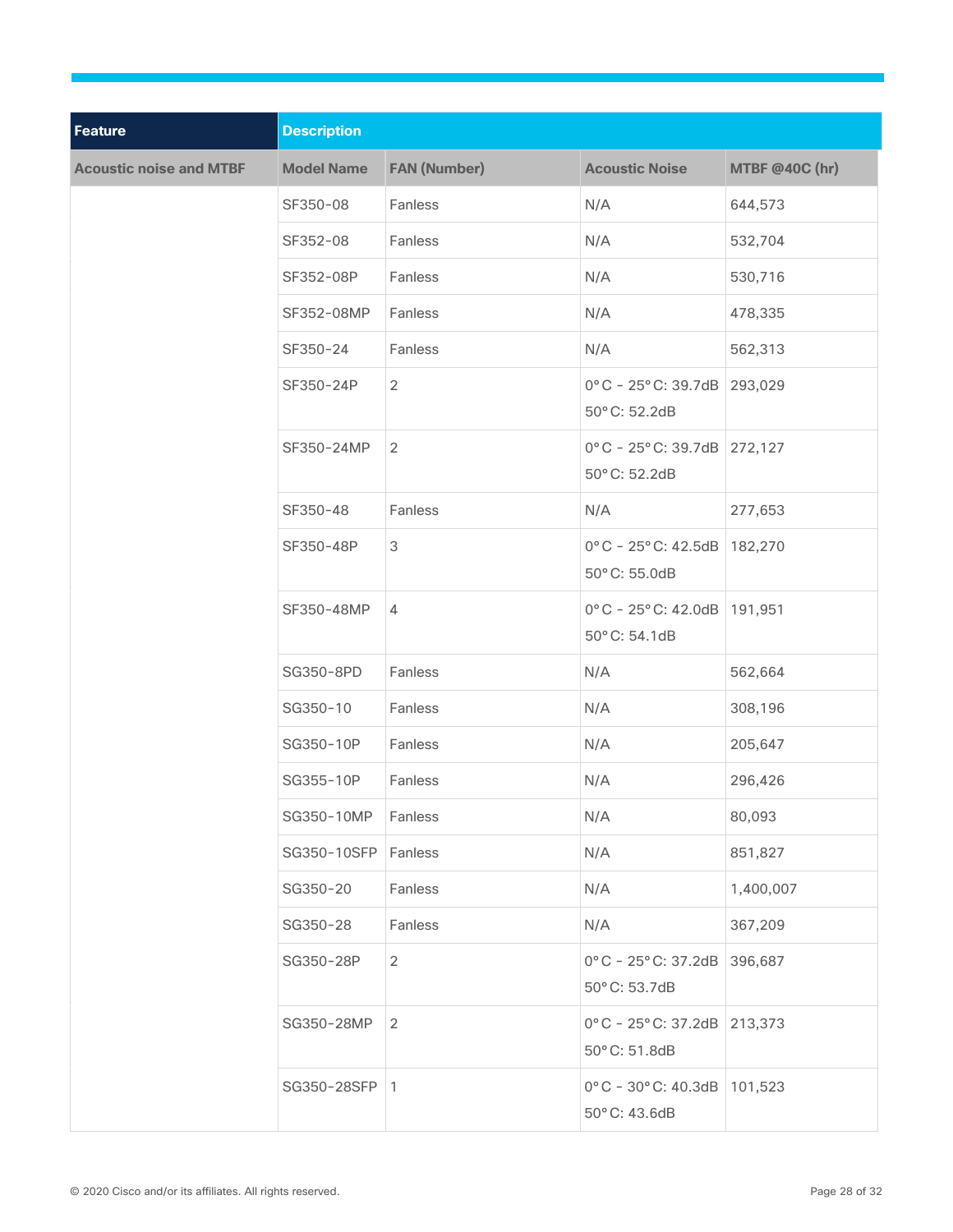| l Feature       | <b>Description</b>                                                            |                |                                                                             |  |  |
|-----------------|-------------------------------------------------------------------------------|----------------|-----------------------------------------------------------------------------|--|--|
|                 | SG350-52                                                                      |                | $0^{\circ}$ C - 25 $^{\circ}$ C: 36.6dB 301,297<br>$50^{\circ}$ C: 52.6dB   |  |  |
|                 | SG350-52P                                                                     | 3              | $0^{\circ}$ C - 25 $^{\circ}$ C: 41.2dB   195,746<br>$50^{\circ}$ C: 54.2dB |  |  |
|                 | SG350-52MP                                                                    | $\overline{4}$ | $0^{\circ}$ C - 25 $^{\circ}$ C: 43.7dB   163,704<br>$50^{\circ}$ C: 55.5dB |  |  |
| <b>Warranty</b> | Limited lifetime with next business day advance replacement (where available) |                |                                                                             |  |  |

#### **Package Contents**

- Cisco 350 Series Managed Switch
- Power Cord (Power Adapter for select SKUs)
- Mounting Kit
- Console Cable
- Quick Start Guide

#### **Minimum Requirements**

- Web browser: Chrome, Firefox, Edge, Safari
- Category 5 Ethernet network cable
- TCP/IP, network adapter, and network operating system (such as Microsoft Windows, Linux, or Mac OS X) installed on each computer in the network

## <span id="page-28-0"></span>Ordering information

Table 2 provides ordering information for the Cisco 350 Series Switches. Table 3 gives region- and countryspecific information, and Table 4 provides MGE transceiver ordering information.

| Table 2. |  | Cisco 350 Series Switches ordering information |  |  |
|----------|--|------------------------------------------------|--|--|
|----------|--|------------------------------------------------|--|--|

| <b>Model Name</b>    | <b>Order Product ID Number</b> | <b>Description</b>                                                               |  |  |  |  |
|----------------------|--------------------------------|----------------------------------------------------------------------------------|--|--|--|--|
| <b>Fast Ethernet</b> |                                |                                                                                  |  |  |  |  |
| <b>SF350-08</b>      | SF350-08-K9-xx                 | • 8 10/100 ports                                                                 |  |  |  |  |
| <b>SF352-08</b>      | $SF352-08-K9-xx$               | $\bullet$ 8 10/100 ports<br>• 2 Gigabit copper/SFP combo                         |  |  |  |  |
| <b>SF352-08P</b>     | SF352-08P-K9-xx                | • 8 10/100 PoE+ ports<br>• 2 Gigabit copper/SFP combo<br>• 62W PoE power budget  |  |  |  |  |
| <b>SF352-08MP</b>    | SF352-08MP-K9-xx               | • 8 10/100 PoE+ ports<br>• 2 Gigabit copper/SFP combo<br>• 128W PoE power budget |  |  |  |  |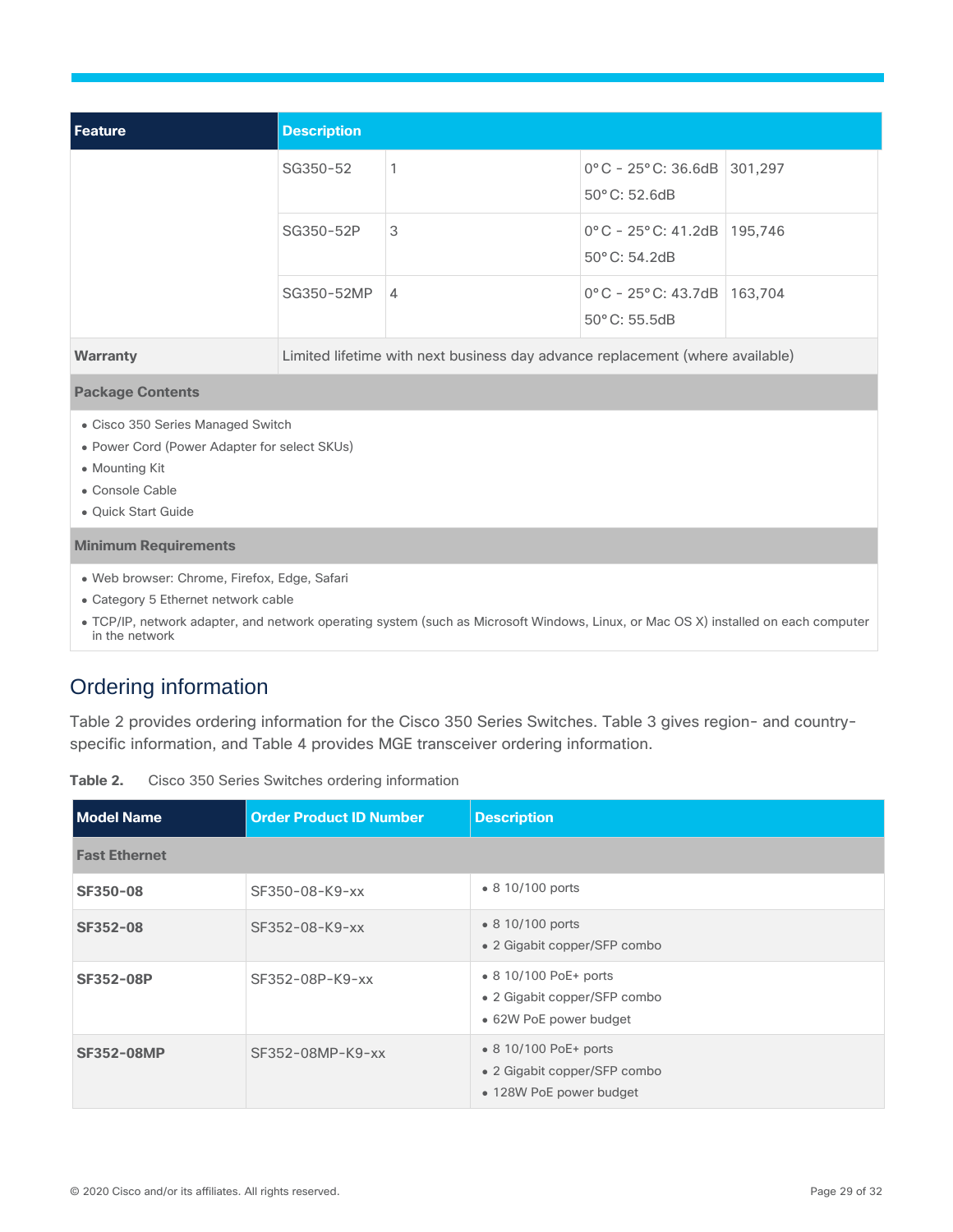| <b>Model Name</b>       | <b>Order Product ID Number</b> | <b>Description</b>                                                                                                       |
|-------------------------|--------------------------------|--------------------------------------------------------------------------------------------------------------------------|
| SF350-24                | SF350-24-K9-xx                 | • 24 10/100 ports<br>• 2 Gigabit copper/SFP combo + 2 SFP ports                                                          |
| <b>SF350-24P</b>        | SF350-24P-K9-xx                | • 24 10/100 PoE+ ports (4 support 60W PoE)<br>• 2 Gigabit copper/SFP combo + 2 SFP ports<br>• 185W PoE power budget      |
| <b>SF350-24MP</b>       | SF350-24MP-K9-xx               | • 24 10/100 PoE+ ports (4 support 60W PoE)<br>• 2 Gigabit copper/SFP combo + 2 SFP ports<br>• 375W PoE power budget      |
| SF350-48                | SF350-48-K9-xx                 | • 48 10/100 ports<br>• 2 Gigabit copper/SFP combo + 2 SFP ports                                                          |
| <b>SF350-48P</b>        | SF350-48P-K9-xx                | • 48 10/100 PoE+ ports (8 support 60W PoE)<br>• 2 Gigabit copper/SFP combo + 2 SFP ports<br>• 382W PoE power budget      |
| <b>SF350-48MP</b>       | SF350-48MP-K9-xx               | • 48 10/100 PoE+ ports (8 support 60W PoE)<br>• 2 Gigabit copper/SFP combo + 2 SFP ports<br>• 740W PoE power budget      |
| <b>Gigabit Ethernet</b> |                                |                                                                                                                          |
| SG350-10                | SG350-10-K9-xx                 | • 8 10/100/1000 ports<br>· 2 Gigabit copper/SFP combo                                                                    |
| <b>SG350-10P</b>        | SG350-10P-K9-xx                | • 8 10/100/1000 PoE+ ports<br>• 2 Gigabit copper/SFP combo<br>• 62W PoE power budget                                     |
| <b>SG355-10P</b>        | SG355-10P-K9-xx                | • 8 10/100/1000 PoE+ ports<br>· 2 Gigabit copper/SFP combo<br>• 62W PoE power budget                                     |
| <b>SG350-10MP</b>       | SG350-10MP-K9-xx               | • 8 10/100/1000 PoE+ ports<br>• 2 Gigabit copper/SFP combo<br>• 124W PoE power budget                                    |
| <b>SG350-10SFP</b>      | SG350-10SFP-K9-xx              | · 8 SFP Gigabit slots<br>• 2 Gigabit copper/SFP combo                                                                    |
| SG350-20                | SG350-20-K9-xx                 | • 16 10/100/1000 ports<br>• 2 Gigabit copper/SFP combo + 2 SFP ports                                                     |
| SG350-28                | SG350-28-K9-xx                 | • 24 10/100/1000 ports<br>• 2 Gigabit copper/SFP combo + 2 SFP ports                                                     |
| <b>SG350-28P</b>        | SG350-28P-K9-xx                | • 24 10/100/1000 PoE+ ports (4 support 60W PoE)<br>• 2 Gigabit copper/SFP combo + 2 SFP ports<br>• 195W PoE power budget |
| <b>SG350-28MP</b>       | SG350-28MP-K9-xx               | • 24 10/100/1000 PoE+ ports (4 support 60W PoE)<br>• 2 Gigabit copper/SFP combo + 2 SFP ports<br>· 382W PoE power budget |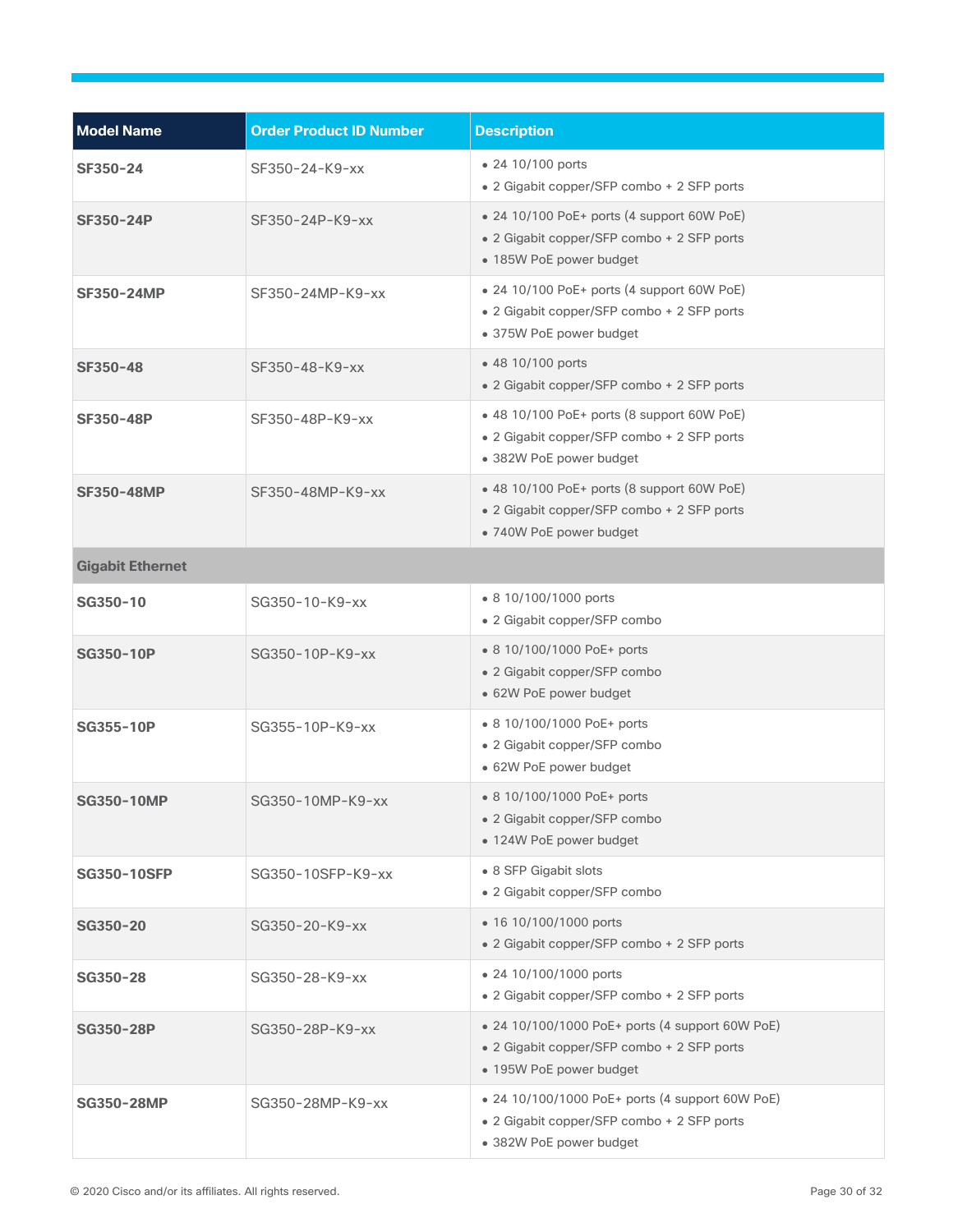| <b>Model Name</b>             | <b>Order Product ID Number</b> | <b>Description</b>                                                                                                       |  |  |
|-------------------------------|--------------------------------|--------------------------------------------------------------------------------------------------------------------------|--|--|
| <b>SG350-28SFP</b>            | SG350-28SFP-K9-xx              | • 24 SFP Gigabit slots<br>• 2 Gigabit copper/SFP combo + 2 SFP ports                                                     |  |  |
| SG350-52                      | SG350-52-K9-xx                 | • 48 10/100/1000 ports<br>• 2 Gigabit copper/SFP combo + 2 SFP ports                                                     |  |  |
| <b>SG350-52P</b>              | SG350-52P-K9-xx                | • 48 10/100/1000 PoE+ ports (8 support 60W PoE)<br>• 2 Gigabit copper/SFP combo + 2 SFP ports<br>• 375W PoE power budget |  |  |
| <b>SG350-52MP</b>             | SG350-52MP-K9-xx               | • 48 10/100/1000 PoE+ ports (8 support 60W PoE)<br>• 2 Gigabit copper/SFP combo + 2 SFP ports<br>• 740W PoE power budget |  |  |
| <b>Multi-Gigabit Ethernet</b> |                                |                                                                                                                          |  |  |
| <b>SG350-8PD</b>              | SG350-8PD-K9-xx                | • 6 10/100/1000 PoE+ ports<br>$\bullet$ 2 2.5G PoE+ ports<br>• 2 Multigigabit/SFP+ combo<br>• 124W PoE power budget      |  |  |

\* Each combo port has one 10/100/1000 Ethernet port and one SFP Gigabit Ethernet slot, with one port active at a time.

The -xx in the Product Order ID Number is a country-/region-specific suffix. For example, the complete PID of SG350-28P for the United States is SG350-28P-K9-NA. Please refer to Table 3 for the correct suffix to use for your country/region.

| Table 3. | Country/region suffix for product order ID number |  |  |  |  |  |  |
|----------|---------------------------------------------------|--|--|--|--|--|--|
|----------|---------------------------------------------------|--|--|--|--|--|--|

| <b>Suffix</b> | <b>Country/Region</b>                                                                                                               |
|---------------|-------------------------------------------------------------------------------------------------------------------------------------|
| $-NA$         | USA, Canada, Mexico, Colombia, Chile and rest of Latin America                                                                      |
| $-BR$         | Brazil                                                                                                                              |
| $-AR$         | Argentina                                                                                                                           |
| -EU           | EU, Russia, Ukraine, Israel, United Arab Emirates, Turkey, Egypt, South Africa, Indonesia,<br>Philippines, Vietnam, Thailand, Korea |
| $-UK$         | United Kingdom, Saudi Arabia, Qatar, Kuwait, Singapore, Hong Kong, Malaysia                                                         |
| -AU           | Australia, New Zealand                                                                                                              |
| $-CN$         | China                                                                                                                               |
| $-IN$         | India                                                                                                                               |
| $-JP$         | Japan                                                                                                                               |
| $-KR$         | Korea                                                                                                                               |

The products may also be available in a country/region not listed in Table 3. Not all product models are offered in all countries/regions. For Korea, either -EU or -KR suffix will be used depending on product models. Please consult with your local Cisco sales representative or Cisco partners for more details.